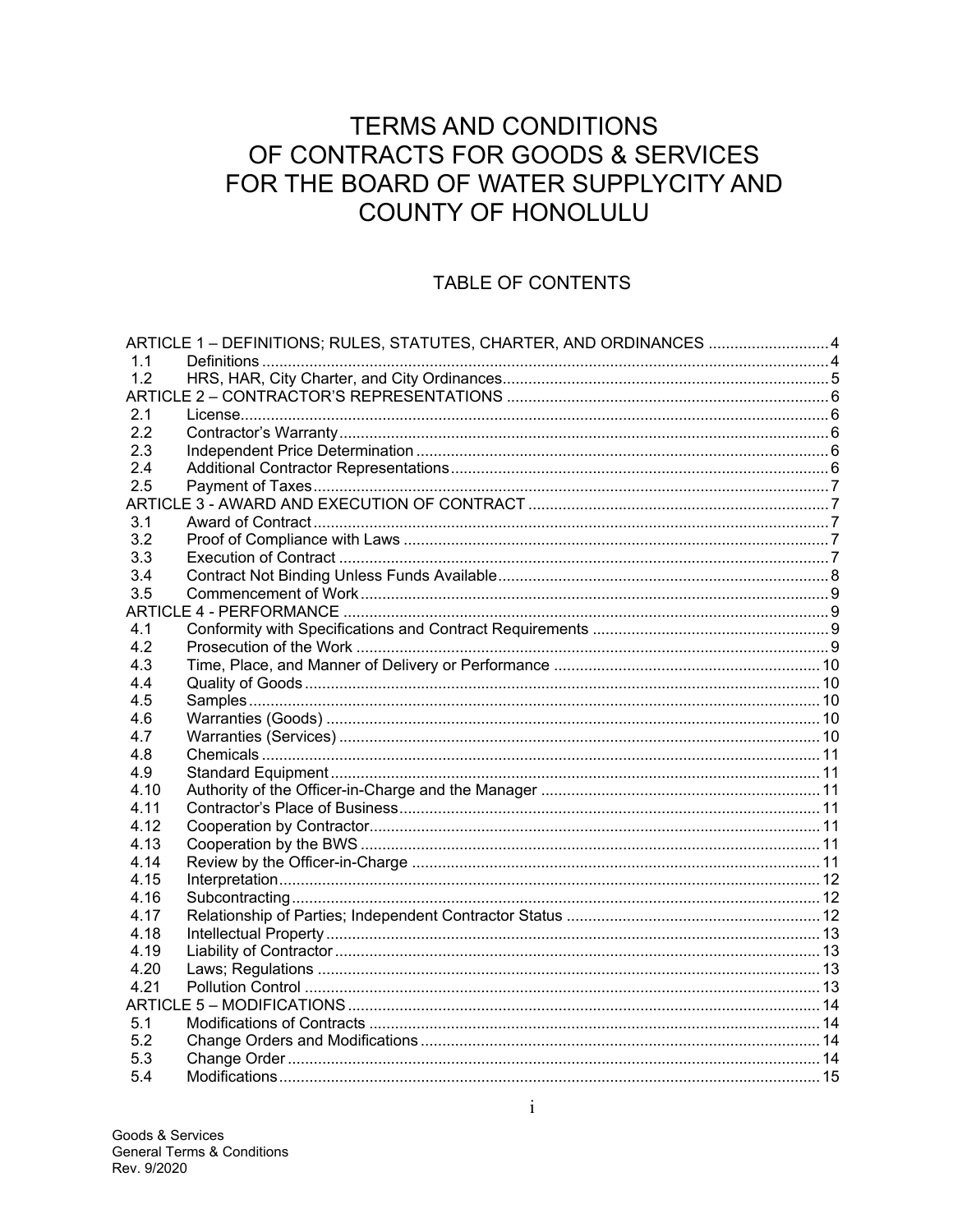| 5.5  |  |  |  |  |
|------|--|--|--|--|
| 5.6  |  |  |  |  |
| 5.7  |  |  |  |  |
| 5.8  |  |  |  |  |
| 5.9  |  |  |  |  |
| 5.10 |  |  |  |  |
|      |  |  |  |  |
| 6.1  |  |  |  |  |
| 6.2  |  |  |  |  |
| 6.3  |  |  |  |  |
| 6.4  |  |  |  |  |
|      |  |  |  |  |
| 7.1  |  |  |  |  |
| 7.2  |  |  |  |  |
| 7.3  |  |  |  |  |
| 7.4  |  |  |  |  |
| 7.5  |  |  |  |  |
| 7.6  |  |  |  |  |
| 7.7  |  |  |  |  |
| 7.8  |  |  |  |  |
| 7.9  |  |  |  |  |
| 7.10 |  |  |  |  |
| 7.11 |  |  |  |  |
| 7.12 |  |  |  |  |
| 7.13 |  |  |  |  |
| 7.14 |  |  |  |  |
| 7.15 |  |  |  |  |
|      |  |  |  |  |
| 8.1  |  |  |  |  |
| 8.2  |  |  |  |  |
|      |  |  |  |  |
| 9.1  |  |  |  |  |
| 9.2  |  |  |  |  |
| 9.3  |  |  |  |  |
|      |  |  |  |  |
| 10.1 |  |  |  |  |
| 10.2 |  |  |  |  |
| 10.3 |  |  |  |  |
| 10.4 |  |  |  |  |
| 10.5 |  |  |  |  |
| 10.6 |  |  |  |  |
|      |  |  |  |  |
| 11.1 |  |  |  |  |
| 11.2 |  |  |  |  |
| 11.3 |  |  |  |  |
| 11.4 |  |  |  |  |
| 11.5 |  |  |  |  |
| 11.6 |  |  |  |  |
|      |  |  |  |  |
| 12.1 |  |  |  |  |
| 12.2 |  |  |  |  |
| 12.3 |  |  |  |  |
| 12.4 |  |  |  |  |
|      |  |  |  |  |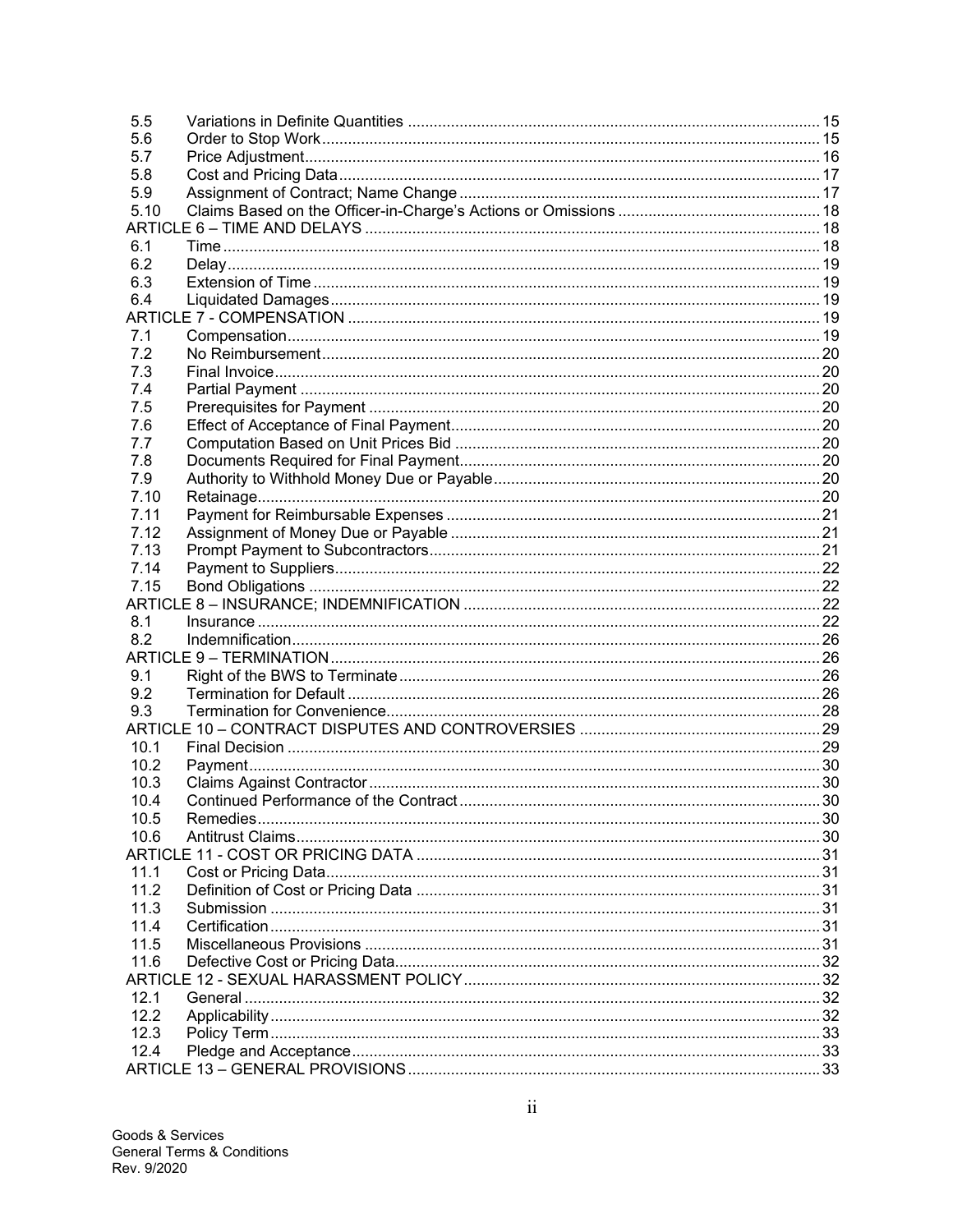| 13.1  |  |
|-------|--|
| 13.2  |  |
| 13.3  |  |
| 13.4  |  |
| 13.5  |  |
| 13.6  |  |
| 13.7  |  |
| 13.8  |  |
| 13.9  |  |
| 13.10 |  |
| 13 11 |  |
| 13.12 |  |
| 13.13 |  |
| 13.14 |  |
|       |  |
|       |  |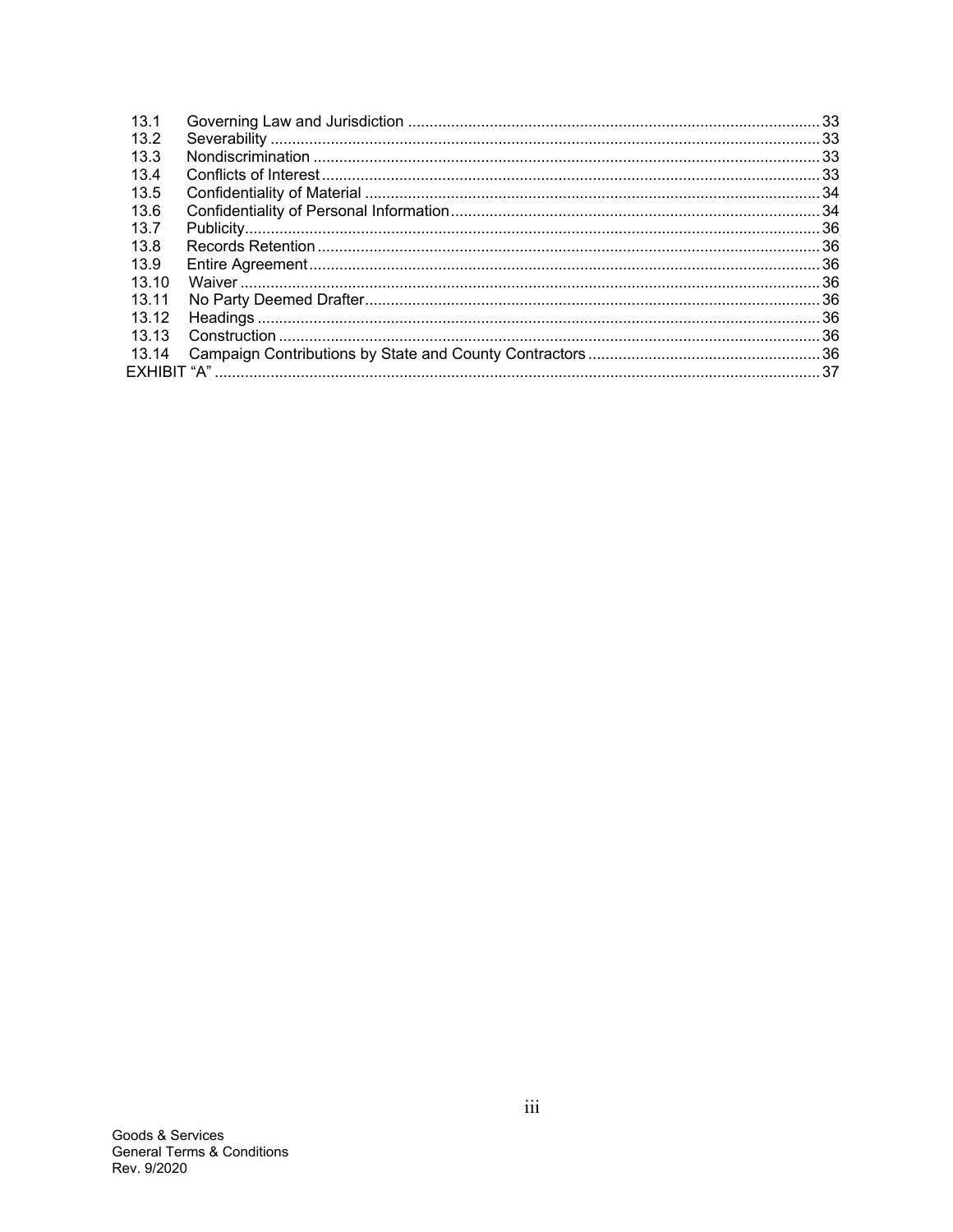# GENERAL TERMS AND CONDITIONS OF CONTRACTS FOR GOODS & SERVICES FOR THE BOARD OF WATER SUPPLY CITY AND COUNTY OF HONOLULU

These General Terms and Conditions of Contracts for Goods & Services for the Board of Water Supply ("BWS") ("General Conditions") represent the policy of the BWS, as this term is defined below, relating to goods & services. Where there is a discrepancy between the bid proposal and other parts of the invitation of bids, the bid proposal shall govern.

## **ARTICLE 1 – DEFINITIONS; RULES, STATUTES, CHARTER, AND ORDINANCES**

#### **1.1 Definitions**

**"Agreement"** means that certain "Agreement for Goods & Services" entered into by the BWS and Contractor in connection with the goods and services that are the subject of the Solicitation.

**"BWS"** means the Board of Water Supply, City and County of Honolulu, State of Hawaii.

**"CFR"** means the Code of Federal Regulations.

**"Change Order"** means a written order signed by the Contracting Officer or, when delegated by the Contracting Officer, by the Officer-in-Charge directing Contractor to make changes with or without the consent of Contractor.

**"City"** means the City and County of Honolulu, State of Hawaii.

**"Contract"** means all documents comprising the written agreement between the BWS and Contractor regarding the goods and services. It shall include the Agreement, the Solicitation, these General Conditions, and any addenda, amendments, and change orders, whether attached thereto or incorporated by reference.

**"Contracting Officer,"** means the Manager and Chief Engineer of the BWS.

**"Contractor"** means any individual, partnership, firm, corporation, joint venture, or other legal entity undertaking the execution of the work under the terms of the contract with the BWS, and acting directly or through its agents or employees.

**"Contractor's Responsive Document"** means all submissions by Contractor in response to a Solicitation.

**"Days"** means consecutive calendar days unless otherwise specified.

**"DCCA"** means the State of Hawaii, Department of Commerce and Consumer Affairs.

**"Designee"** means a person appointed by the Contracting Officer or the Officer-in-Charge to act on his/her behalf with delegated authority.

**"General Conditions"** means these General Terms and Conditions of Contracts for Goods & Services for the Board of Water Supply, City and County of Honolulu.

**"Goods"** means any and all materials, machinery, equipment, goods, or other items that are the subject of the Solicitation and for which award is made to Contractor.

**"HAR"** means the Hawaii Administrative Rules.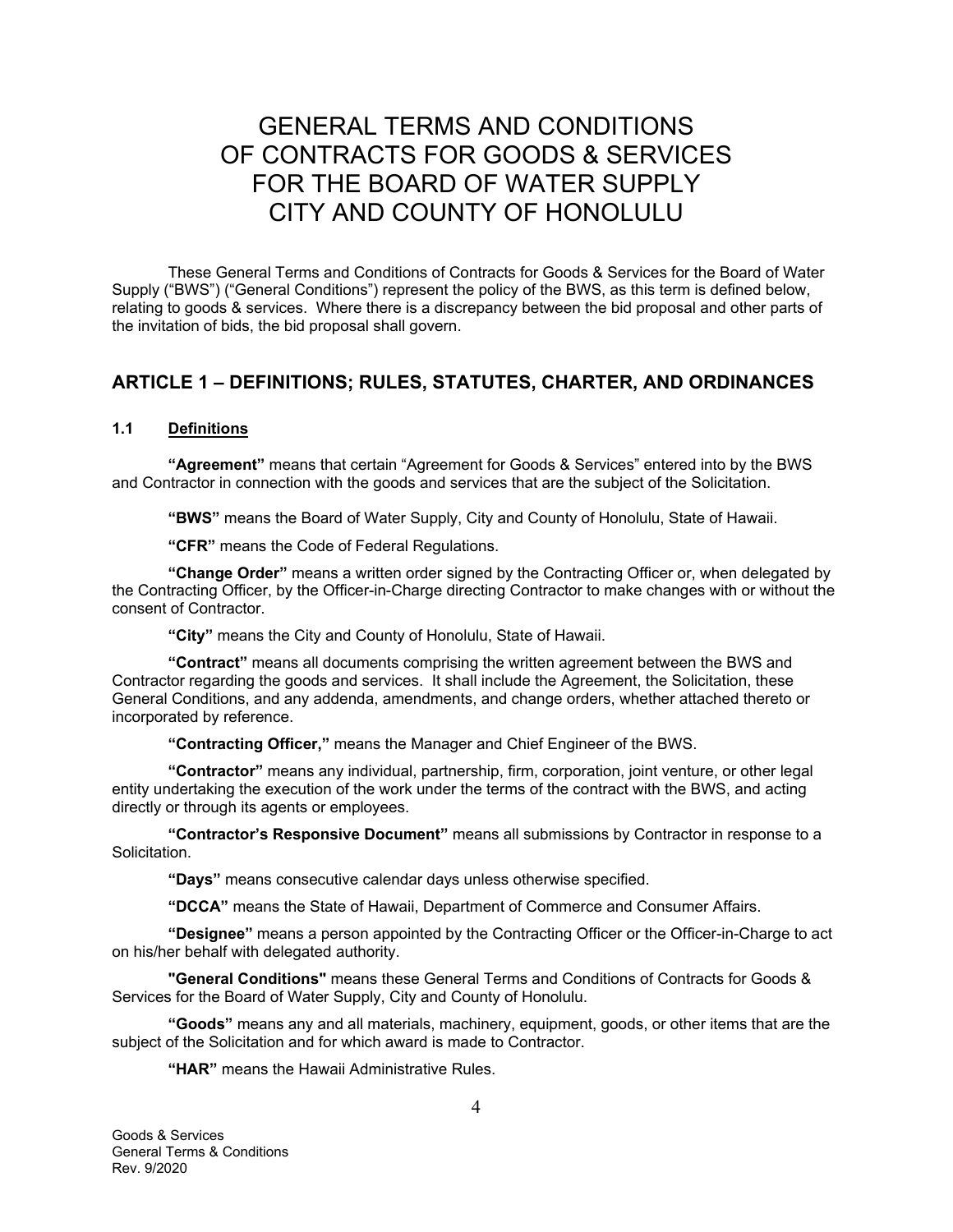**"HRS"** means the Hawaii Revised Statutes of the State of Hawaii.

**"Intellectual Property"** shall mean: (1) all inventions (whether patentable or unpatentable and whether or not reduced to practice), all improvements thereto, and all patents, including patent applications, and patent disclosures, together with all reissuances, continuations, continuations-in-part, revisions, extensions, and reexaminations thereof; (2) all marks, whether protected under any law, including trademarks, service marks, trade dress, logos, slogans, trade names, and corporate names, together with all translations, adaptations, derivations, and combinations thereof and including all goodwill associated therewith, and all applications, registrations, and renewals in connection therewith; (3) all writings and other works subject to copyright protection under the federal Copyright Act, including all copyrighted works, copyrightable works, all copyrights, and all applications, registrations, and renewals in connection therewith; (4) all mask works and all applications, registrations, and renewals in connection therewith; (5) all trade secrets and confidential business information (including ideas, research and development, know-how, formulas, compositions, manufacturing, distribution, and production processes and techniques, technical data, designs, drawings, specifications, customer information and lists, and supplier information and lists, current and potential client information and lists, current and potential travel industry businesses information and lists, pricing and cost information, business and marketing plans and proposals, and financial information and forecasts); (6) all computer software (including data, disks, licenses and related documentation); (7) all other proprietary and intangible rights and assets, whether actual or potential; and (8) all copies and tangible embodiments of any of the foregoing (in whatever form or medium).

**"Manager"** means the Manager and Chief Engineer of the BWS.

**"Notice to Proceed"** means the written document issued to Contractor designating the official commencement date of the performance under the Contract.

**"Officer-in-Charge"** means the Contracting Officer or the Contracting Officer's delegated designee.

**"Pre-Existing Intellectual Property"** shall mean any Intellectual Property that is not Work Product.

**"Services"** means any and all services that are the subject of the Solicitation and for which award is made to Contractor.

**"Solicitation"** means the request for proposals, invitation for bids, notice inviting persons to submit a current statement of qualifications and an expression of interest, or other method by which the BWS sought to select a contractor to provide the Goods and Services, including all associated and related documents, such as addenda and Instructions to Bidders.

**"State"** means the State of Hawaii.

**"Subcontractor"** means any person who enters into an agreement with Contractor to perform a portion of the work for Contractor.

"**Work Product**" shall mean all materials, work product, works of authorship, studies, data, charts, diagrams, methodologies, processes, descriptions, reports, layouts, videotapes, computer programs, work papers, projections, ideas, inventions and Intellectual Property of any kind that are developed, prepared, assembled, or conceived, in whole or in part, by Contractor and/or its employees, subcontractors, representatives, consultants or agents in the course of providing services pursuant to the Contract or otherwise in connection with the Contract.

## **1.2 HRS, HAR, City Charter, and City Ordinances**

A. The applicable provisions of HRS Chapter 103, HRS Chapter 103D, HAR Title 3 for the Department of Accounting and General Services of the State of Hawaii, and the City Charter and the City Ordinances shall be deemed to be a part of the Contract as though fully set forth therein.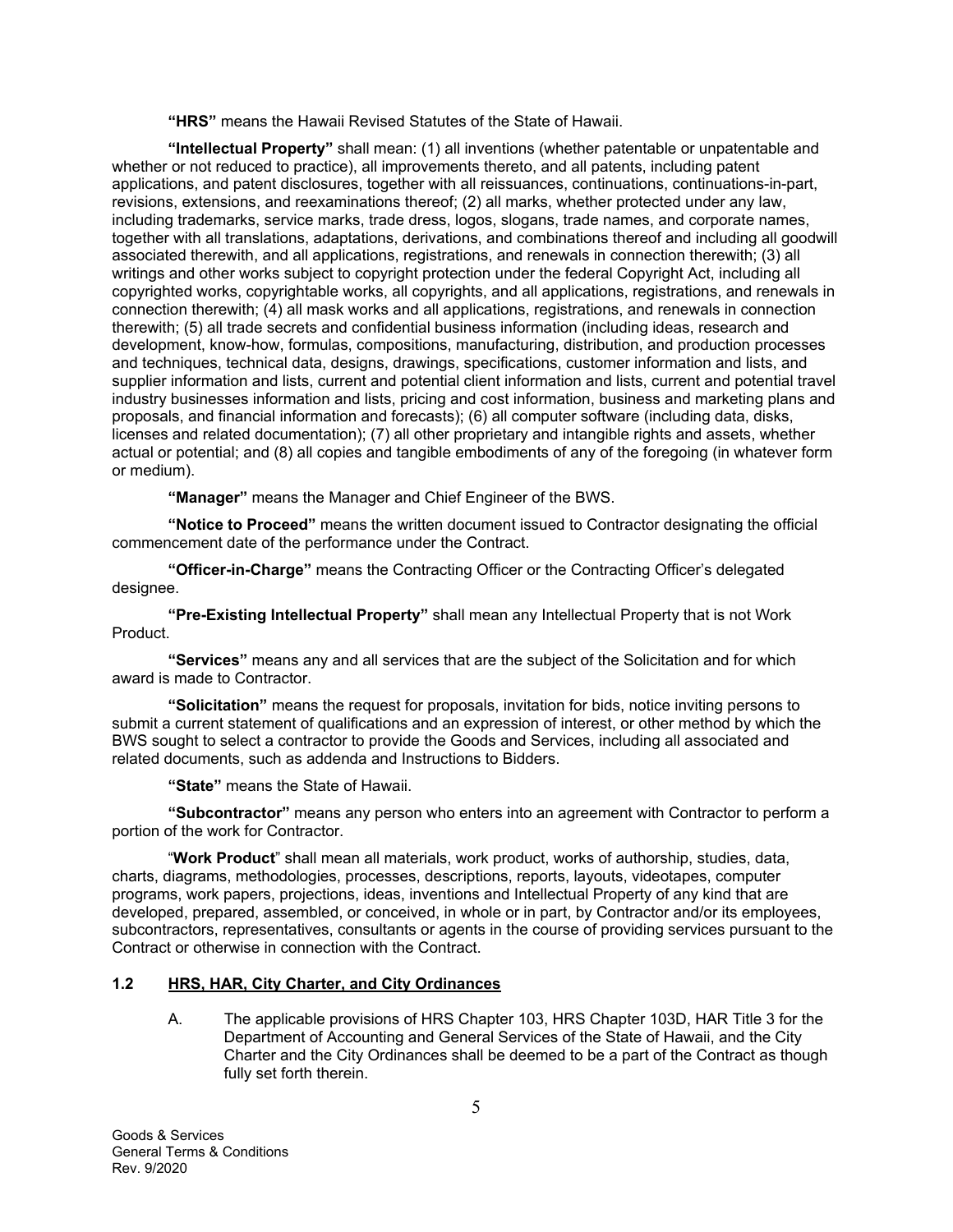- B. Wherever "chief procurement officer" appears in the HAR, it shall mean the Manager and Chief Engineer.
- C. Wherever "head of the purchasing agency" and "procurement officer" appear in the HAR, both shall mean the Officer-in-Charge or his authorized designees.

## **ARTICLE 2 – CONTRACTOR'S REPRESENTATIONS**

- **2.1 License.** Contractor represents that Contractor is a business entity that is experienced and skilled in the type of work described in the Contract and that, if required by law, Contractor is licensed by the State of Hawaii to engage in the type of work required by the Contract and is in compliance with all applicable laws and regulations precedent thereto.
- **2.2** Contractor's Warranty. By the act of submitting its bid for the proposed contract, Contractor warrants that:
	- A. Contractor is validly authorized to do business under and by virtue of the laws of the State of Hawaii, and is currently in good standing thereunder;
	- B. Contractor and all subcontractors intended to be used by Contractor have carefully and thoroughly reviewed the Solicitation and have found it complete and free from ambiguities and sufficient for the purpose intended;
	- C. Contractor has investigated and examined carefully the Solicitation and understands the character of the project;
	- D. Contractor and all workers, employees, and subcontractors intended to be used are skilled and experienced in the type of work that is the subject of the Solicitation;
	- E. Neither Contractor nor any of Contractor's employees, agents, suppliers, or subcontractors have relied upon any verbal representations from the BWS, its employees, or agents, including architects, engineers or consultants, in assembling the bid figure;
	- F. The Contractor's Responsive Document is based solely upon the Solicitation and properly issued written addenda and not upon any other written or verbal representation; and
	- G. The cautious delivery and performance by Contractor of the Contract will not: (1) violate the provisions of any law; (2) constitute a default under Contractor's Certificate of Incorporation or By-Laws; or (3) result in a conflict with, violation of, or default under any judgment, order, decree, indenture, or other instrument or document to which Contractor is a party.
- **2.3 Independent Price Determination.** Contractor certifies that the price included in Contractor's Responsive Document was independently arrived at without collusion.

## **2.4 Additional Contractor Representations.**

A. Contractor represents that Contractor has no obligations, commitments, or impediments of any kind that will limit or prevent performance of work as required by the Contract.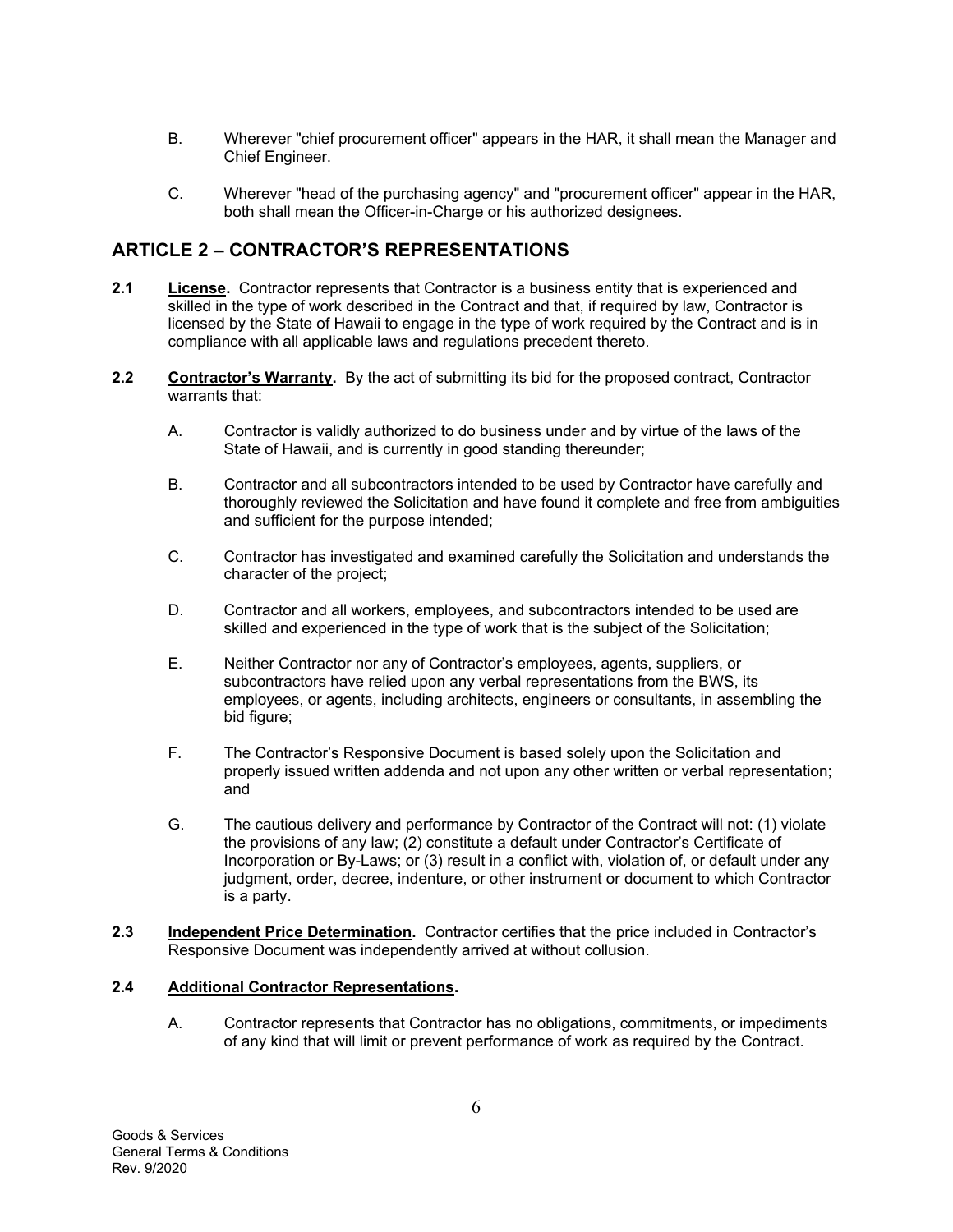- B. Contractor represents that, to the best of its knowledge, there are no obligations, commitments, or impediments of any kind that will limit or prevent performance of work as required by the Contract.
- C. Contractor represents that, to the extent required by law, the execution, delivery, and performance of this Contract, and all transactions related thereto by Contractor, have been duly approved by Contractor's directors, shareholders, and officers and Contractor has the authority to take all necessary actions to fully perform this Contract.
- **2.5 Payment of Taxes.** Contractor will pay, when due, all taxes relating in any way to moneys received by Contractor under or in connection with the Contract.

## **ARTICLE 3 - AWARD AND EXECUTION OF CONTRACT**

**3.1 Award of Contract**. The Officer-in-Charge shall notify Contractor of its selection to render the services for the project. Said notice shall not be construed to be authorization to proceed with the performance of work under the Contract. On any individual award totaling less than \$25,000, the Officer-in-Charge reserves the right to award the contract by purchase order. Also, on any individual award on a price commitment agreement, where the estimated total purchase expenditure for the duration of the agreement is less than \$25,000, the Officer-in-Charge reserves the right to award the contract by letter. Award by purchase order or award by letter shall result in a binding contract between the parties without further action by either the Contractor or the BWS. The contract, whether awarded by purchase order or letter, shall be performed in accordance with the terms set forth in the Solicitation and the General Conditions. For awards made by purchase order or by letter the Officer-in-Charge may waive any requirement for security for faithful performance that may be required under the Solicitation.

## **3.2 Proof of Compliance with Laws.**

A. Offeror shall, upon award of the contract, furnish proof of compliance with the requirements of §103D-310(c), HRS:

HRS Chapter 237, tax clearance; HRS Chapter 383, unemployment insurance; HRS Chapter 386, workers' compensation; HRS Chapter 392, temporary disability insurance; HRS Chapter 393, prepaid health care;

B. Prior to award of the contract, Offeror shall register online at http://vendors.ehawaii.gov to acquire a "Certificate of Vendor Compliance." The HCE provides current compliance status as of the issuance date. The "Certificate of Vendor Compliance" indicating that vendor's status is compliant with the requirements of Section 103D-310(c), HRS, shall be accepted for both contracting purposes and final payment. Vendors will be required to pay an annual fee of \$12.00 to the Hawaii Information consortium, LLC (HIC).

## **3.3 Execution of Contract**

- A. The Contract shall not be considered binding on the BWS until the Contract has been fully executed by the BWS and Contractor.
- B. The BWS will not execute the Contract if Contractor fails to provide the documents required by Section 3.2 of these General Conditions entitled "Proof of Compliance with Laws."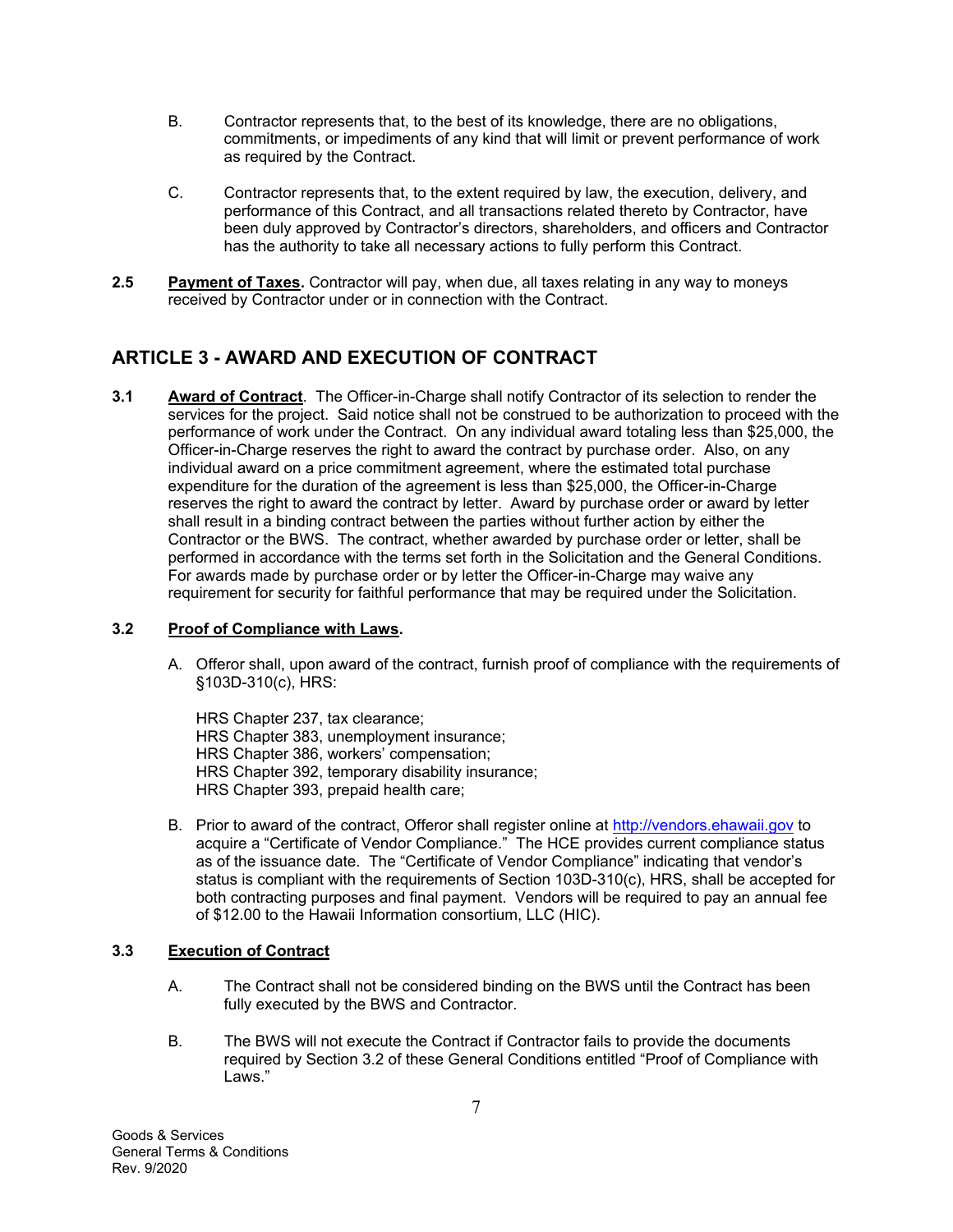- C. If Contractor is an individual or partnership, Contractor shall cause the Contract to be signed before a notary public.
- D. If Contractor is a corporation, Contractor shall: (1) cause the Contract to be signed and sealed before a notary public who shall acknowledge the person signing and his/her title; and (2) affix to the Contract a corporate resolution by Contractor or other instrument vesting the signatory with authority to sign the Contract on Contractor's behalf.
- E. If Contractor is a joint venture comprised of two (2) or more corporations, Contractor shall: (1) cause the Contract to be signed and sealed before a notary public who shall acknowledge the person signing on behalf of each corporation comprising the joint venture and his/her title; and (2) affix to the Contract a corporate resolution by each corporation comprising the joint venture or other instrument vesting each signatory with authority to sign the Contract on behalf of the respective corporations that comprise the joint venture.
- F. If performance and payment bonds are required in the Solicitation or the Contract, such documents shall be executed in the same manner above.
- G. The signed Contract and bonds, if any bonds are required, shall be returned together with evidence of insurance coverage as may be required, to the Officer-in-Charge for further processing, within ten (10) days after notification of the award.

## **3.4 Contract Not Binding Unless Funds Available**

- A. Neither the Contract nor any Change Order thereto shall be binding or of any force and effect without an endorsement by the Manager that there is an appropriation or balance of an appropriation over and above all outstanding contracts sufficient to cover the amount required by the Contract or the Change Order.
- B. **Exceptions to Endorsement Requirement.** The endorsement requirement described in the preceding paragraph shall not apply to the following situations:
	- 1. If the Contract is a multi-term contract pursuant to Section 3-122-149, HAR, the Manager shall only be required to certify that there is an appropriation or balance of an appropriation over and above all outstanding contracts that is sufficient to cover the amount required to be paid under the Contract during the current fiscal year or remaining portion of the current fiscal year of the first term of the multiterm contract. Payment and performance obligations for succeeding fiscal periods shall be subject to the availability and appropriation of funds therefor from sources that are identified in writing.
	- 2. The endorsement requirement shall not apply if the Contract is one under which the total amount to be paid to Contractor cannot be accurately estimated at the time the Contract is to be awarded.
	- 3. The endorsement requirement shall not apply to the Contract if there is no direct expenditure of public funds by the BWS to Contractor.
	- 4. **Certification of a Portion of Funds.** Certification of a portion of the total funds required for a Contract or Change Order may be permitted when an immediate solicitation or amendment to a Contract will result in significantly more favorable contract terms and conditions to the BWS than a solicitation or amendment made at a later date; provided that certification for partial funding shall be permitted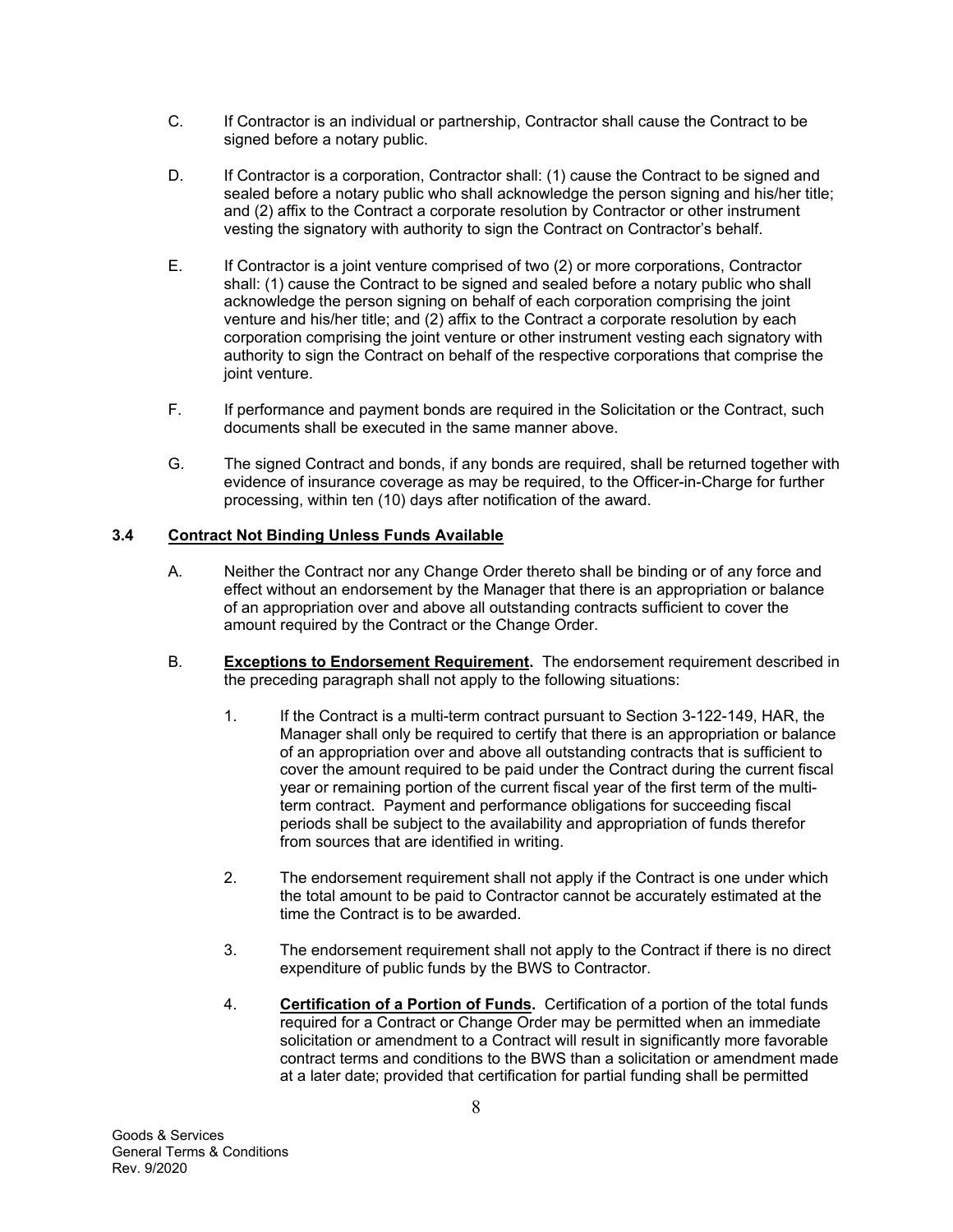only if the Manager states in the certificate that the availability of funds in excess of the amount certified as available shall be contingent upon future appropriations or special fund revenues. All Contracts and Change Orders partially funded shall be enforceable only to the extent to which funds have been certified as available.

## C. **Contracts Involving Federal Funds**

- 1. In any contract involving not only State, City, or BWS funds but also supplemental funds from the Federal government, or involving one hundred percent (100%) Federal funds, this section shall be applicable only to that portion of the contract amount obligated and payable out of State, City, or BWS funds; however, this provision shall be liberally construed so as not to hinder or impede the BWS in contracting for any project involving financial aid from the Federal government.
- 2. Unless otherwise specified, Contractor, by submittal of a bid and acceptance of an award, agrees that payment of that portion of the contract amount that is supplemented or funded entirely by Federal funds shall be payable upon receipt of those Federal funds.
- D. In the event that any contract modification, change order, or adjustment results in an increase in the total project budget or total contract budget, the Officer-in-Charge shall not execute or make any contract modification, Change Order, or adjustment in contract price unless sufficient funds are made available therefor, or the scope of the project or Contract is adjusted so as to permit the degree of completion that is feasible within the existing project budget or contract project; provided, that with respect to the validity, as to Contractor, of any executed contract modification, or adjustment in contract price that Contractor has reasonably relied upon, it shall be presumed that there has been compliance with the section.
- **3.5 Commencement of Work.** Work shall not commence until all of the following have occurred:
	- A. The Contract has been executed;
	- B. To the extent required under Section 3.4 entitled "Contract Not Binding Unless Funds Available", the Manager has issued an endorsement certifying that funds for the Contract are available; and
	- C. The Officer-in-Charge has issued a Notice to Proceed or the executed Contract specifies the official commencement date of the performance under the Contract.

## **ARTICLE 4 - PERFORMANCE**

- **4.1 Conformity with Specifications and Contract Requirements.** The work required under the Contract shall be completed in conformity with the specifications and each and every requirement of the Contract. In the event Contractor fails to so perform, Contractor may be suspended from bidding on any or all contracts of the BWS pursuant to Chapter 3-126, HAR.
- **4.2 Prosecution of the Work.** Contractor shall be available upon reasonable demand to discuss the progress of the work being performed under the Contract. Contractor shall also remain available through any applicable alternative means of contact, such as pager or cellular phone, in the event of an emergency or other event that necessitates immediate communication with Contractor. All questions arising during the performance of the Contract which must be resolved by the Officer-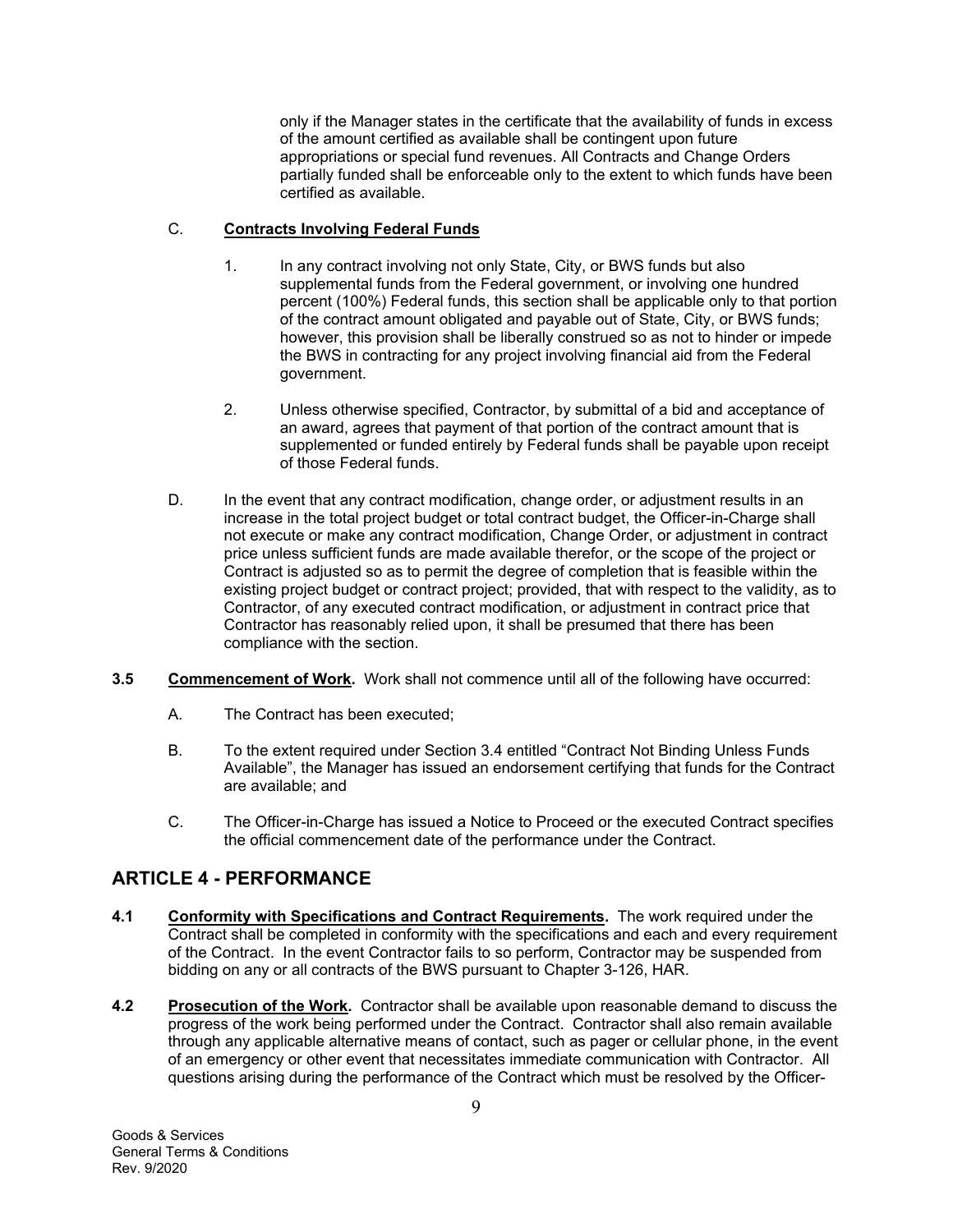in-Charge shall be brought to the Officer-in-Charge's immediate attention.

Contractor shall direct its work to relate appropriately to, and in accordance with, established principles, practices and standards for such work. Contractor shall, if applicable, direct its work to relate appropriately to, and in accordance with, established engineering, planning and/or architectural design principles and practices for good exterior appearance, and the natural and man-made environment.

Contractor shall furnish sufficient technical supervision and administrative personnel to insure the proper performance of the work under the Contract.

The Officer-in-Charge shall have access, at all reasonable times, to all notes, designs, drawings, tracings or other technical data pertaining to the work being performed under the Contract for the purpose of inspection and making copies of them. Upon completion of the work under the Contract, any or all of such notes, studies, designs, drawings, tracings or other technical data shall be delivered and surrendered to the Officer-in-Charge on demand, provided that copies of notes, studies, and other technical data may be delivered and surrendered instead of the originals.

- **4.3 Time, Place, and Manner of Delivery or Performance.** Contractor shall deliver all Goods to such place as the BWS shall designate. The delivery of Goods and the performance of Services shall occur in such manner and within such timeframe as the BWS specifies.
- **4.4 Quality of Goods.** Unless otherwise specified, the Goods shall be new, the best quality of their kind, free from any defects that may render them unfit for use, and produced by recognized manufacturers, unless otherwise specified in the Contract.
- **4.5 Samples**. When required by the Manager, Contractor shall submit samples of Goods to be furnished. Said samples, if approved, shall be retained by the Manager, and, subject to his order, used as the standard with which all like Goods furnished under the Contract must comply.
- **4.6 Warranties (Goods).** Contractor warrants that all Goods provided pursuant to the Contract shall: (i) be fit for the purposes for which they were intended by the BWS; (ii) be merchantable and free from defect and faulty workmanship, material, or design; (iii) be free of all liens; and (iv) conform to all requirements and specifications set forth in the Contract. Contractor shall remove and replace at no cost to the BWS, including no additional charges for taxes, labor, or shipping, any Goods that are found to be damaged or defective within the longest of the following time periods: (a) the standard warranty period of the manufacturer of the Goods; (b) one hundred eighty (180) calendar days following delivery of the damaged or defective Goods by Contractor to the BWS; and (c) one hundred eighty (180) calendar days following acceptance of the damaged or defective Goods by the BWS. If Contractor fails, neglects, or refuses to remove and replace the damaged or defective Goods, the BWS shall have the right to purchase in the open market a quantity of the Goods sufficient to replace those that are damaged or defective, and to deduct from any moneys due or that may thereafter become due to Contractor the cost of purchasing such Goods in the open market.
- **4.7 Warranties (Services).** Contractor warrants that all Services performed pursuant to the Contract shall: (i) be sufficient for the purposes for which they were intended by the BWS; and (ii) conform to all requirements and specifications set forth in the Contract. Contractor shall correct at no cost to the BWS, including no additional charges for taxes or labor, any Services that are found to be inadequate or defective within one hundred eighty (180) calendar days following acceptance of the inadequate or defective Services by the BWS. If Contractor fails, neglects, or refuses to correct the inadequate or defective Services, the BWS shall have the right to retain a third party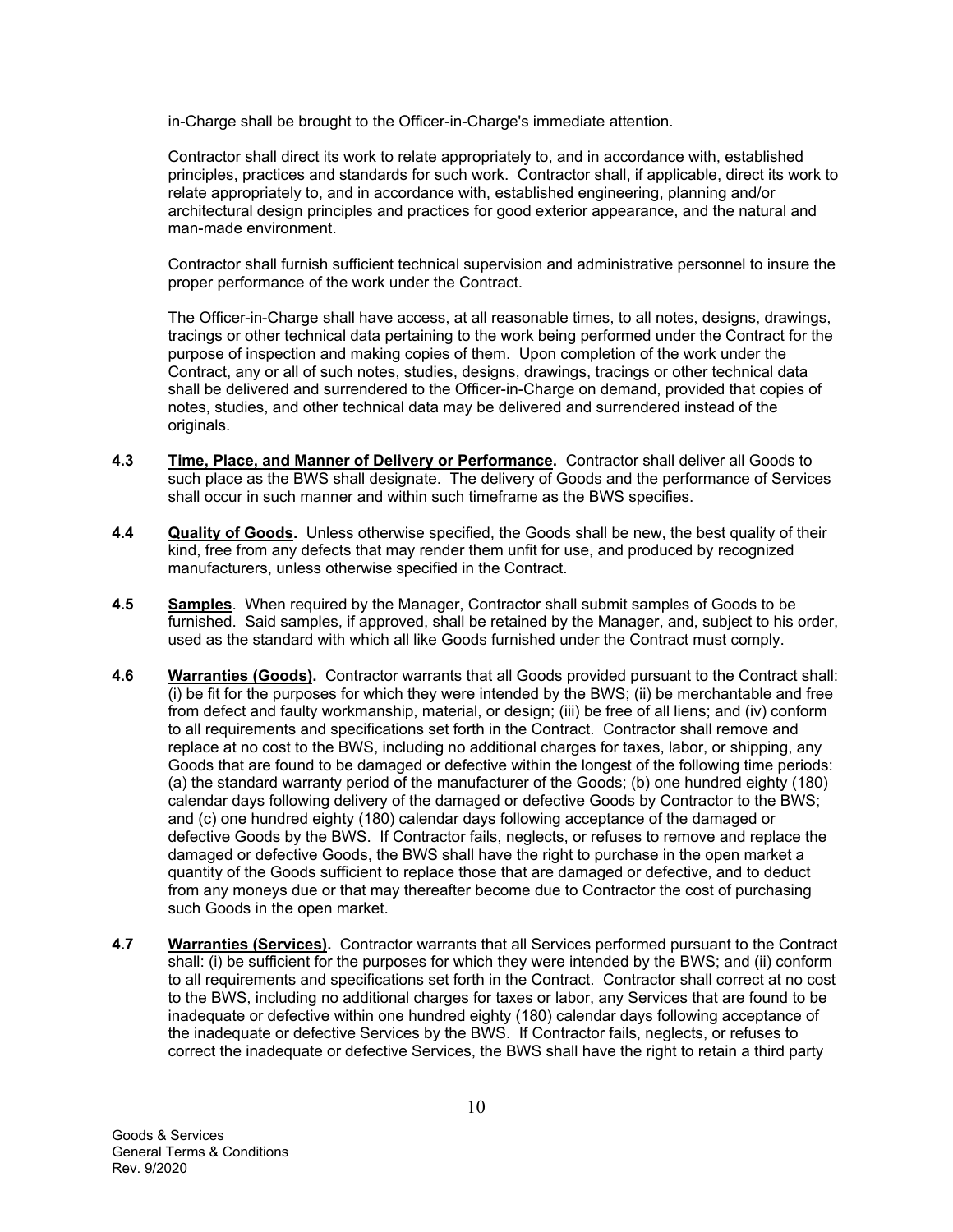to correct the inadequate or defective Services, and to deduct from any moneys due or that may thereafter become due to Contractor the cost of retaining such third party.

- **4.8 Chemicals**. To the extent that some or all of the Goods have Material Safety Data Sheets ("MSDS") pursuant to 29 CFR § 1910.1200, Contractor shall provide the BWS with the applicable MSDS.
- **4.9 Standard Equipment.** Whenever the word "standard" is used in these specifications to describe any item, piece of equipment, or parts assembly, it shall be construed to mean that the items or assemblies so described shall be the newest, regular, and current product of the manufacturer thereof. Such product shall be identified by a model or other designation without modification or omission of any of its usual parts, or substitution of others, except as hereinafter specified, and the details, capacities and ratings must conform in every respect to the said manufacturer's catalog or other printed matter describing the items or assemblies. Standard sub-assemblies, accessories fittings and finishes shall be construed to be those which are regularly furnished as a part of the principal unit or assembly and shall be included in the selling price thereof.
- **4.10 Authority of the Officer-in-Charge and the Manager**. The decisions of the Officer-in-Charge shall be final and binding upon parties unless the same are fraudulent or capricious or arbitrary or so grossly erroneous as necessarily to imply bad faith or are not supported by substantial evidence, provided that decisions on questions or disputes relating to the acceptance of the work performed under the Contract, suspension or termination of the Contract, extension of time, reduction or increase in the compensation of Contractor and payment shall become final and binding upon all parties only upon approval of the Manager, and provided further that nothing herein shall be construed as making final and binding any decision of the Officer-in-Charge and/or Manager on a question of law. Pending final decision of any dispute or question, Contractor shall proceed diligently with the performance of work under the Contract in accordance with the decision of the Officer-in-Charge and/or Manager.
- **4.11 Contractor's Place of Business.** Contractor shall maintain, for the duration of the Contract, a permanent place of business within the State where Contractor may be served notice and legal process.
- **4.12 Cooperation by Contractor.** Contractor shall cooperate and coordinate with other contractors who may be employed by the BWS on the same or related projects of the BWS, and to the extent possible, shall avoid interference therewith, and shall cooperate with the other contractors so as to avoid unnecessary delay or hindrance in the performance of their respective contracts. Any difference or conflict that may arise between Contractor and the other contractors of the BWS shall be resolved by the Officer-in-Charge, whose decision shall be final and binding.
- **4.13 Cooperation by the BWS**. The BWS shall, without cost to Contractor, through the Officer-in-Charge, cooperate fully with Contractor and will promptly place at the disposal of Contractor all available pertinent information that the BWS may have in its possession. The Officer-in-Charge will certify the accuracy of certain information in writing whenever it is possible and reasonably necessary to do so. The BWS makes no representations or warranties regarding any information that is not certified as accurate and takes no responsibility therefor, and Contractor shall rely on such information at Contractor's own risk.
- **4.14 Review by the Officer-in-Charge**. The Officer-in-Charge shall review all submittals and other work and data required to be made by Contractor and reject or approve such submittals in their entirety or approve the same subject to such deletions, additions, and revisions as the Officer-in-Charge may deem necessary and proper.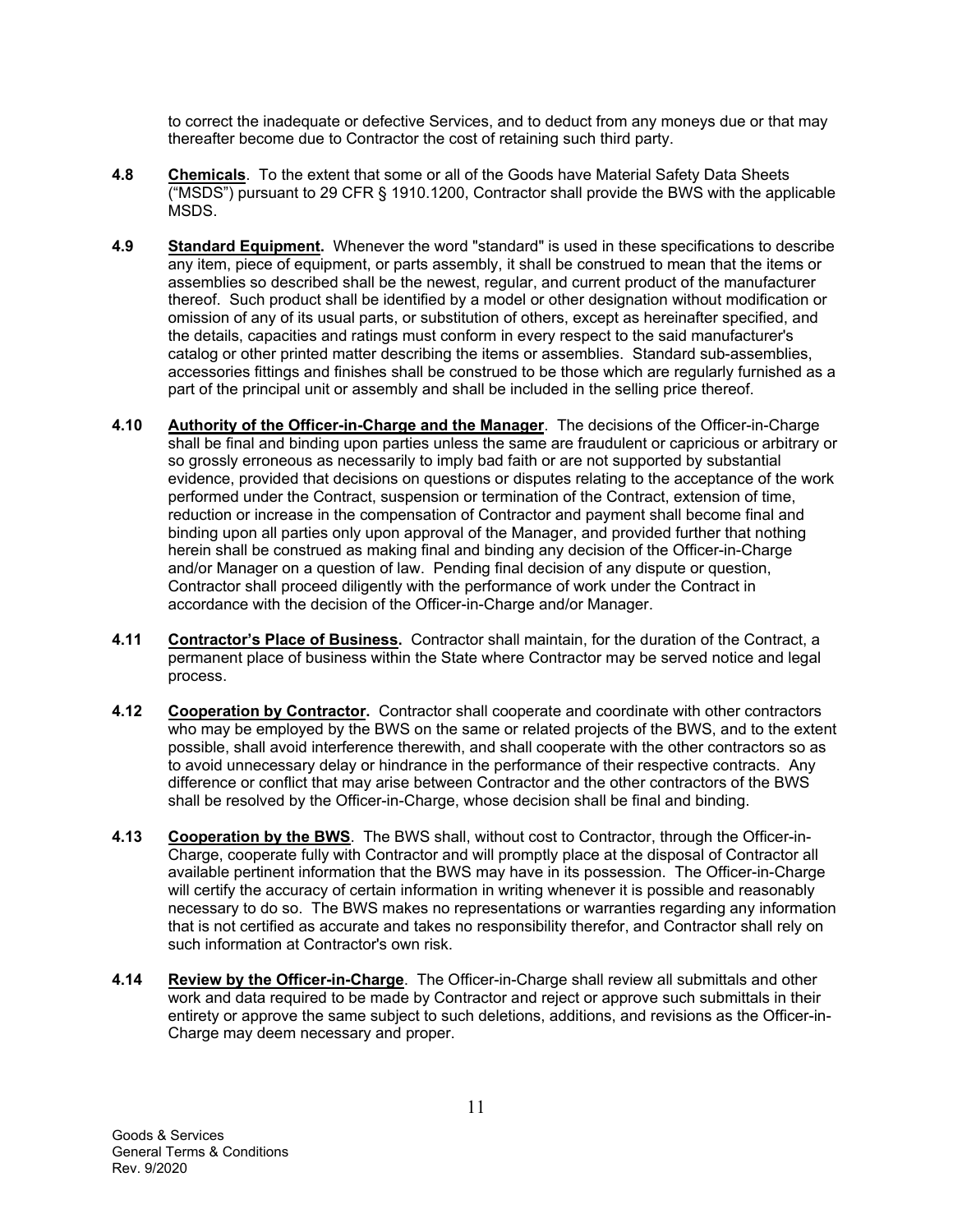- **4.15 Interpretation.** In case of any doubt as to the meaning of any provision contained in the Contract, the Manager's interpretation of the provision shall control. All directions and explanations required to complete the Contract shall be given by the Officer-in-Charge.
- **4.16 Subcontracting.** Contractor shall not subcontract all or any part of the services under the Contract without the prior written consent of the Officer-in-Charge. Any consent by the Officer-in-Charge to subcontract or otherwise dispose of any portion of the Contract shall not be construed to relieve Contractor of any responsibility for the performance of the Contract. All persons engaged in performing the work covered by the Contract shall be considered to be agents of Contractor and shall be subject to the provisions of these General Conditions.

## **4.17 Relationship of Parties; Independent Contractor Status**

- A. In the performance of services required under the Contract, Contractor is an "independent contractor", with the authority and responsibility to control and direct the performance and details of the work and services required under the Contract; provided, however, that the BWS shall have a general right to inspect work in progress and to determine whether, in the BWS's opinion, the services are being performed by Contractor in compliance with the Contract.
- B. Contractor and its employees and agents are not by reason of this Contract, agents or employees of the BWS for any purpose, and Contractor and its employees and agents shall not be entitled to claim or receive from the BWS any vacation, sick leave, retirement, workers' compensation, unemployment insurance, or other benefits provided to BWS employees.
- C. Contractor shall be responsible for the accuracy, completeness, and adequacy of Contractor's performance under the Contract. Furthermore, Contractor intentionally, voluntarily, and knowingly assumes the sole and entire liability to Contractor's employees and agents, and to any individual not a party to this Agreement, for all loss, damage, or injury caused by Contractor or Contractor's employees, agents, or subcontractors in the course of their employment.
- D. Contractor shall be responsible for payment of all applicable federal, state, and county taxes and fees that may become due and owing by Contractor by reason of this Agreement, including but not limited to: (i) income taxes; (ii) employment related fees, assessments, and taxes; and (iii) general excise taxes. Contractor is also responsible for obtaining all licenses, permits, and certificates that may be required in order to perform the services required by this Contract.
- E. Contractor shall obtain a general excise tax license from the Department of Taxation of the State of Hawaii in accordance with Section 237-9, HRS, and shall comply with all requirements thereof. Contractor shall obtain a tax clearance certificate from the Director of Taxation of the State of Hawaii, showing that all delinquent taxes, if any, levied or accrued under State law against Contractor have been paid and submit the same to the BWS prior to commencing any performance under this Agreement. Contractor shall also be solely responsible for meeting all requirements necessary to obtain the tax clearance certificate required for final payment under Section 103-53, HRS.
- F. Contractor is responsible for securing all employee-related insurance coverage for Contractor and Contractor's employees and agents that is or may be required by law, and for payment of all premiums, costs, and other liabilities associated with securing the insurance coverage.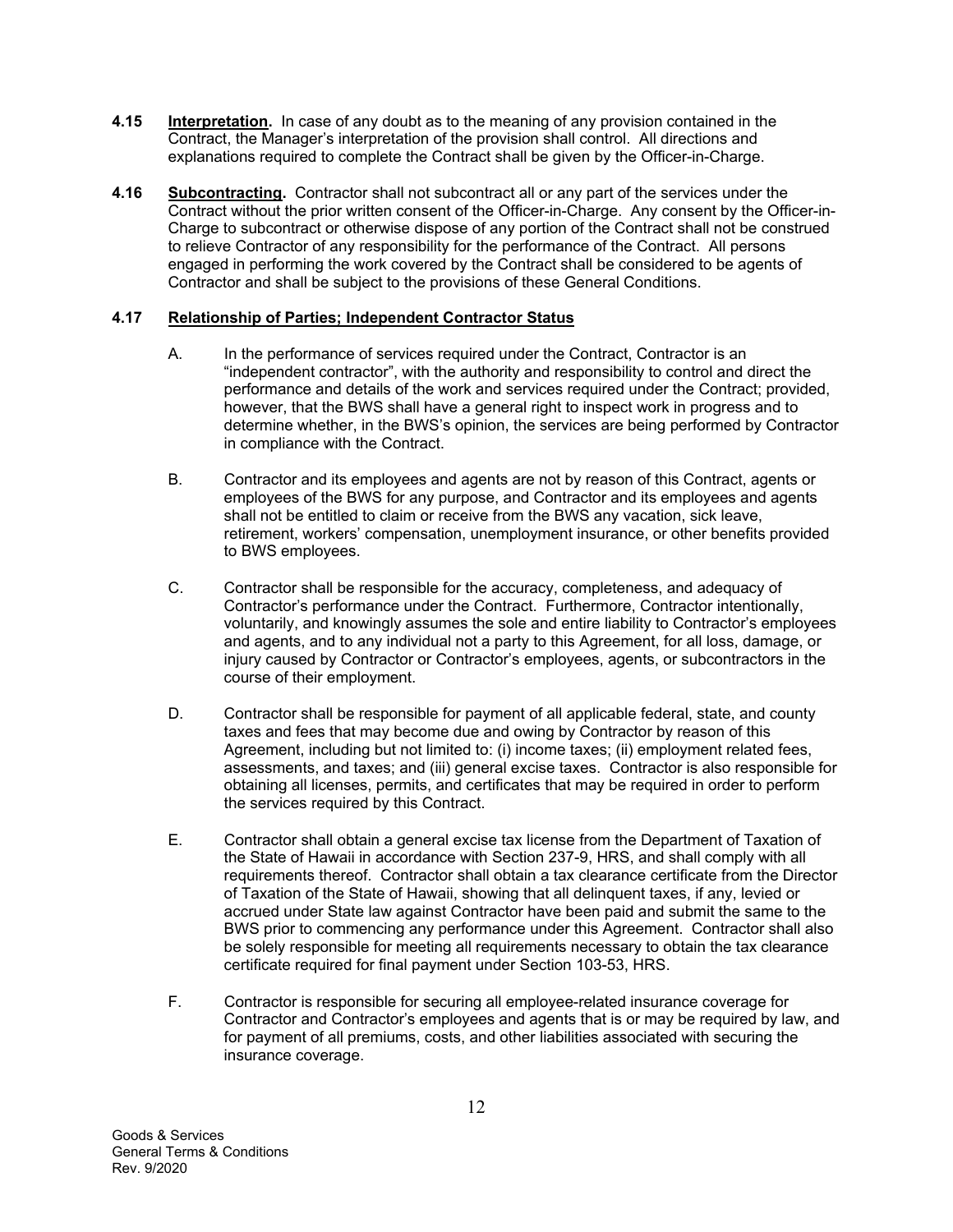## **4.18 Intellectual Property**

- A. **Work Product.** Contractor acknowledges and agrees that all Work Product is the property of the BWS, and all ownership, right, title, and interest therein have vested and shall vest solely with the BWS and is and shall be deemed to be a "WORK MADE FOR HIRE" under United States Copyright Laws (17 U.S.C. Section 101 et seq.) and other applicable laws. To the extent that title to any such Work Product may not, by operation of law, vest in the BWS, or such works may not be considered to be works made for hire, Contractor hereby irrevocably assigns to the BWS all ownership, right, title, and interest that Contractor may have in such Work Product, without additional compensation and free of all liens and encumbrances of any type. Contractor represents and warrants to the BWS that the BWS is and shall be the exclusive owner of the Work Product and all proprietary rights relating thereto, and Contractor shall defend, indemnify, and hold harmless the BWS and its employees, officers, agents, and assignees from and against any infringement or claim of infringement relating thereto. Contractor will promptly disclose to the BWS all Work Product when made or developed. Contractor agrees to give the BWS or any person designated by the BWS any reasonable assistance required to perfect and enforce the BWS's rights in such Work Product, and Contractor agrees to execute and assist in the preparation of any document that the BWS may consider necessary or helpful in obtaining or maintaining any patents, copyrights, registrations, or other proprietary rights in the Work Product. Contractor shall deliver all Work Product to the BWS upon expiration or termination of the Contract.
- B. **Pre-Existing Intellectual Property.** If Contractor is required or desires to use any Pre-Existing Intellectual Property in connection with performing the services that are the subject of the Contract, Contractor shall procure the right for such use on behalf of itself and for the BWS from the owner or owners of the Pre-Existing Intellectual Property. Any royalties, license fee, or other payment associated with the right to use the Pre-Existing Intellectual Property shall be paid by Contractor and shall be considered to be originally included within Contractor's Responsive Document and the contract price.
- **4.19 Liability of Contractor.** Contractor's liability shall not cease when the BWS accepts the Goods and/or Services that are the subject of the Contract. Contractor's liability shall continue as provided by any terms of the Contract and by law.
- **4.20 Laws; Regulations.** Contractor shall keep itself fully informed of all laws, ordinances, codes, rules, regulations, and orders and decrees of bodies and tribunals (to the extent that such bodies and tribunals have jurisdiction or authority over the work that is the subject of the Contract) that in any manner affect the Contract and the performance thereof. Contractor shall comply with all such laws, ordinances, codes, rules, regulations, and orders and decrees of bodies and tribunals, including the giving of all notices necessary and incident to the proper and lawful prosecution of the work, and all changes thereto. If any discrepancy or inconsistency is discovered between the Contract and any such law, ordinance, code, rule, regulation, or order or decree of a body and tribunal, Contractor shall forthwith report the same in writing to the Officer-in-Charge.
- **4.21 Pollution Control.** If during the performance of this Contract, Contractor encounters a "release" or "threatened release" of a reportable quantity of a "hazardous substance," "pollutant," or "contaminant" as those terms are defined in Section 128D-1, HRS, Contractor shall immediately notify the BWS and all other appropriate state, county, and federal agencies as required by law. Contractor shall take all necessary actions, including stopping work, to avoid causing, contributing to, or making worse a release of a hazardous substance, pollutant, or contaminant, and shall promptly obey any orders the Environmental Protection Agency or the Department of Health of the State of Hawaii issues in response to the release. In the event there is an ensuing cease-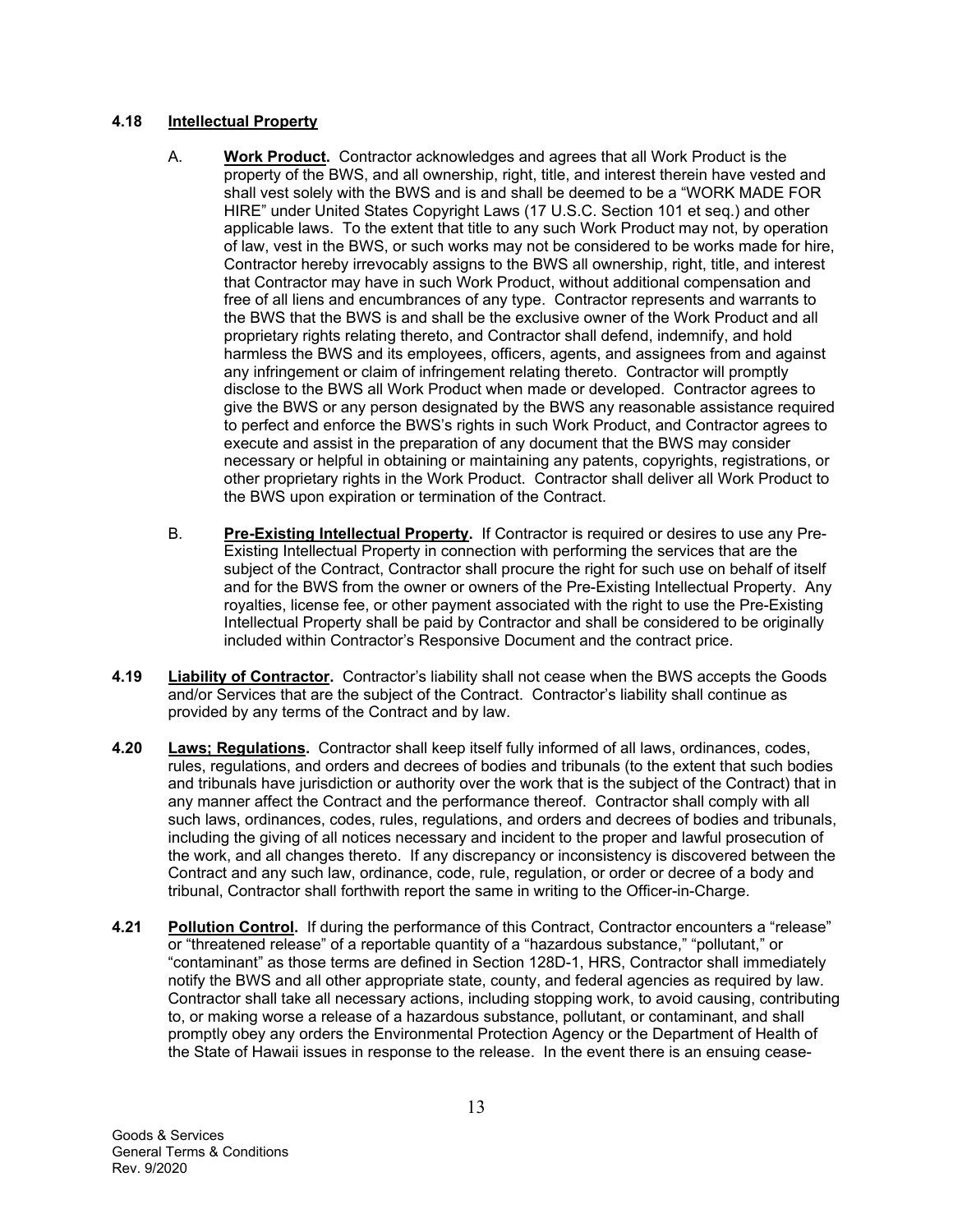work period and the BWS determines that the Contract requires an adjustment of the time for performance, the Contract shall be modified in writing accordingly.

## **ARTICLE 5 – MODIFICATIONS**

- **5.1 Modifications of Contracts.** The BWS may at any time make such modifications in the Contract, and the services, designs and plans, or studies prepared by Contractor, as the Officerin-Charge deems necessary and advisable. Such modifications shall be made by a supplemental agreement in writing or by a written order of the Manager; provided that modifications by such a written order shall be limited to modifications in the scope of services and in the designs, plans, and studies; and provided further that modifications involving no reduction or increase in compensation of Contractor may be made by written order of the Officer-in-Charge.
- **5.2 Change Orders and Modifications.** Contractor will not undertake to perform any portion of the work required under the Contract that is affected by changes until authorized by the Officer-in-Charge or an authorized representative in writing or until a Change Order or modification has been approved and issued.

## **5.3 Change Order**

- A. The Officer-in-Charge, with the approval of the Manager, may at any time, and without notice to any surety, unilaterally, order of Contractor:
	- 1. Changes in the work within the scope of the Contract; and
	- 2. Changes in the time of performance of the Contract that does not alter the scope of the contract work.
- B. **Adjustments of Price or Performance Time.** If any change order increases or decreases Contractor's cost of, or the time required for, performance of any part of the work under the Contract, an adjustment shall be made and the Contract modified in writing accordingly. Any adjustment in contract price made pursuant to this clause shall be determined, where applicable, in accordance with Section 5.7 entitled "Price Adjustment," or as negotiated. Failure of the parties to agree to an adjustment in contract price shall be resolved in accordance with Section 5.7 entitled "Price Adjustment." Failure of the parties to agree to an adjustment in time shall not excuse Contractor from proceeding with the Contract as changed, provided that the Officer-in-Charge, within fourteen (14) days after the changed work commences, makes the provisional adjustments in time as the BWS deems reasonable. The right of Contractor to dispute the contract price or time or both shall not be waived by its performing the work; provided, however, that Contractor must follow the written notice requirements for disputes and claims established by the Contract or these General Conditions.
- C. **Time Period for Claim.** Except as may be provided otherwise by Section 103D-501(b), HRS, the Contractor must file a written claim disputing the contract price or time provided in the change order within ten (10) days after receipt of a written change order, unless such period for filing is extended by the Officer-in-Charge in writing. The requirement for filing a timely written claim cannot be waived and shall be a condition precedent to the assertion of a claim.
- D. **Claim Barred after Final Payment.** No claim by Contractor for an adjustment hereunder shall be allowed if the claim is not received by the BWS prior to final payment under the Contract.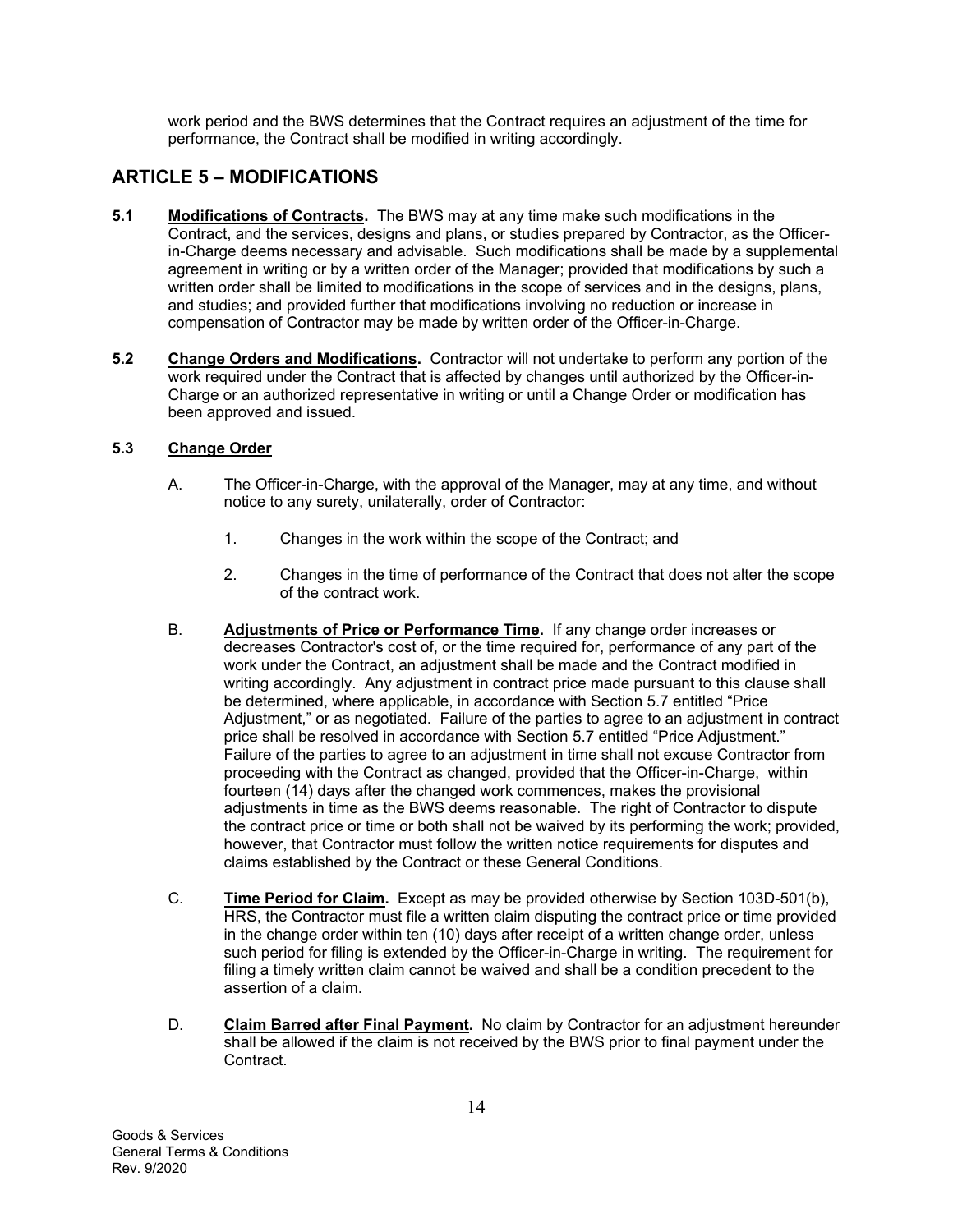E. **Claims Not Barred.** In the absence of such a change order, nothing in this section shall be deemed to restrict Contractor's right to pursue a claim under the Contract or for breach of contract.

## **5.4 Modifications**

- A. By written order, the Officer-in-Charge, with the approval of the Manager, may at any time, and without notice to any surety, subject to mutual agreement of the parties to the Contract and all appropriate adjustments, make modifications within the general scope of the Contract to include any one or more of the following:
	- 1. Drawings, designs, or specifications, for the goods to be furnished;
	- 2. Method of shipment or packing;
	- 3. Place of delivery;
	- 4. Description of services to be performed;
	- 5. Time of performance (i.e., hours of the day, days of the week, etc.);
	- 6. Place of performance of the services; or
	- 7. Other provisions of the Contract accomplished by mutual action of the parties to the Contract.
- B. **Adjustments of Price or Time for Performance.** If any modification increases or decreases Contractor's cost of, or the time required for, performance of any part of the work under the Contract, an adjustment shall be made and the Contract modified in writing accordingly. Any adjustment in contract price made pursuant to this clause shall be determined, where applicable, in accordance with Section 5.7 entitled "Price Adjustment" or as negotiated.
- C. **Claim Barred after Final Payment.** No claim by Contractor for an adjustment hereunder shall be allowed if the claim is not received by the BWS prior to final payment under the Contract.
- D. **Claims Not Barred.** In the absence of such a contract modification, nothing in this subsection shall restrict Contractor's right to pursue a claim arising under the Contract or for breach of the Contract
- **5.5 Variations in Definite Quantities.** This section shall only apply to definite quantity goods or services contracts. Upon the agreement of the parties, the quantity of goods or services or both specified in the Contract may be increased by a maximum of ten percent (10%) provided the unit prices will remain the same except for any price adjustments otherwise applicable and the Officer-in-Charge makes a written determination that such an increase will either be more economical than awarding another contract or that it would not be practical to award another contract.

## **5.6 Order to Stop Work**

A. The Officer-in-Charge may, with the approval of the Manager, by written order to Contractor, at any time, and without notice to any surety, require Contractor to stop all or any part of the work called for by the Contract. *This order shall be for a specified*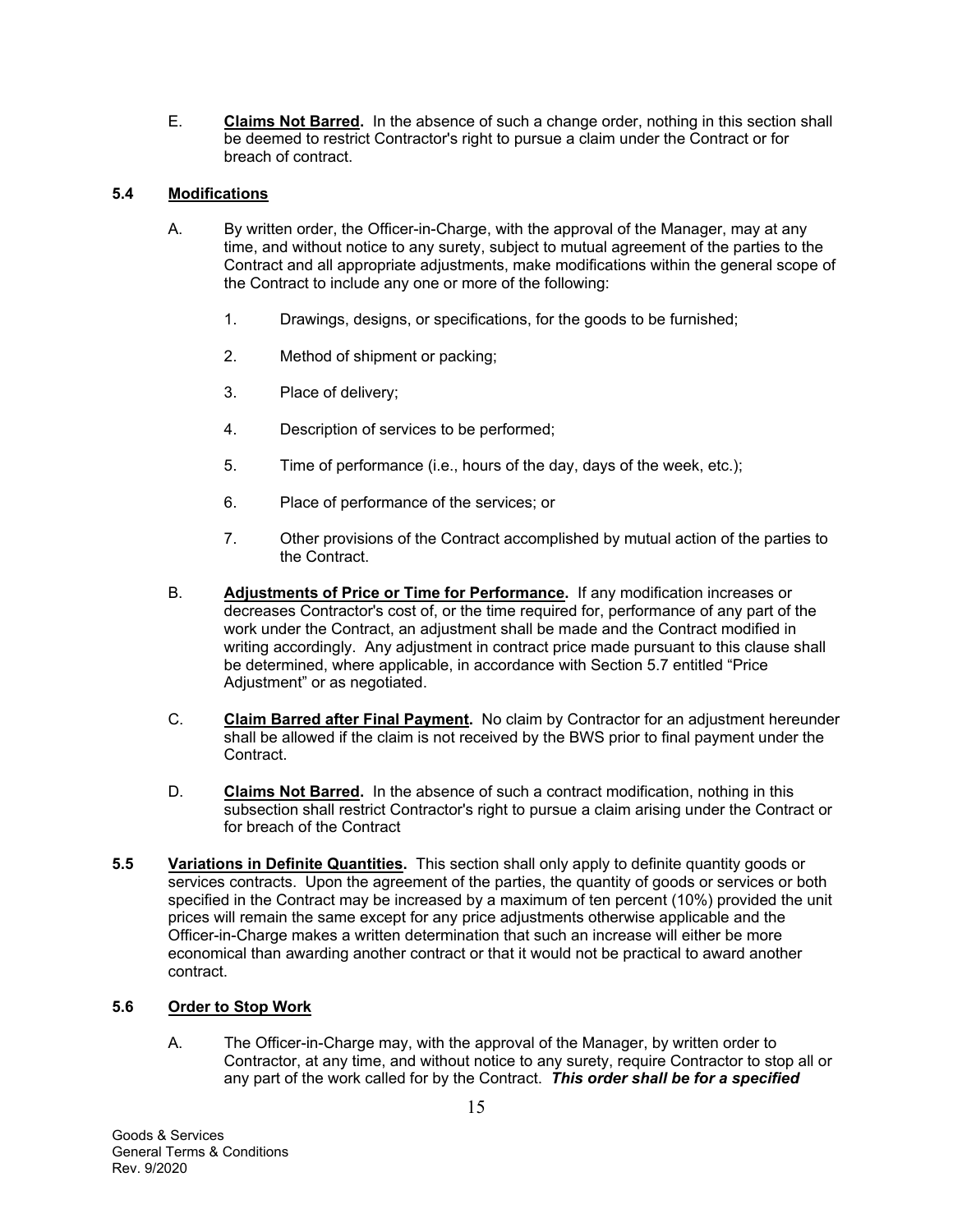*period not exceeding sixty (60) days* after the order is delivered to Contractor, unless the parties agree to any further period. Any such order shall be identified specifically as a stop work order issued pursuant to this subsection. Upon receipt of an order, Contractor shall forthwith comply with its terms and take all reasonable steps to minimize the occurrence of costs allocable to the work covered by the order during the period of work stoppage. Before the stop work order expires, or within any further period to which the parties shall have agreed, the Officer-in-Charge, with the approval of the Manager, shall either:

- 1. Cancel the stop work order, or
- 2. Terminate the work covered by the order as provided in Section 9.2 entitled "Termination for Default" or Section 9.3 entitled "Termination for Convenience."
- B. **Cancellation or Expiration of the Order.** If a stop work order issued under this subsection is canceled at any time during the period specified in the order, or if the period of the order or any extension thereof expires, Contractor shall have the right to resume work. An appropriate adjustment shall be made in the delivery schedule or contract price, or both, and the Contract shall be modified in writing accordingly, if:
	- 1. The stop work order results in an increase in the time required for, or in Contractor's cost properly allocable to, the performance of any part of the Contract; and
	- 2. Contractor asserts a claim for such an adjustment *within thirty (30) days* after the end of the period of work stoppage; provided that, if the Officer-in-Charge decides that the facts justify such action, any claim asserted may be received and acted upon at any time prior to final payment under the Contract.
- C. **Termination of Stopped Work.** If a stop work order is not canceled and the work covered by the order is terminated for default or convenience, the reasonable costs resulting from the stop work order shall be allowable by adjustment or otherwise.
- D. **Adjustment of Price.** Any adjustment in contract price made pursuant to this clause shall be determined in accordance with Section 5.7 entitled "Price Adjustment."

## **5.7 Price Adjustment**

- A. Any adjustment in contract price pursuant to a clause in the Contract shall be made in one or more of the following ways:
	- 1. By agreement on a fixed price adjustment before commencement of the pertinent performance;
	- 2. By unit prices specified in the Contract or subsequently agreed upon before commencement of the pertinent performance;
	- 3. By the costs attributable to the events or situations under such clause with adjustment of profit or fee, all as specified in the Contract or subsequently agreed upon before commencement of the pertinent performance;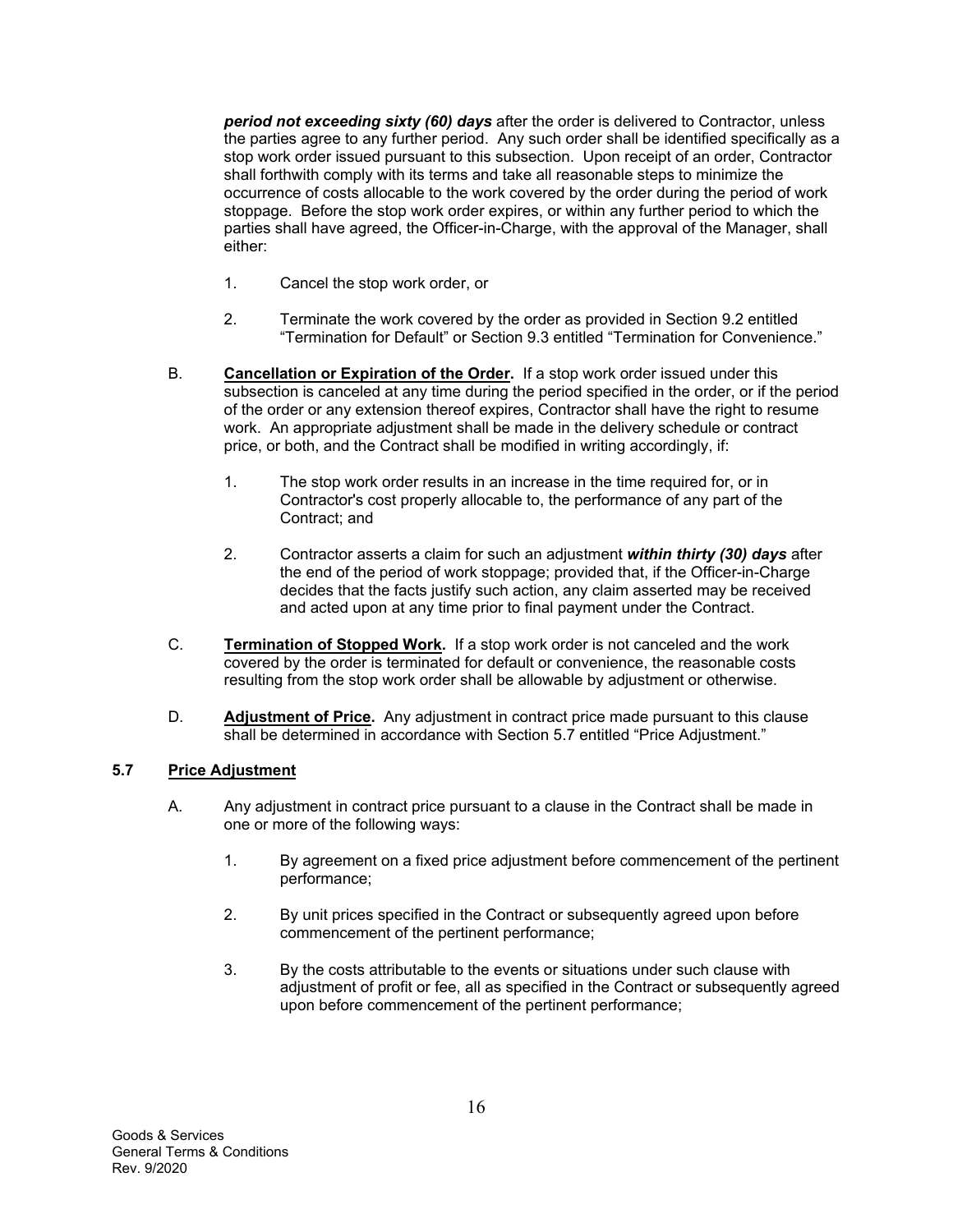- 4. In any other manner as the contracting parties may mutually agree before commencement of the pertinent performance; or
- 5. In the absence of agreement between the parties, the provisions of Section 103D-501(b)(5), HRS, shall apply.
- B. Contractor shall provide cost or pricing data for any price adjustments subject to the provisions of Section 103D-312, HRS, and chapter 3-122, subchapter 15, HAR.

## **5.8 Cost and Pricing Data**

- A. For any adjustment exceeding \$100,000, Contractor shall submit cost or pricing data and certification of that data except as provided for in the following paragraph. Certification shall be in the form attached herein as Exhibit "A." For adjustments less than \$100,000, the Officer-in-Charge may, upon written determination that the circumstances warrant submission of cost or pricing data, require cost or pricing data.
- B. Cost or pricing data are not required if the price is based on: (1) contract unit prices; (2) adequate competition, as in receiving bids or quotations from various subcontractors or suppliers for changed work; (3) established catalogue prices or market prices; or (4) prices set by law or regulation. However, the Officer-in-Charge may request cost or pricing data if the Officer-in-Charge considers that such price is not reasonable.

## **5.9 Assignment of Contract; Name Change**

- A. **Assignment of Contract Generally.** Subject to subsections (B) and (C) of this section, Contractor shall not assign any of Contractor's duties, obligations, or interests under the Contract without the prior written consent of the BWS.
- B. **Assignment of Contract to Successor in Interest.** When in the best interest of the BWS and upon written consent by the Contracting Officer, a successor in interest may be recognized in an assignment agreement in which the assignor, the assignee, and the BWS agree that:
	- 1. The assignee assumes all of the assignor's obligations under the Contract;
	- 2. The assignor remains liable for all obligations under the Contract but waives all rights under the Contract as against the BWS; and
	- 3. The assignor shall continue to furnish, and the assignee shall also furnish, all required bonds.
- C. **Name Change.** If Contractor requests to change the name in which it holds a contract with the BWS, the Contracting Officer shall, upon receipt of a document indicating such change of name (for example an amendment to the articles of incorporation of the corporation), enter into an agreement with Contractor to effect such a change of name. The agreement shall specifically indicate that no other terms and conditions of the Contract are thereby changed.
- D. **Actions Affecting More Than One (1) Purchasing Agency.** Notwithstanding the provisions of subsections (A), (B), and (C) of this section, if Contractor holds contracts with more than one purchasing agency of the BWS, the assignment or change of name agreements herein authorized shall be processed only through the Finance office.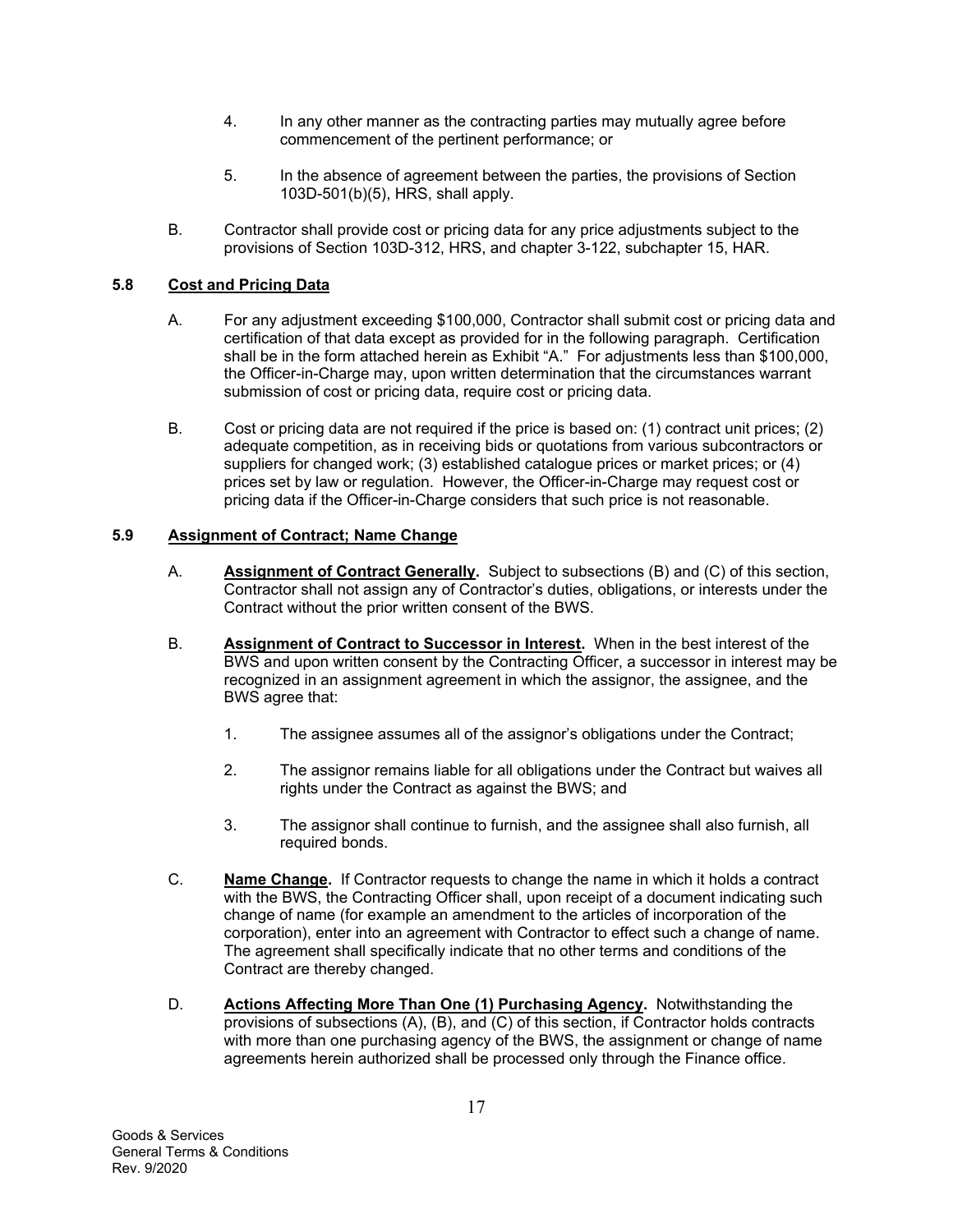## **5.10 Claims Based on the Officer-in-Charge's Actions or Omissions**

- A. If any action or omission on the part of the Officer-in-Charge or designee of such Officer, requiring performance changes within the scope of the Contract constitutes the basis for a claim by Contractor for additional compensation, damages, or an extension of time for completion, Contractor shall continue with performance of the Contract in compliance with the directions or orders of such officials, but by so doing, Contractor shall not be deemed to have prejudiced any claim for additional compensation, damages, or an extension of time for completion; provided:
	- 1. Contractor shall have given written notice to the Officer-in-Charge;
		- a. *Prior to the commencement* of the work involved, if at that time Contractor knows of the occurrence of the action or omission;
		- b. *Within thirty (30) days after* Contractor knows of the occurrence of the action or omission, if Contractor did not have knowledge prior to the commencement of the work; or
		- c. Within such further time as may be allowed by the Officer-in-Charge in writing.
	- 2. This notice shall state that Contractor regards the act or omission as a reason that may entitle Contractor to additional compensation, damages, or an extension of time. The Officer-in-Charge or designee of such officer, upon receipt of the notice, may rescind the action, remedy the omission, or take other steps as may be deemed advisable in the discretion of the Officer-in-Charge or designee of such Officer;
	- 3. The notice required by paragraph (1) shall describe as clearly as practicable, at the time, the reasons why Contractor believes that additional compensation, damages, or an extension of time may be remedies to which Contractor is entitled; and
	- 4. Contractor shall maintain and, upon request, make available to the Officer-in-Charge within a reasonable time detailed records, to the extent practicable, of the claimed additional costs or basis for an extension of time in connection with the changes.
- B. Nothing herein contained, however, shall excuse Contractor from compliance with any rules of law precluding any BWS Officers or employees and any Contractors from acting in collusion or bad faith in issuing or performing change orders that are clearly not within the scope of the Contract.
- C. Any adjustment in the contract price made pursuant to this clause shall be determined in accordance with Section 5.7 entitled "Price Adjustment."

## **ARTICLE 6 – TIME AND DELAYS**

**6.1** Time. Time is of the essence for the Contract. Performance of the work under the Contract shall be commenced on the date designated in the Notice to Proceed or in the Contract, and the work as required in the Contract shall be completed within the number of days or on the date specified.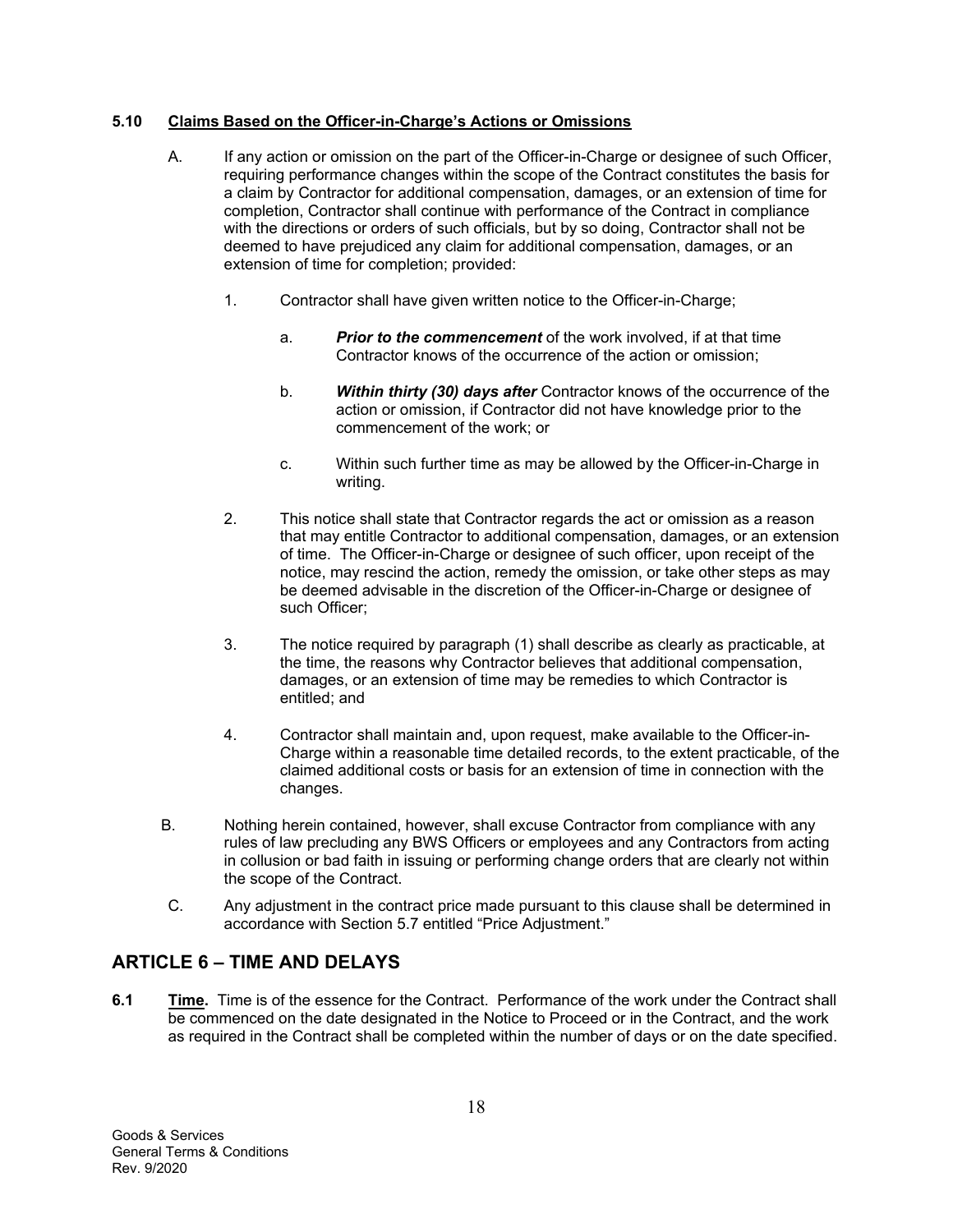- **6.2 Delay.** If any excusable delay occurs, it shall be dealt with in accordance with Section 9.2(C) entitled "Excuse for Nonperformance or Delayed Performance." No extension of time however, shall be granted unless the written application therefor stating in detail Contractor files the cause or causes of delay with the Officer-in-Charge *within fifteen (15) days* after the commencement of the delay. No such extension shall be deemed a waiver of the right of the Officer-in-Charge to require the completion of services under the Contract within the time required herein as so extended by the specific terms of such extension or extensions, nor a waiver of right to terminate the Contract for any other or additional delay not covered by the specific terms of such extension or extensions. The Manager upon the recommendation of the Officer-in-Charge shall determine the number of days of each extension of time.
- **6.3 Extension of Time.** If the Contract has exhausted its provision for extension(s) of time of performance, or if the Contract does not include a provision for extension(s) of time of performance, the Contract may be extended upon approval of the Manager, provided:
	- A. The period of each extension is for one hundred eighty (180) calendar days or less;
	- B. The Officer-in-Charge makes a written determination that it is not practical to award another contract at the time of the expiration of the Contract for reasons including, but not limited to, the following:
		- 1. A new contract cannot be executed by the time the Contract expires; or
		- 2. The need for the Goods or Services is short term
	- C. All parties agree to the extension of time of performance; and
	- D. The price or conditions of the Contract remain the same as the original Contract, or as amended per the Contract; or if not the same or as amended, they are fair and reasonable.
- **6.4 Liquidated Damages**. The amount of damage to the BWS as a result of failure to complete performance of work under the Contract within the time fixed or any extension thereof, exclusive of overhead expenses, being certain but difficult, if not impossible, to ascertain, Contractor agrees to pay the sum stated in the Contract as liquidated damages, and not by way of penalty, for every calendar day of delay until the work is completed and accepted, or a reasonable time has expired for completion and acceptance of the work remaining to be performed.

When Contractor is given notice of delay or nonperformance as specified in Section 9.2 entitled "Termination for Default" and fails to cure in the time it is agreed or specified, Contractor shall pay to the BWS the amount specified in the Contract per calendar day from the date set for cure until either the Officer-in-Charge reasonably obtains similar Goods or Services if Contractor is terminated for default, or until Contractor provides the Goods or Services if Contractor is not terminated for default. To the extent that Contractor's delay or nonperformance is excused under Section 9.2(C) entitled "Excuse for Nonperformance or Delayed Performance, liquidated damages shall not be due to the BWS. Contractor remains liable for damages caused other than by delay.

## **ARTICLE 7 - COMPENSATION**

**7.1 Compensation.** Contractor shall be paid the amount stated in the Contract or the amount determined in accordance with the special provisions, whichever is lower, as full compensation for the performance of the services under the Contract.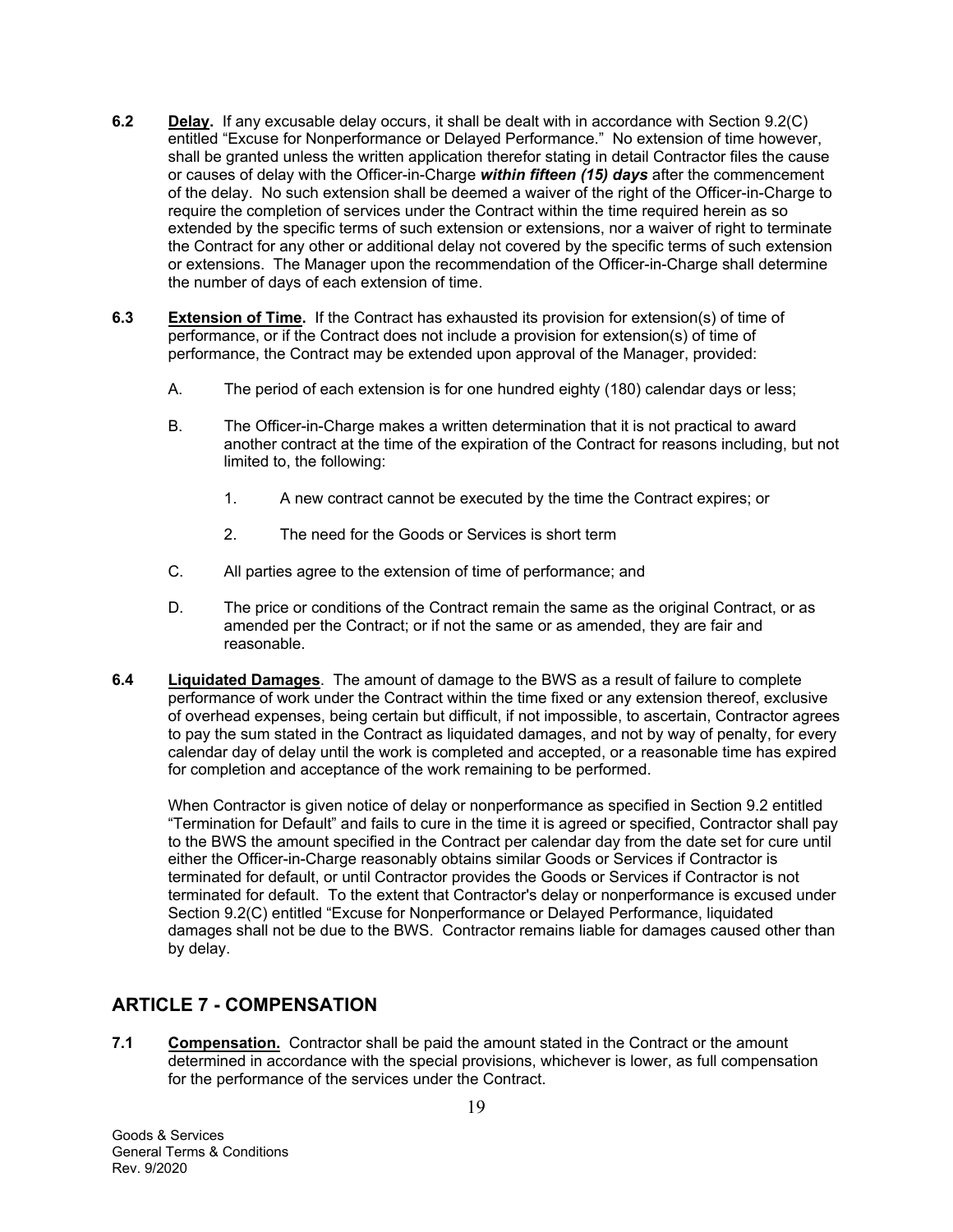- **7.2 No Reimbursement.** The BWS shall not provide any reimbursement for the cost of developing or presenting Contractor's Responsive Document.
- **7.3 Final Invoice.** After fully performing its obligations under the Contract, Contractor shall issue an invoice (the "Final Invoice") to the BWS. The Final Invoice must include the following information, to the extent applicable: (i) contract number; (ii) confirmation purchase order number; (iii) description of the Goods provided and/or the Services rendered; (iv) item numbers, quantities, vendor codes, unit prices, and extended totals for the Goods provided; and (v) to the extent that the Goods include equipment, the make, model, serial number, and the specific delivery or installation location, including delivery address and building facility room number, for each piece of equipment, if such information is made available to Contractor. If Contractor provided the BWS with a system comprised of multiple pieces of equipment, each discrete piece of equipment shall be listed separately on the Final Invoice.
- **7.4 Partial Payment.** Unless otherwise specified, partial payment(s) for any Goods or Services, or portion of any Goods or Services, under the Contract may be permitted. Said the Officer-in-Charge or an authorized representative may authorize partial payment(s), provided that Contractor makes delivery/performance and acceptance of the Goods or Services before the delivery/performance date identified in the Contract and upon submittal of proper invoices and substantiating documents. Said authorization by the Officer-in-Charge or his authorized representative shall be by endorsement on the submitted invoice; no other action will be required to effect the partial payment(s).
- **7.5 Prerequisites for Payment.** Subject to the requirements of Section 7.8, payment will be authorized by the Manager only after all of the following events occur: (i) Vendor fully performs its obligations under the Contract; (ii) the Manager accepts all Goods provided and Services performed by Vendor under the Contract; and (iii) Vendor furnishes the BWS with the Final Invoice. Payment will be made as soon thereafter as the regular course of business will allow; provided, however, that payment shall be made no later than thirty (30) calendar days following the date when the last of the three (3) events identified above occurs.
- **7.6 Effect of Acceptance of Final Payment.** Acceptance by Contractor of the final payment shall constitute payment in full for all work performed under the Contract.
- **7.7 Computation Based on Unit Prices Bid.** To the extent applicable, Contractor will compute the amount of the payment in accordance with unit prices bid.
- **7.8 Documents Required for Final Payment.** Pursuant to Section 3-122-112, HAR, final payment under any contract of \$25,000 or more shall be withheld until Contractor is compliant on Hawaii Compliance Express.
- **7.9 Authority to Withhold Money Due or Payable** The Officer-in-Charge may withhold such amounts from the money due or to become payable under the Contract to Contractor, or any assignee under Section 5.9 entitled "Assignment of Contract; Name Change", as may be necessary to protect the BWS against liability or to satisfy the obligations of Contractor to the City, State Department of Taxation, Internal Revenue Service, and to employees, subcontractors and material suppliers who have performed labor or furnished material and equipment under the Contract and may make such payments from such amounts as may be necessary to discharge such obligations and protect the BWS.

## **7.10 Retainage**

A. In accordance with Section 103-32.1, HRS, the Officer-in-Charge may determine the need for retainage of a portion of the monthly payments to Contractor or payments made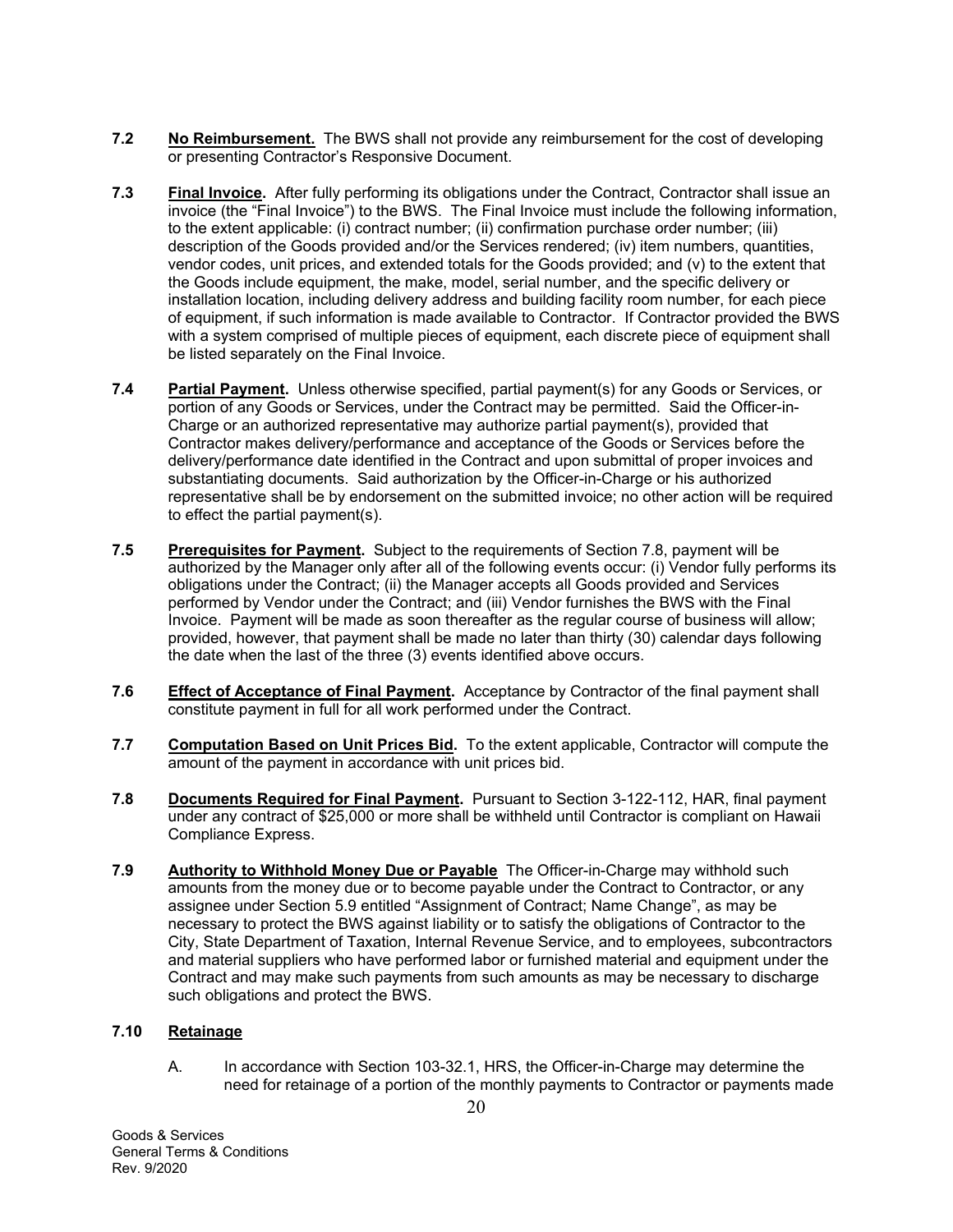upon completion of phases of the Contract to insure the proper performance of the Contract; provided that the sum withheld shall not exceed five percent (5%) of the amount due to Contractor and that after fifty percent (50%) of the Contract is completed and progress is satisfactory, no additional sum shall be withheld; provided further that if progress is not satisfactory, the Officer-in-Charge may continue to withhold as retainage, sums not exceeding five percent (5%) of the amount due to Contractor.

- B. For federally funded contracts, the amount of retainage shall be the amount allowed by federal regulations.
- **7.11 Payment for Reimbursable Expenses.** Payment requests for all reimbursable expenses shall be accompanied and supported by receipted invoices for all charges. The BWS must approve of all reimbursable expenses in writing. Payment for reimbursable items shall be made for allowable costs in accordance with the Hawaii Administrative Rules, Title 3, Department of Accounting and General Services, Chapter 3-122, Subchapter 15, cost or pricing data, and Chapter 3-123, cost principles. Reimbursable amounts stated in the Contract shall not be exceeded without a contract amendment. Any balance remaining from the reimbursable expense funds at the completion of the Contract shall revert to the BWS.
- **7.12 Assignment of Money Due or Payable.** No assignment of money due or to become due to Contractor pursuant to the Contract shall be made without the prior written consent of the Officerin-Charge; provided, however, that under no circumstances shall such consent be granted unless both of the following requirements are met:
	- 1. The assignment must be money due or to become due on a formal contract. A formal contract is a contract in writing that has been approved as to form and legality by the BWS' s Legal Counsel or Corporation Counsel, and certified as to availability of funds by the BWS. A formal contract does not include a Purchase Order or letter contract.
	- 2. The assignment must be the entire amount due or to become due on the Contract, and the amount due or to become due must be no less than one thousand dollars (\$1,000).

## **7.13 Prompt Payment to Subcontractors**

Pursuant to Section 103-10.5, HRS, the following shall apply to this contract:

- A. Any money, other than retainage, paid to a contractor shall be dispersed to subcontractors within ten days after receipt of the money in accordance with the terms of the subcontract; provided that the subcontractor has met all the terms and conditions of the subcontract and there are no bona fide disputes on which the procurement agency has withheld payment.
- B. Upon final payment to the contractor, full payment to the subcontractor, including retainage, shall be made within ten days after receipt of the money; provided there are no bona fide disputes over the subcontractor's performance under the subcontract.
- C. Where a subcontractor has provided the following documentation, all sums retained or withheld from a subcontractor and otherwise due to the subcontractor for satisfactory performance under the subcontract shall be paid by the procurement officer to the contractor and subsequently, upon receipt from the procurement officer, by the contractor to the subcontractor within the applicable time periods specified in Sections 103-10.5(b) and 103-10, HRS. The subcontractor must provide: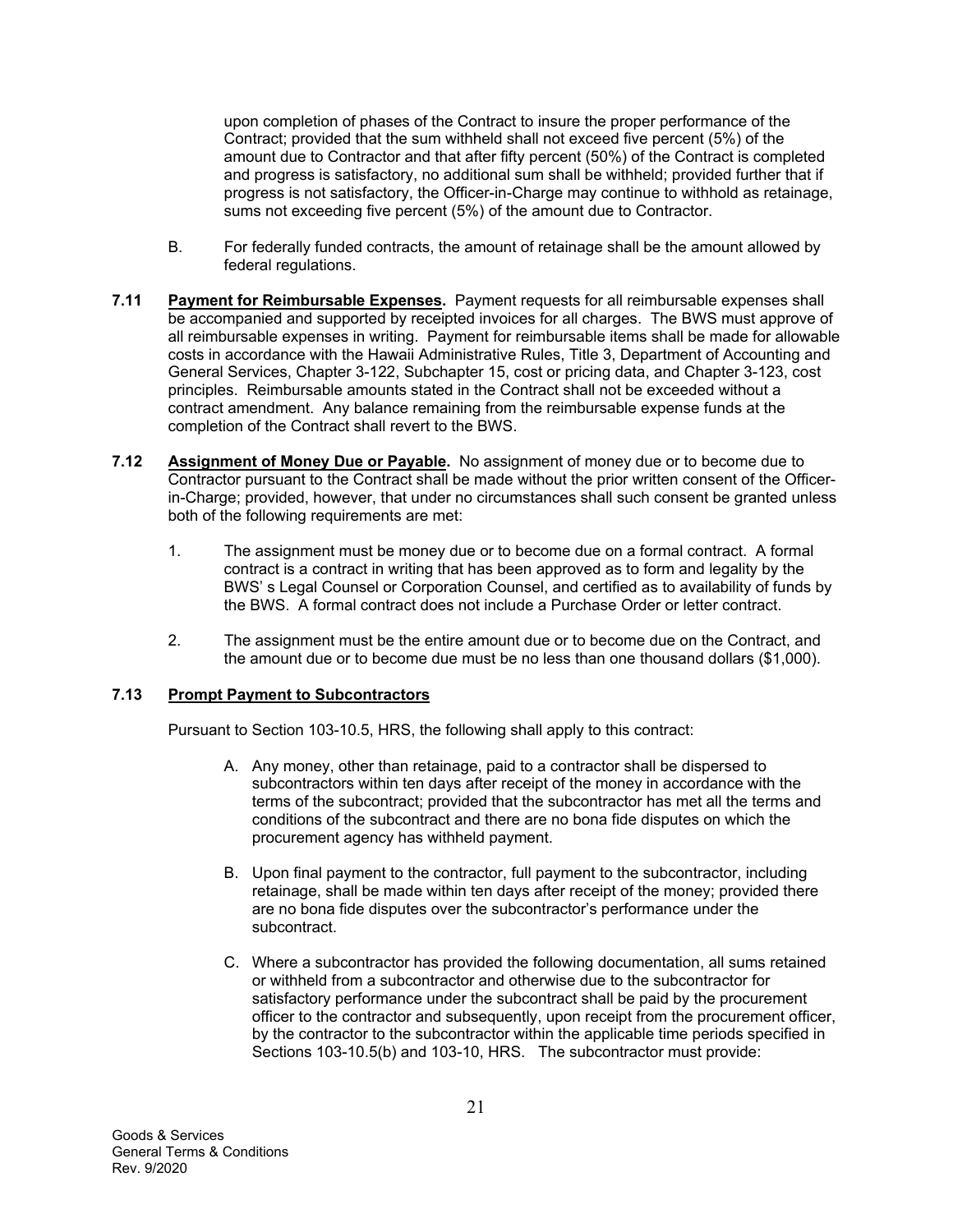- 1. Evidence to the contractor of satisfactorily completing all work under their subcontract and has provided a properly documented final payment request; and
- 2. An acceptable performance and payment bond for the project executed by a surety company authorized to do business in the State or the following has occurred:
	- i. A period of ninety days after the day on which the last of the labor was done or performed and the last of the material was furnished or supplied has elapsed without written notice of a claim given to contractor and the surety, as provide for in Section 103D-24, HRS; and
	- ii. The subcontractor has provided to the contractor (a) an acceptable release of retainage bond, executed by a surety company authorized to do business in the State, in an amount of not more than two times the amount being retained or withheld by the contractor; (b) any other bond acceptable to the contractor; or (c) any other form of mutually acceptable collateral.
- D. If the contractor fails to pay in accordance with this section, a penalty of one and one-half percent per month shall be imposed on the outstanding amounts due to the subcontractor. Where a contractor has violated subsection (b) three or more times within two years of the first violation, the contractor shall be referred to the contractor license board by the procurement agency under Section 444-17(14), HRS.
- **7.14 Payment to Suppliers.** Contractor agrees to furnish, upon request by the Officer-in-Charge or an authorized representative, satisfactory evidence that all persons, firms, or corporations who have supplied materials and/or equipment in connection with the Contract have been paid or have been secured to their satisfaction before Contractor shall be entitled to final payment. In case such evidence is not furnished, or in case any claim, suit, and/or action for compensation, damages, or otherwise is filed against the BWS as defendant or garnishee, or against Contractor by reason of this Contract, the BWS may retain from the moneys due or to become due to Contractor such sum or sums as in the BWS judgment will fully protect it from loss, charge, or expense by reason of said claims, suits, and/or actions until Contractor shall have completely and satisfactorily settled and/or terminated said claims, suits, and/or actions, and the BWS, without prejudice to any other and further right, may make any and all deductions for any loss, charge, or expense sustained to which it would be entitled under the contract specifications and/or bond for faithful performance, or otherwise, before paying over the balance of any sum retained as aforesaid, if any, to Contractor, its creditors, or any successful claimant against Contractor.
- **7.15 Bond Obligations.** No payment made under this contract shall be held to relieve Contractor from its obligation under its bond, if any, to hold harmless and indemnify the City, the BWS, and their respective agents from any and all loss, charge, or expense by reason of unpaid claims for materials and/or equipment furnished and/or delivered.

## **ARTICLE 8 – INSURANCE; INDEMNIFICATION**

## **8.1 Insurance**

- A. For purposes of this Section 8.1 only, "BWS" and "Board of Water Supply" shall mean the Board of Water Supply, City and County of Honolulu, the City and County of Honolulu, and their respective elected and appointed officials, employees, agents, consultants, and construction managers*.*
- B. **Required Coverages.** Contractor shall procure or cause to be procured and maintain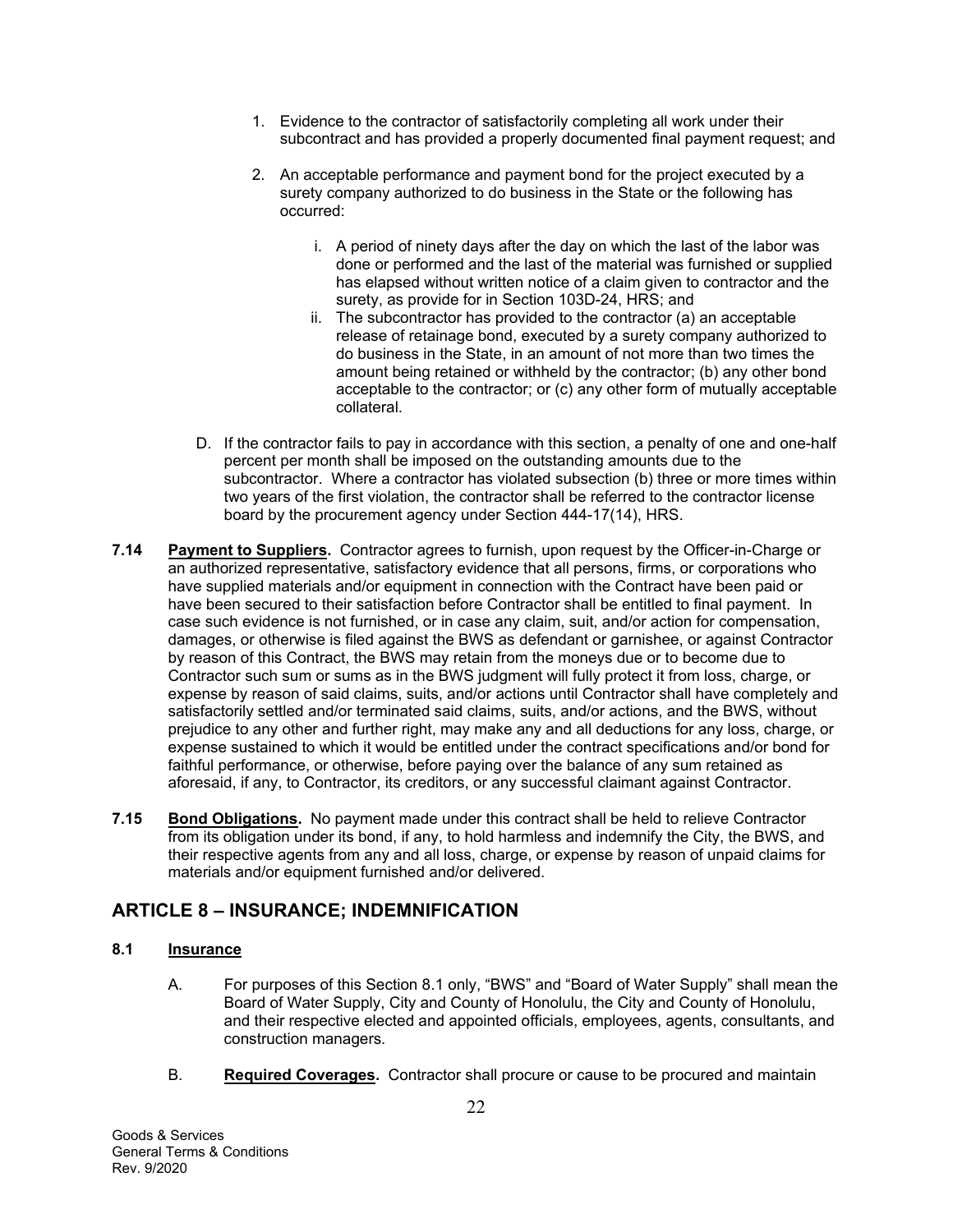(as provided herein), at no cost to the BWS, during the life of this contract and any extensions thereof, or until such time as action against Contractor or subcontractor for death, injuries, losses and damages is barred by the provisions of Chapter 657, HRS, whichever is longer, the following types of insurance to cover the operations under the Contract, and all other insurance that may be required under the laws, ordinances or regulations of any governmental authority:

- 1. **Workers Compensation and Employers Liability Insurance.** Contractor shall maintain workers compensation and employers liability insurance. Workers compensation coverage shall be in accordance with State statutes. Employers liability and/or commercial excess limits shall be not less than \$1,000,000 each accident.
- 2. **Commercial General and Umbrella / Excess Liability Insurance.** Contractor shall maintain Commercial General Liability (CGL occurrence form) and if necessary commercial umbrella / excess insurance with limits of not less than \$1,000,000 per occurrence, \$2,000,000 general aggregate and productscompleted operations aggregate limit, or as otherwise set forth in the Special Provisions. CGL insurance shall be written on ISO occurrence form CG 00 01 (or a substitute form providing equivalent coverage), and shall cover liability arising from premises, operations, independent contractors, products-completed operations, personal injury and advertising injury, explosion, collapse an underground property damage and liability assumed under an insured contract (including the tort liability of another assumed in a business contract). The BWS shall be included as an additional insured under the CGL, using ISO additional insured endorsement CG 20 10 (or equivalent), and under the commercial umbrella / excess, if any. The BWS's and City and County of Honolulu's design engineers, architects and/or Surveyors, or other agents shall be included as additional insured, using ISO additional insured endorsement (or equivalent), and under the commercial umbrella / excess, if any.
- 3. **Business Automobile and Umbrella Liability Insurance**. Contractor shall maintain business auto liability or equivalent, (including no-fault coverage), or equivalent, and if necessary, commercial umbrella / excess liability insurance with a limit of not less than \$1,000,000 each accident or otherwise set forth in the Special Provisions. Such insurance shall cover liability arising out of any automobile (including owned, hired, and non-owned automobiles) used by Contractor in the performance of the Contract. Business automobile coverage shall be written on ISO form CA 00 01, CA 00 05, CA 00 12, CA 00 20, or a substitute form providing equivalent liability coverage. If necessary, the policy shall be endorsed to provide contractual liability coverage. The BWS shall be included as an additional insured under the business automobile liability using ISO additional insured endorsement (or equivalent).
- 4. **Professional Liability Insurance.** Contractor shall maintain professional liability insurance with limits of not less than \$1,000,000 per claim/annual aggregate, or otherwise as set forth in the Special Provisions covering Contractor and Contractor's employees and agents for liability arising out of errors, omissions, or negligence in the performance of professional services under the Contract. Such insurance shall remain in full force and effect continuously for the period of design and construction of the work.
- 5. Contractor shall be solely responsible for any and all loss or damage to Contractor's or any Subcontractor's equipment, tools, and other personal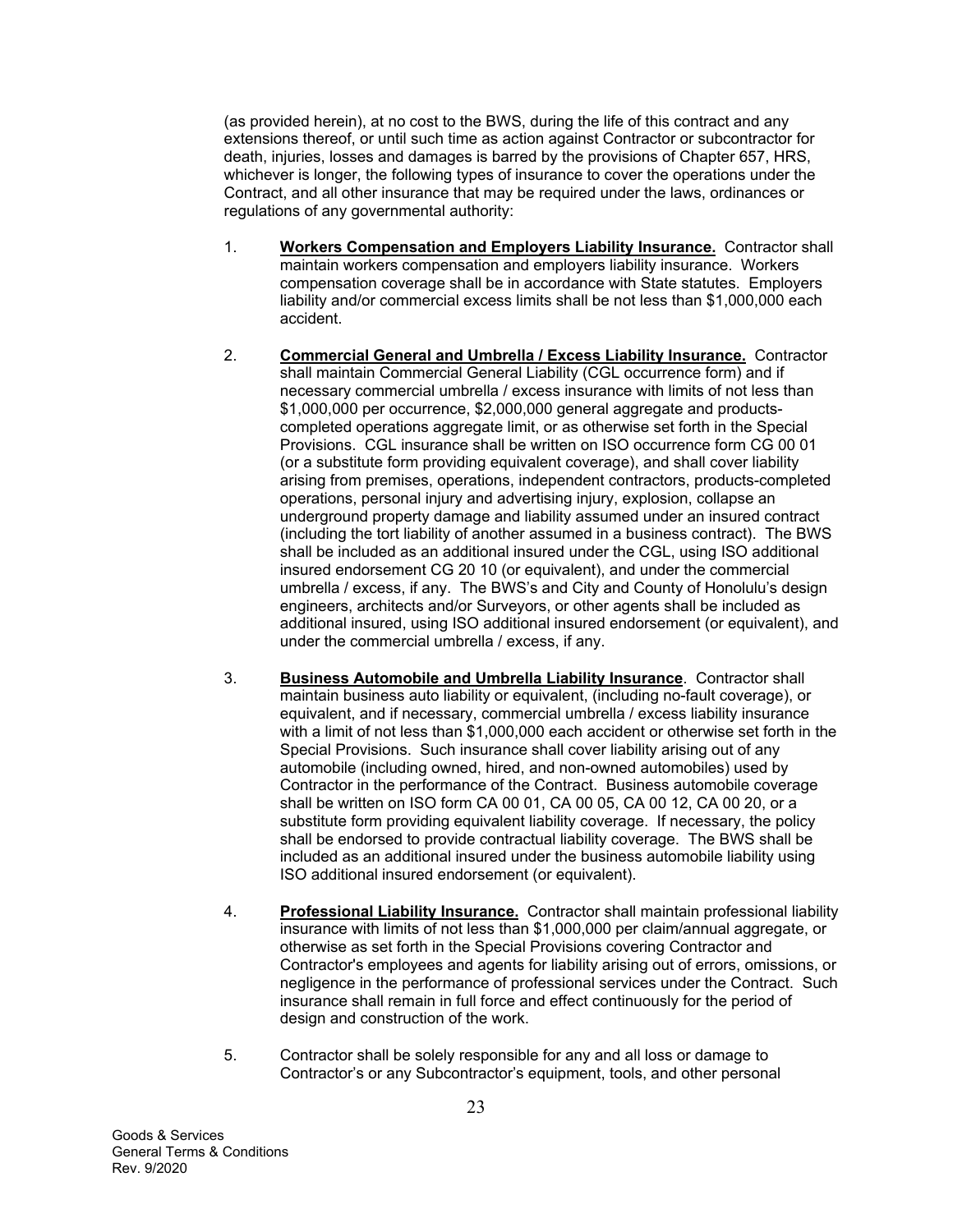property, and Contractor may at its own option purchase insurance to cover such property and equipment.

- C. **General Conditions.** The following general conditions are applicable to all insurance herein required, unless otherwise specified above:
	- 1. Except for Professional Liability insurance required in Section 8.1(B)(4) of these General Conditions, Contractor waives all rights against the BWS and the City for recovery of damages to the extent such damages are covered by the insurance required herein.
	- 2. All insurance required herein shall apply as primary insurance with respect to all insureds for claims arising from Contractor's acts or omissions, and any other insurance or self-insurance programs afforded to the BWS shall be excess and non-contributing;
	- 3. All insurance required herein shall be provided by insurers authorized to do business in the State of Hawaii and with a current Best's rating of not less than A- , or otherwise as approved by the BWS.
	- 4. Except for Professional Liability insurance required in Section 8.1(B)(4), all insurance required herein shall be written on an "Occurrence" form of policy, unless otherwise specifically approved by the BWS.
- D. **Subcontractors Insurance.** Contractor shall either:
	- 1. Include all subcontractors as insureds under all insurance set forth in Section 8.1(B) of these General Conditions; or
	- 2. Cause each subcontractor employed by Contractor to purchase and maintain insurance of the types specified above. Contractor shall obtain and maintain evidence of each subcontractor's insurance, and if requested by the BWS, Contractor shall furnish copies of certificates of insurance evidencing coverage for each subcontractor.
- E. Contractor is responsible for paying any portion of any loss not covered because of the operation of any deductible applicable to the insurance required herein. If the BWS or the City is damaged by the failure of Contractor to maintain insurance as required in this paragraph, then Contractor shall bear all reasonable costs properly attributable to that failure.

## F. **Evidence of Insurance**

- 1. Upon execution of the Contract by Contractor, Contractor shall furnish BWS with a certificate(s) of insurance, executed by a duly authorized representative of each insurer, showing compliance with insurance requirements set forth in Sections 8.1(B)(1), 8.1(B)(2), and 8.1(B)(3) of these General Conditions.
- 2. Prior to commencing the work, Contractor shall furnish the BWS with a certificate(s) of insurance, executed by a duly authorized representative of each insurer, showing compliance with the insurance required under Section 8.1(B)(4) of these General Conditions.
- 3. With respect to continuing insurance as required under Section 8.1(B)(4) of these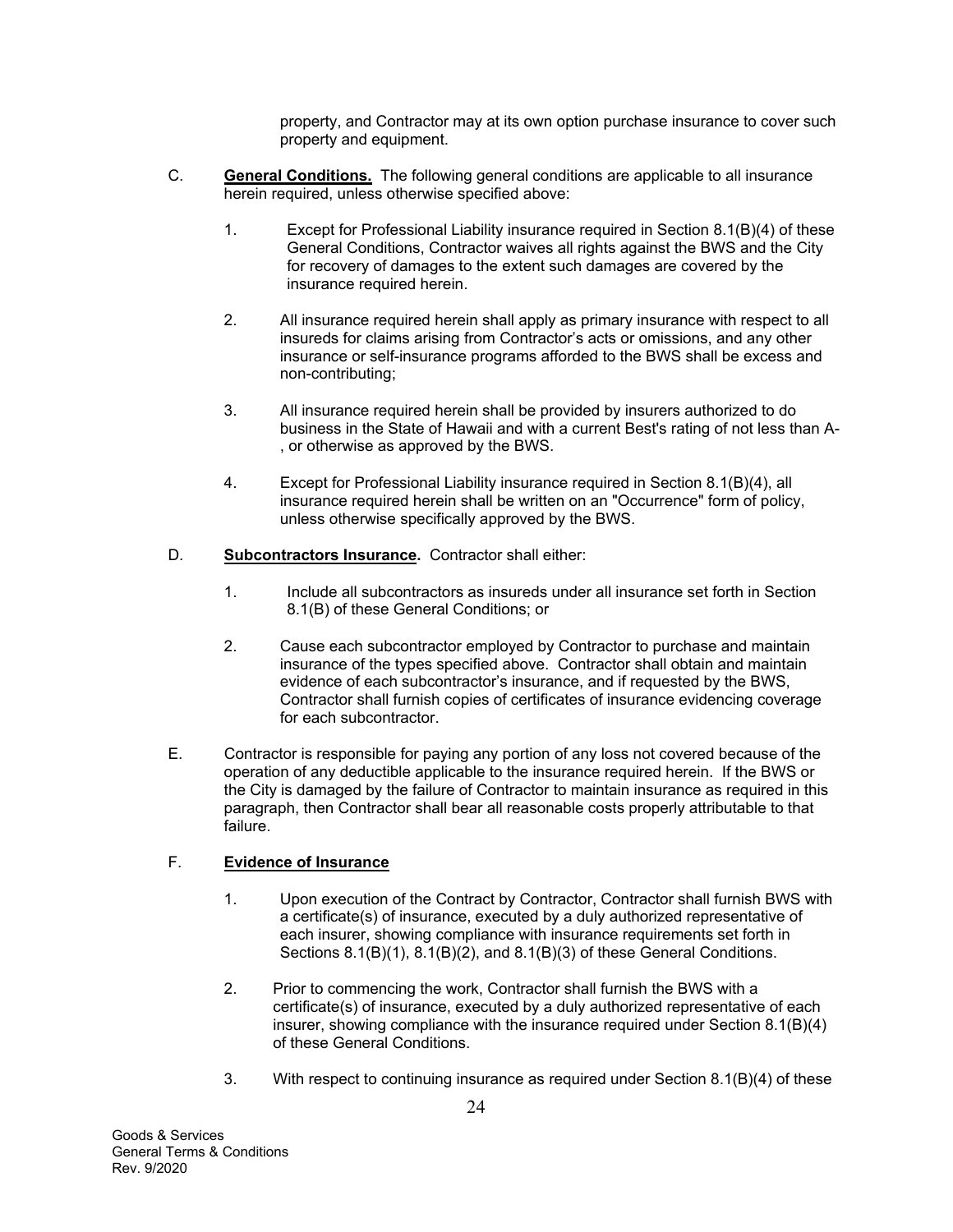General Conditions, Contractor shall provide certificate(s) of insurance evidencing such coverage at the time of final payment, and thereafter whenever requested by the BWS.

- 4. All certificates shall provide for sixty (60) days written notice to the BWS prior to the cancellation or material change of any insurance referred to therein.
- 5. Contractor shall provide certified copies of all insurance policies required above within ten (10) days of the BWS's written request for said copies.
- 6. Failure of the BWS to demand such certificate or other evidence of full compliance with these insurance requirements or failure of the BWS to identify a deficiency from evidence that is provided shall not be construed as a waiver of Contractor's obligations to maintain such insurance.
- 7. Prior to starting the Work, the Contractor shall furnish the BWS with certificates of insurance, acceptable to the BWS evidencing that the Contractor and all subcontractors have the required insurance coverages. Each of the insurance policies (or the certificates of insurance evidencing such insurance policies in the event that the Contractor provides proof of insurance by means of such certificates of insurance in lieu of true and correct copies of each required insurance policy) shall provide that such policy may neither be canceled nor the coverage thereunder reduced (whether or not requested by the Contractor) except upon sixty (60) days prior written notice to the BWS of such cancellation or reduction, sent to the BWS by certified or registered mail, postage prepaid. The words "endeavor to" and "failure to mail such notice shall impose no obligation for liability…" are unacceptable. These two (2) phrases must be crossed out.

## G. **Endorsements; Other Requirements**

Commercial General and Umbrella / Excess Liability Insurance and Business Automobile and Umbrella / Excess Liability Insurance shall:

- 1. Name the "Board of Water Supply" and the "City and County of Honolulu" as additional insureds. "Board of Water Supply" shall mean the Board of Water Supply, City and County of Honolulu, its elected and appointed officials, employees, agents, consultants, and construction managers. "City and County of Honolulu" shall mean the City and County of Honolulu, its elected and appointed officials, employees, agents, consultants, and construction managers;
- 2. Show the certificate holder as the Board of Water Supply, City and County of Honolulu, 630 South Beretania Street, Honolulu, Hawaii, 96843; and
- 3. Include the Contract and project numbers, and name of the project.

## H. **Failure to Maintain Required Insurance**

- 1. Failure to maintain the required insurance may result in termination of this Contract at the BWS's option.
- 2. If Contractor fails to maintain the insurance as set forth herein, the BWS shall have the right, but not the obligation, to purchase said insurance at Contractor's expense.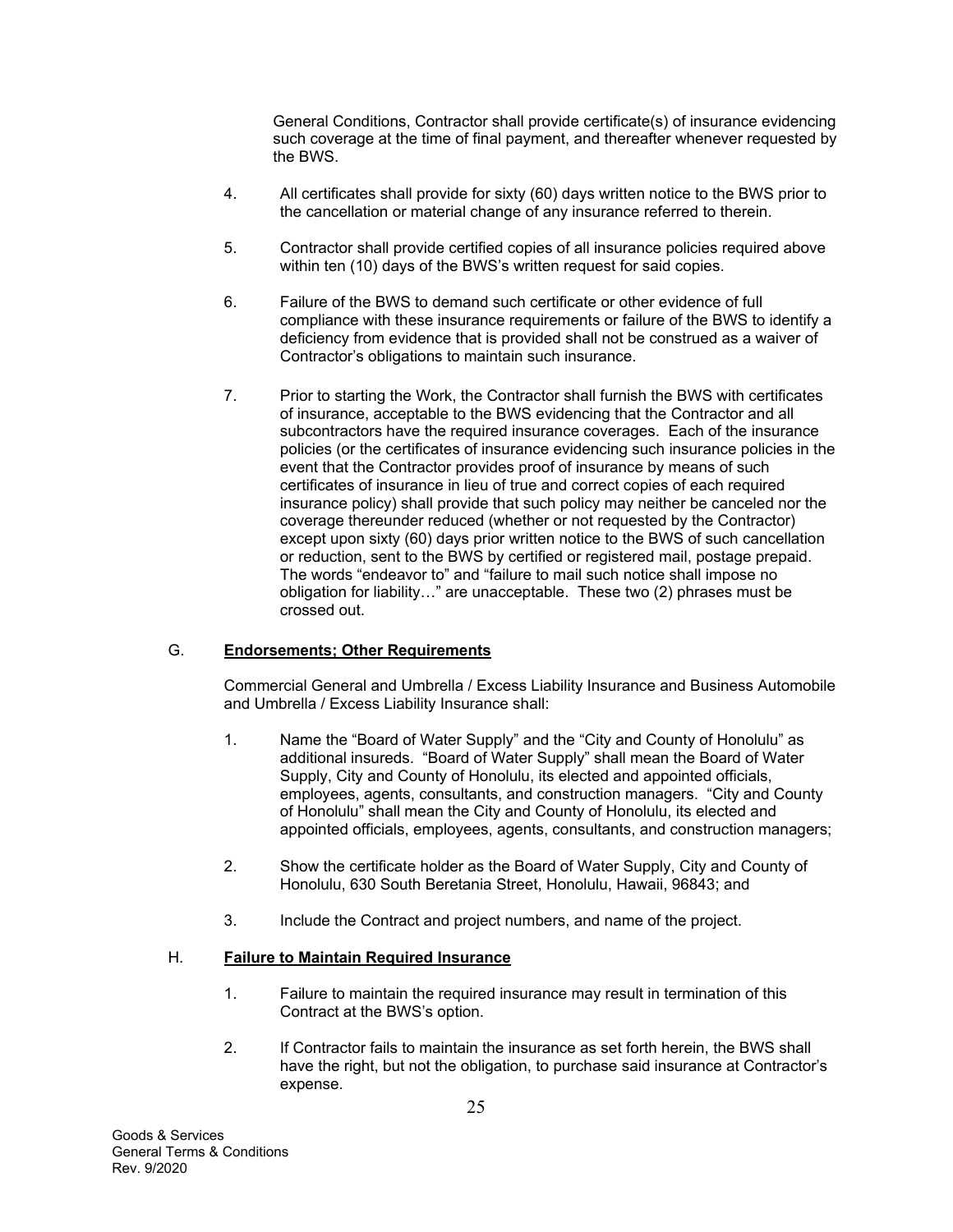- I. **No Representation of Coverage Adequacy.** By requiring insurance herein, the BWS does not represent that the coverage and limits will necessarily be adequate to protect Contractor, and such coverage and limits shall not be deemed as a limitation on Contractor's liability under the indemnities granted to the BWS and the City under this Contract.
- J. The BWS reserves the right to require additional kinds or amounts of insurance, as may be mutually agreed upon from time to time.

## **8.2 Indemnification**

- A. To the fullest extent permitted by law, Contractor shall defend, indemnify, and forever hold harmless the BWS and its officers, directors, employees, and agents from and against all costs, liability, loss, damage, and expense, including all attorneys' fees, and all claims, suits, and demands therefor, arising out of or resulting from the acts, omissions, or breach of the Contract by Contractor or Contractor's employees, officers, agents, or subcontractors.
- B. **Workers' Compensation Law.** Contractor shall hold harmless the BWS, the City, and all of their elected and appointed officials, officers, consultants, representatives, volunteers, agents, and employees, and the construction manager, from all suits, actions, or claims of any character brought on account of any claims or amounts arising or recovered under the Workers' Compensation Law or any other law, by-law, ordinance, order, or decree.
- C. **Intellectual Property.** Contractor shall indemnify and hold harmless the BWS, the City, and all of their elected and appointed officials, officers, consultants, representatives, volunteers, agents, and employees against any liability, claims, demands, or causes of action of any nature whatsoever related to or involving Pre-Existing Intellectual Property used by Contractor in connection with providing the goods and/or services that are the subject of the Contract, and agrees at Contractor's expense to defend any legal or other action brought against the BWS, the City, and their elected and appointed officials, officers, consultants, representatives, volunteers, agents, and employees founded upon any such liability, claim, demand, or cause of action, and pay any attorneys' fees incurred by the BWS, the City, and their elected and appointed officials, officers, consultants, representatives, volunteers, agents, and employees in connection therewith.
- D. The provisions of this Section 8.2 shall remain in full force and effect notwithstanding the expiration or early termination of the Contract.

## **ARTICLE 9 – TERMINATION**

- **9.1** Right of the BWS to Terminate. The BWS shall have the right to suspend performance of the services under the Contract or terminate the Contract in whole or in part at any time by written notice to Contractor. If the termination is for reasons other than default of Contractor as provided in Section 9.2, Contractor shall be compensated in accordance with Section 9.3 entitled "Termination for Convenience."
- **9.2 Termination for Default.** If Contractor refuses or fails to perform any of the provisions of the Contract with such diligence as will ensure its completion within the time specified in the Contract, or any extension thereof, otherwise fails to timely satisfy the Contract provisions, or commits any other material breach of the Contract, the Officer-in-Charge may notify Contractor in writing of the delay or nonperformance, and *if not cured in ten (10) days* or any longer time specified in writing by the Officer-in-Charge, the Officer-in-Charge may, with the approval of the Manager,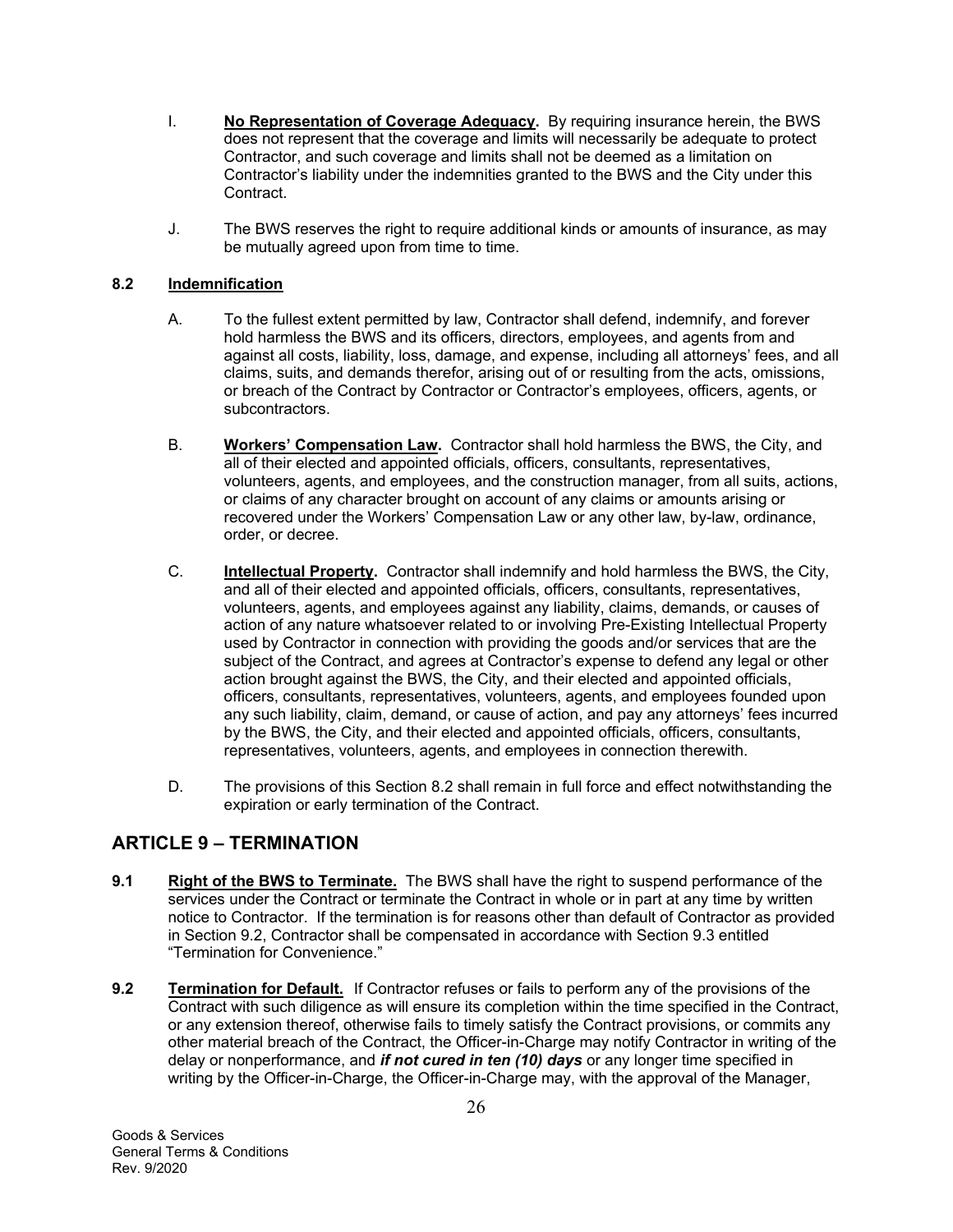terminate Contractor's right to proceed with the Contract or a part of the Contract as to which there has been delay or other breach of contract. Should Contractor commit the same or similar substantial breaches of the Contract on multiple occasions, the first correction, if any, by Contractor of such breaches may be considered to be only a temporary correction, and not a cure. In such event the Contract may be terminated.

In the event of termination in whole or in part, the Manager may procure similar goods or services in a manner and upon terms deemed appropriate by the Manager. Contractor shall continue performance of the Contract to the extent it is not terminated and shall be liable for excess costs incurred in procuring similar goods or services.

Notwithstanding the above, in the event the Contract is terminated, in whole or in part, by the BWS as the result of a default by Contractor, the BWS may secure, on any terms and in any manner that the BWS deems appropriate, Goods and Services similar to those required under the terminated portion of the Contract. Contractor shall be liable to the BWS for any excess costs for such similar supplies, materials, equipment and/or services, and the BWS may withhold and apply any monies due or to become due to Contractor under the Contract for the completion of the work and/or for the payment of an additional contractor or contractors. This provision shall survive the termination of the Contract. In case an additional contract or contracts let after such termination for default are let in an amount or amounts in excess of the amount remaining available for the Contract in the hands of the BWS, free from all claims by laborers or material providers for work performed or materials furnished for the Contract prior to the termination for default or any deductions authorized by the terms hereunder or the Contract in favor of the BWS, then Contractor shall deposit, within ten (10) days from the receipt of each notice of any such reletting, to the credit of the BWS with a third party escrow designated by the BWS, solely for the prosecution and completion of the work, a sum of money equal to such excess; and in case the BWS desires to complete the work in any other manner than by contract, then Contractor shall deposit, within ten (10) days from the receipt of each notice of the final completion of the work, to the credit of the BWS with a third party escrow designated by the BWS, the amount of any excess cost occasioned by such completion over the amount available under the Contract in the hands of the BWS, free from all claims or deductions as aforesaid, all without prejudice to any other or additional rights or remedies the BWS may have against Contractor under the terms hereunder or the Contract or under any applicable law, statute, ordinance, rule, regulation or other standard or requirement.

- **A. Contractor's Duties**. Notwithstanding termination of the Contract and subject to any directions from the Manager or the Officer-in-Charge, Contractor shall take timely and necessary action to protect and preserve property in the possession of Contractor in which the BWS has an interest.
- **B. Compensation.** Payment for completed goods delivered and accepted by the BWS shall be at the contract price. Payment for the protection and preservation of property shall be in an amount agreed upon by Contractor and the Officer-in-Charge; if the parties fail to agree, the Manager, upon recommendation of the Officer-in-Charge, shall set an amount subject to Contractor's rights under chapter 3-126, HAR. The BWS may withhold from amounts due to Contractor such sums as the Manager deems to be necessary to protect the BWS against loss because of outstanding liens or claims of former lien holders and to reimburse the BWS for the excess costs incurred in procuring similar goods and services.
- **C. Excuse for Nonperformance or Delayed Performance.** Except with respect to defaults of subcontractors, Contractor shall not be in default by reason of any failure in performance of the Contract in accordance with its terms, if Contractor has notified the Officer-in-Charge *within fifteen (15) days* after the cause of the delay and the failure arises out of causes including but not limited to: acts of God; acts of the public enemy;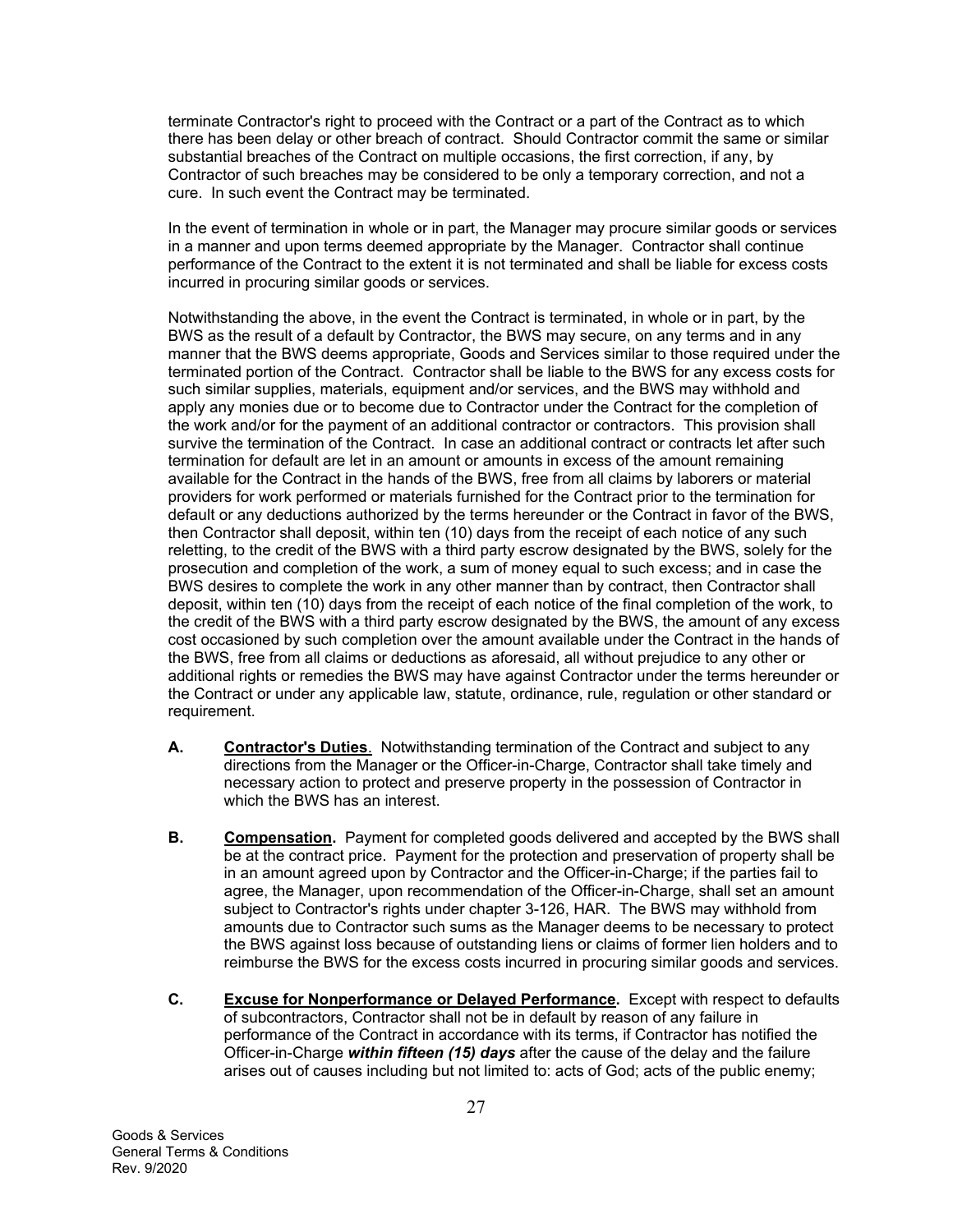acts of any other governmental body in its sovereign or contractual capacity; fires; floods; epidemics; quarantine restrictions; strikes or other labor disputes; freight embargoes; or unusually severe weather. If the failure to perform is caused by the failure of a subcontractor to perform or to make progress, and if the failure arises out of causes similar to those set forth above, Contractor shall not be deemed to be in default, unless the goods or services to be furnished by the subcontractor were obtainable from other sources in sufficient time to permit Contractor to meet the contract requirements.

- **D.** Upon request of Contractor, the Officer-in-Charge shall ascertain the facts and extent of the failure, and, if the Officer-in-Charge determines that any failure to perform was occasioned by any one or more of the excusable causes, and that, but for the excusable cause, Contractor's progress and performance would have met the terms of the Contract, the completion date or delivery schedule shall be revised accordingly, subject to the rights of the BWS under Section 9.3 entitled "Termination for Convenience". As used in this paragraph, the term "subcontractor" means subcontractor or sub consultant at any tier.
- **E. Additional Rights and Remedies.** The rights and remedies provided in this clause are in addition to any other rights and remedies provided by law.
- **9.3 Termination for Convenience.** The Manager may, upon recommendation of the Officer-in-Charge, when the interests of the BWS so require, terminate the Contract in whole or in part, for the convenience of the BWS. The Manager shall give written notice of the termination to Contractor specifying the part of the Contract terminated and when termination becomes effective.
	- A. **Contractor's Obligations.** Contractor shall incur no further obligations in connection with the terminated work, and on the dates set in the notice of termination, Contractor will stop work to the extent specified. Contractor shall also terminate outstanding orders and subcontracts as they relate to the terminated work. Contractor shall settle the liabilities and claims arising out of the termination of subcontracts and orders connected with the terminated work subject to the BWS's approval. Contractor may be directed to assign Contractor's right, title, and interest under terminated orders or subcontracts to the BWS. Contractor must still complete the work not terminated by the notice of termination and may incur obligations as are necessary to do so.

## B. **Right to Goods**

- 1. Contractor may be required to transfer title and deliver to the BWS in the manner and to the extent directed by the Officer-in-Charge or the Manager: any completed goods; and the partially completed goods and materials, parts, tools, dies, jigs, fixtures, plans, drawings, information, and contract rights, hereinafter called "manufacturing material," as Contractor has specifically produced or specially acquired for the performance of the terminated part of the Contract.
- 2. Contractor shall, upon direction of the Officer-in-Charge, protect and preserve property in the possession of Contractor in which the BWS has an interest. If the Officer-in-Charge does not exercise this right, Contractor shall use Contractor's best efforts to sell such goods and manufacturing materials. Use of this section in no way implies that the BWS has breached the Contract by exercise of the termination for convenience clause.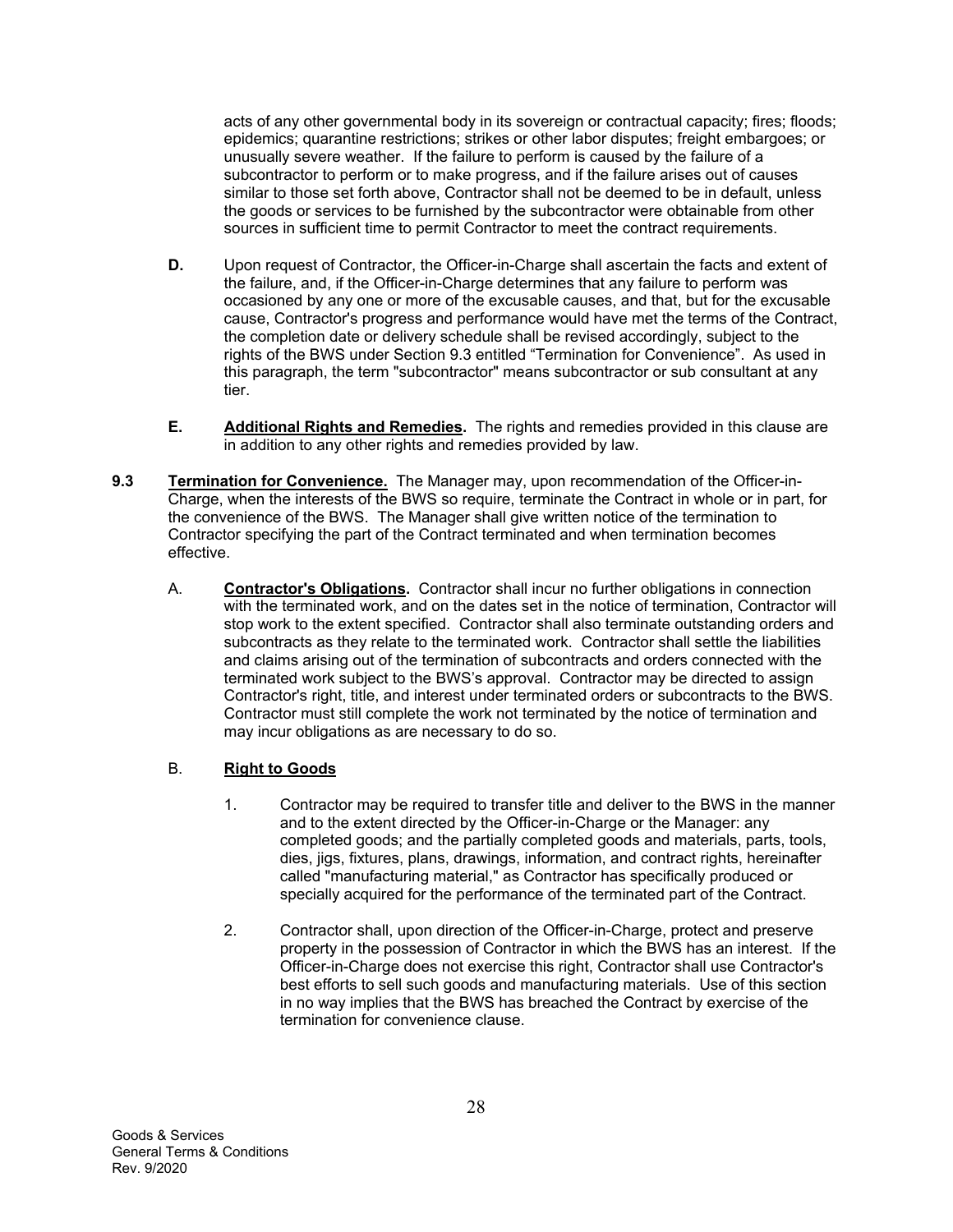## C. **Compensation**

- 1. Contractor shall submit a termination claim specifying the amounts due because of the termination for convenience together with cost or pricing data to the extent required by subchapter 15, chapter 3-122, HAR, bearing on such claim. If Contractor fails to file a termination claim *within one (1) year* from the effective date of termination, payment may be made to Contractor, if at all, in accordance with paragraph (3) below.
- 2. A settlement may be agreed to by both parties provided Contractor has filed a termination claim supported by cost or pricing data to the extent required by subchapter 15, chapter 3-122, HAR, and that the settlement does not exceed the total contract price plus settlement costs reduced by payments previously made by the BWS, the proceeds of any sales of goods and manufacturing materials under Section 9.3(B) entitled "Right to Goods", and the contract price of the work not terminated.
- 3. Absent complete agreement under paragraph (2), Contractor shall be paid the following amounts, provided payments agreed to under paragraph (2) shall not duplicate payments under this paragraph for the following:
	- a. Contract prices for goods or services accepted under the Contract;
	- b. Costs incurred in preparing to perform and performing the terminated portion of the work plus a five percent (5%) markup on actual direct costs on such portion of the work (the markup shall not include anticipatory profit or consequential damages), less amounts paid or to be paid for accepted goods or services; provided that if it appears that Contractor would have sustained a loss if the entire contract would have been completed, no markup shall be allowed or included and the amount of compensation shall be reduced to reflect the anticipated rate of loss;
	- c. Subject to the prior approval of the Manager, the costs of settling and paying claims arising out of the termination of subcontracts or orders pursuant to Section 9.3(A) entitled "Contractor's Obligations" shall be in accordance with cost and pricing data. Subcontractors shall be entitled to a markup of no more than ten percent (10%) on direct costs incurred to the date of termination. These costs must not include costs paid in accordance with Section 9.3(C)(3)(b).
	- d. The total sum to be paid to Contractor under this paragraph shall not exceed the total contract price reduced by the amount of payments otherwise made, the proceeds of any sales of supplies and manufacturing materials under Section 9.3(B) entitled "Right to Goods", and the contract price of work not terminated.
- 4. Costs claimed, agreed to, or established under Section 9.3(C)(2) and Section 9.3(C)(3) shall be in accordance with Chapter 3-123, HAR.

## **ARTICLE 10 – CONTRACT DISPUTES AND CONTROVERSIES**

## **10.1 Final Decision**

A. When a controversy between the BWS and Contractor arises under or by virtue of the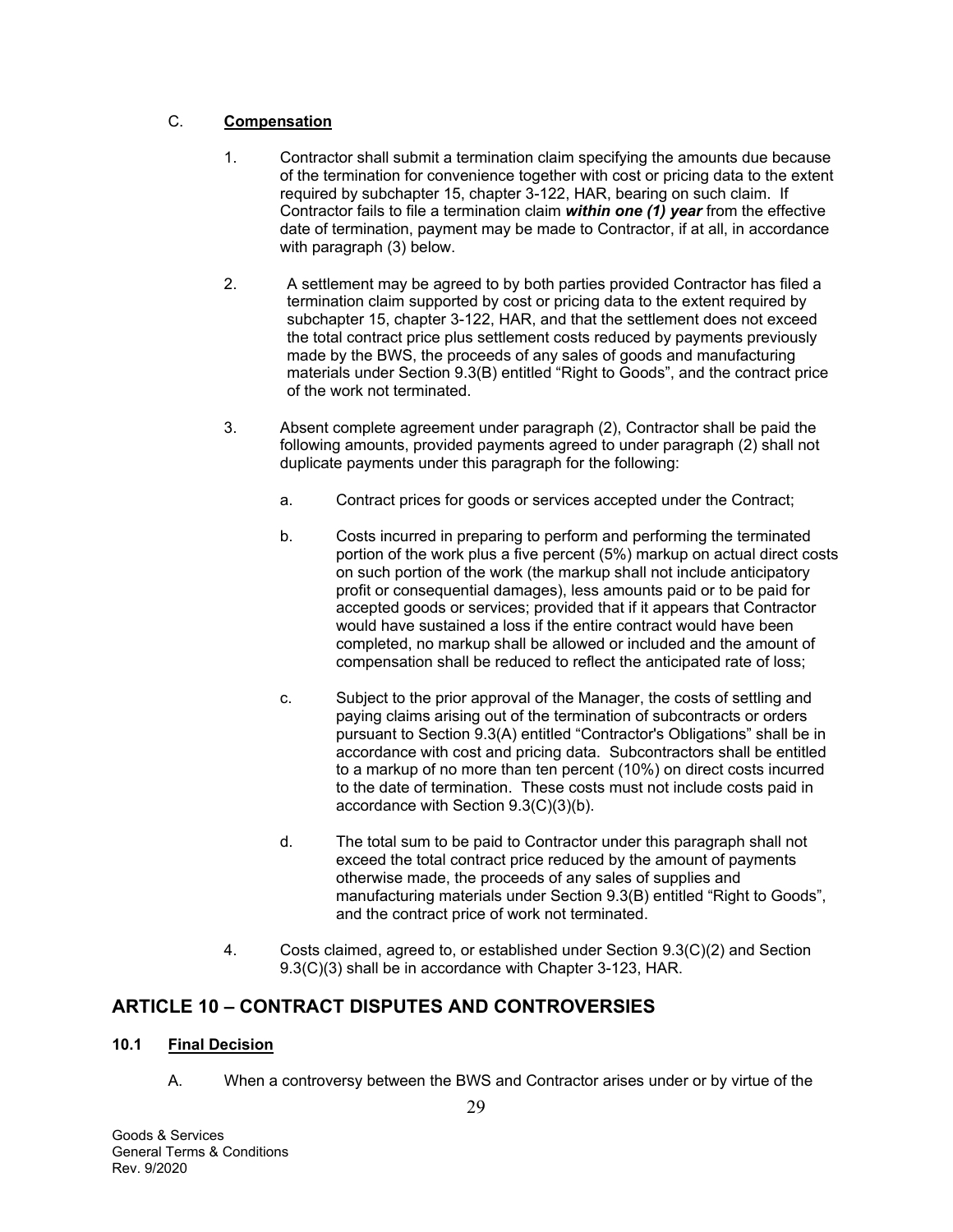Contract and cannot be resolved by mutual agreement between the Officer-in-Charge and Contractor, the Manager shall, upon recommendation by the Officer-in-Charge, after written request by Contractor for a final decision, promptly issue a written decision.

- B. Any such decision shall be final and conclusive, unless fraudulent, or unless Contractor brings an action seeking judicial review of the decision in a circuit court of this State *within the six (6) months* from the date of receipt of the decision.
- C. The Manager shall issue a written decision within the following time limitations:
	- 1. For claims not exceeding fifty thousand dollars (\$50,000): ninety (90) calendar days after receipt of the claim.
	- 2. For claims exceeding fifty thousand dollars (\$50,000): ninety (90) calendar days after receipt of the claim; provided that if a decision is not issued within ninety (90) calendar days, the Manager shall notify Contractor of the time within which a decision will be made.
- D. If the Manager fails to issue a decision on a claim not exceeding fifty thousand dollars (\$50,000) within ninety (90) calendar days after receipt, or does not issue a decision within the time promised for a claim in excess of fifty thousand dollars (\$50,000), Contractor may proceed as if an adverse decision had been received.
- E. The Manager shall immediately furnish a copy of the decision to Contractor by certified mail, return receipt requested, or by any other method that provides evidence of receipt.
- **10.2 Payment**. The amount determined payable pursuant to the decision, less any portion already paid, normally should be paid without awaiting Contractor action concerning appeal. Such payments shall be without prejudice to the rights of either party and where such payments are required to be returned by a subsequent decision, interest on such payments shall be paid at the statutory rate from the date of payment.
- **10.3 Claims Against Contractor**. All controversies involving claims asserted by the BWS against Contractor that cannot be resolved by mutual agreement shall be the subject of a decision by the Manager, upon recommendation by the Officer-in-Charge.
- **10.4 Continued Performance of the Contract.** Contractor shall comply with any decision of the Manager and proceed diligently with performance of the Contract pending final resolution by a circuit court of this State of any controversy arising under, or by virtue of, the Contract, except where there has been a material breach of contract by the BWS; provided that in any event Contractor shall proceed diligently with the performance of the Contract where the Manager has made a written determination that continuation of work under the Contract is essential to the public health and safety.
- **10.5 Remedies**. Any dispute arising under or out of the Contract is subject to chapter 3-126, HAR. The procedures and remedies provided for shall be the exclusive means available for persons aggrieved in connection with the solicitation or award of a contract, a suspension, or debarment proceeding, or in connection with a contract controversy, to resolve their claims or differences. The contested case proceedings set out in chapter 91, HRS, shall not apply to protested solicitations and awards, debarments or suspensions, or the resolution of contract controversies.
- **10.6 Antitrust Claims.** The BWS and Contractor recognize that in actual economic practice, overcharges resulting from antitrust violations are in fact usually borne by the purchaser. Contractor therefore assigns to the BWS any and all claims for overcharges as to goods and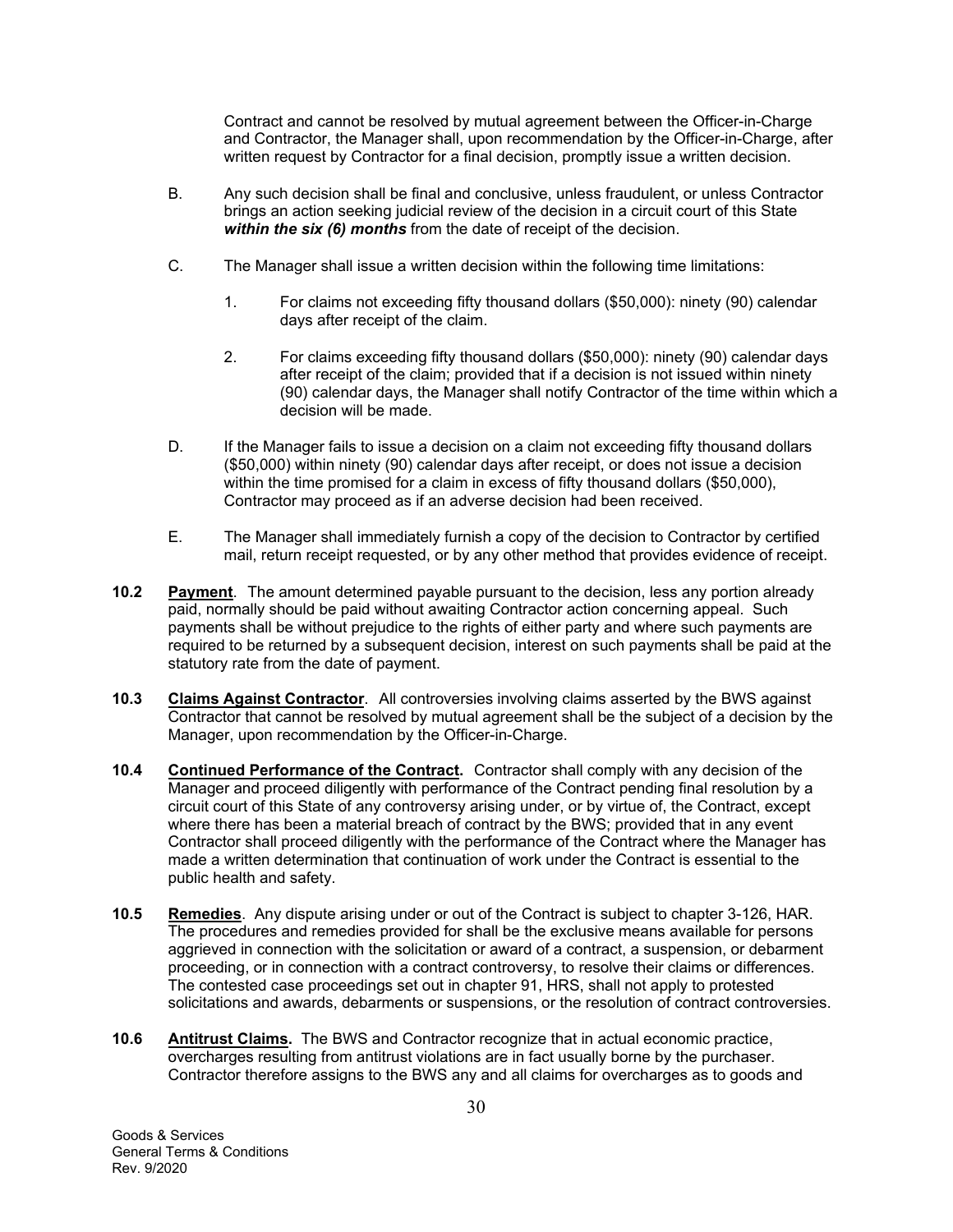materials purchased in connection with this Contract, except as to overcharges which result from violations commencing after the price is established under this Contract and which are not passed on to the BWS under an escalation clause.

## **ARTICLE 11 - COST OR PRICING DATA**

- **11.1 Cost or Pricing Data.** Pursuant to chapter 3-122, subchapter 15, HAR, cost or pricing data may be required as determined by the Officer-in-Charge or by chapter 3-122, subchapter 15, HAR, along with the certification of current cost or pricing data, substantially in the form attached hereto as Exhibit "A".
- **11.2 Definition of Cost or Pricing Data.** Cost and pricing data means all facts as of the date of price agreement that prudent buyers and sellers would reasonably expect to affect price negotiations significantly. Cost or pricing data are factual, not judgmental, and are therefore verifiable. While they do not indicate the accuracy of a prospective contractor's judgment about future costs or projections, they do include the data forming the basis for that judgment. Cost or pricing data are more than historical accounting data; they are all facts that can reasonably be expected to contribute to the soundness of estimates of future costs and to the validity of determinations of costs already incurred. They also include such factors as:
	- A. Vendor quotations;
	- B. Nonrecurring costs;
	- C. Information on changes in production methods and in production or purchasing volume;
	- D. Data supporting projections of business prospects and objectives and related operations costs;
	- E. Unit cost trends such as those associated with labor efficiency;
	- F. Make or buy decisions;
	- G. Labor union contract negotiations; and
	- H. Information on management decisions that could have a significant bearing on costs.
- **11.3 Submission.** When cost or pricing data are required, they shall be submitted to the Officer-in-Charge prior to beginning price negotiations at any reasonable time and in any reasonable manner prescribed by the Officer-in-Charge. Such data shall either be actually submitted or specifically identified in writing. A prospective contractor is required to keep such submission current until the negotiations are concluded.
- **11.4 Certification.** When cost or pricing data are required, Contractor shall provide written certification as soon as practicable after agreement is reached on price that the cost or pricing data submitted are accurate, complete, and current as of the date of reaching agreement on price.
- **11.5 Miscellaneous Provisions.** If a prospective contractor refuses to supply the required data, the Manager, upon recommendation of the Officer-in-Charge, shall determine in writing whether to disqualify the noncomplying contractor, to defer award pending further investigation, or to enter into the contract. If, after award, a contractor refuses to supply the required data, the Officer-in-Charge shall determine in writing whether to further investigate the price adjustment, not to allow any price adjustment, or to set the amount of the price adjustment, subject to the contractor's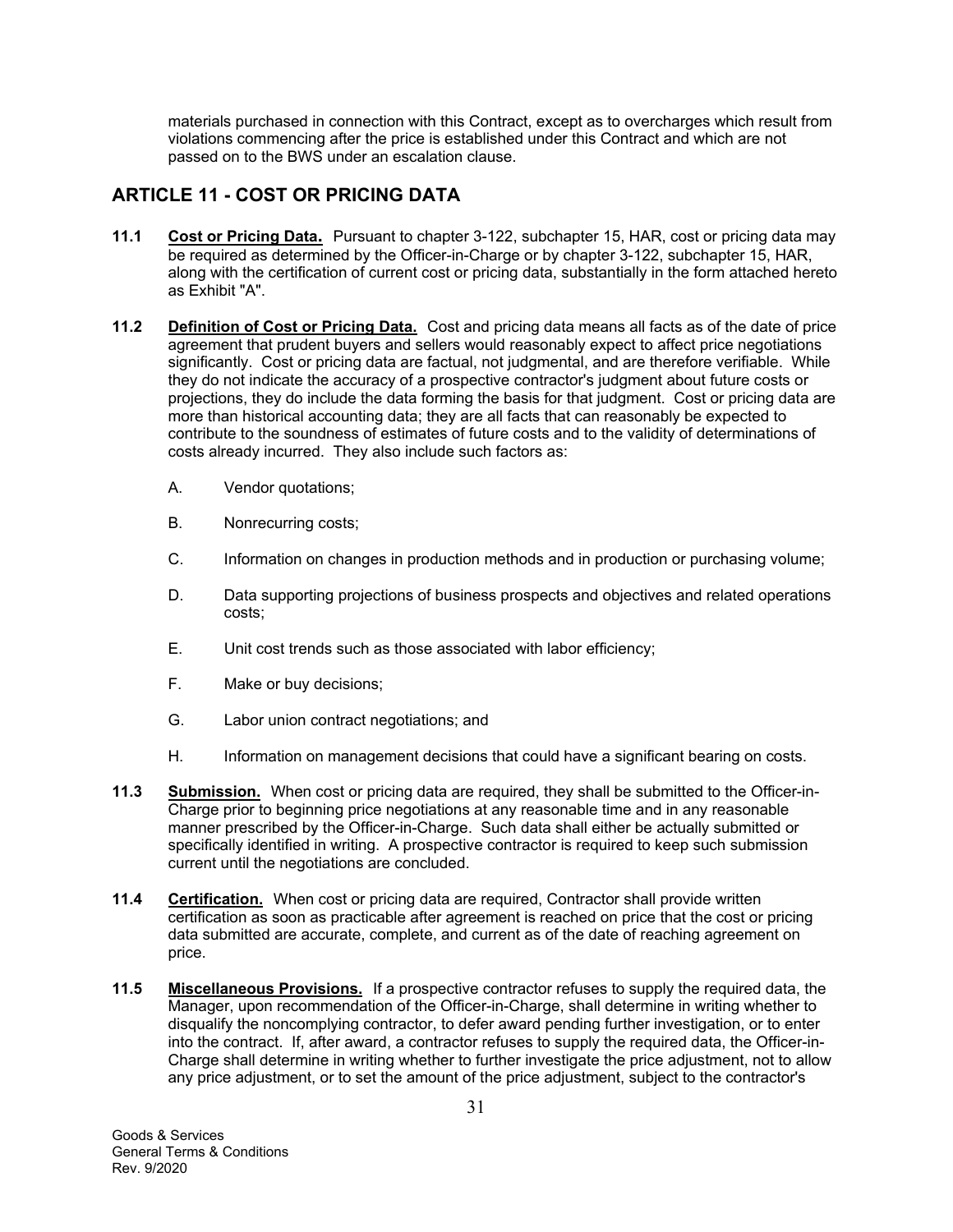rights under chapter 3-126, HAR.

The certificate of cost or pricing data is not to be construed as a representation as to the accuracy of Contractor's judgment on the estimated portion of future costs or projections. It does, however, constitute a representation as to the accuracy of the data upon which Contractor's judgment is based.

The exercise of an option at the price established in the initial negotiation in which certified cost or pricing data were used does not require recertification or further submission of data.

**11.6 Defective Cost or Pricing Data.** If certified cost or pricing data are subsequently found to have been inaccurate, incomplete, or not current as of the date stated in the certificate, the BWS is entitled to an adjustment of the contract price, including profit or fee, to exclude any significant sum by which the price, including profit or fee, was increased because of the defective data. It is presumed that overstated cost or pricing data increased the contract price in the amount of the defect plus related overhead and profit or fee. Therefore, unless there is a clear indication that the defective data were not used or relied upon, the price should be reduced in such amount.

In determining the amount of a downward adjustment, Contractor shall be entitled to an offsetting adjustment of any understated cost or pricing data submitted in support of price negotiations for the same pricing action up to the amount of the BWS's claims for overstated cost or pricing data arising out of the same pricing action.

If Contractor and the Officer-in-Charge cannot agree as to the existence of defective cost or pricing data or amount of adjustment due to defective cost or pricing data, the Officer-in-Charge shall set an amount in accordance with provisions of this section and Contractor may appeal this decision as a contract controversy under chapter 3-126, HAR.

## **ARTICLE 12 - SEXUAL HARASSMENT POLICY**

- **12.1 General.** Contractor must comply with the requirements of Section 1-18 of the Revised Ordinances of Honolulu (ROH) regarding sexual harassment. Contractor shall have and enforce a policy prohibiting sexual harassment. Contractor's sexual harassment policy must set forth the same or greater protection than those contained or required by the ordinance.
- **12.2 Applicability.** ROH § 1-18 is applicable to Contractor's business and includes:
	- A. Prohibitions against an officer's or employee's sexual harassment of the following:
		- 1. Another officer or employee of the employer;
		- 2. An individual under consideration for employment with the employer; or
		- 3. An individual doing business with the employer.
	- B. A provision prohibiting a management or supervisory officer or employee from knowingly permitting a subordinate officer or employee to engage in the sexual harassment prohibited under Section 12.2(A) above;
	- C. A prohibition against retaliation towards an officer, employee, or individual who has complained of sexual harassment, conducted an investigation of a complaint, or acted as a witness during an investigation of a complaint;
	- D. A prohibition against a malicious false complaint of sexual harassment by an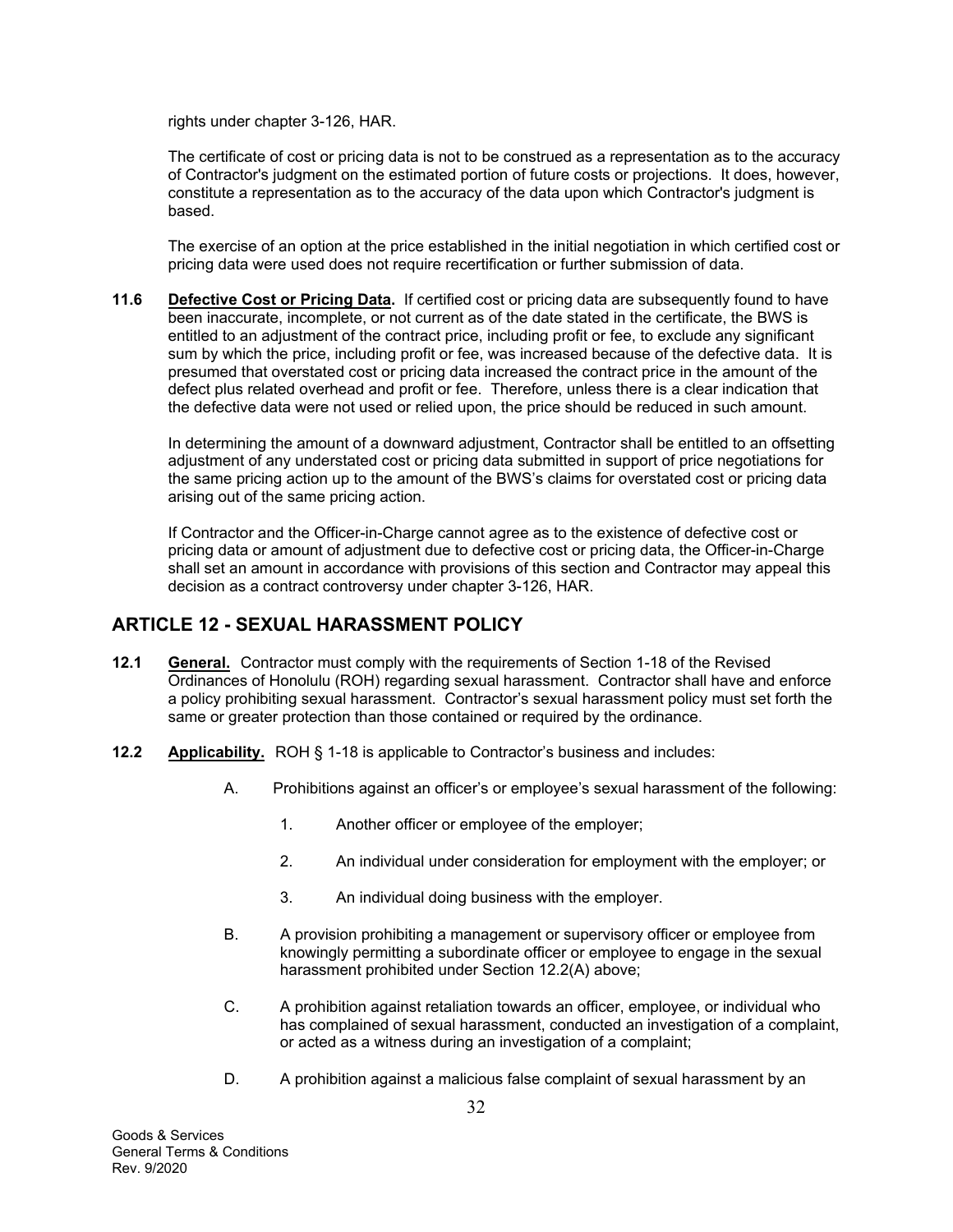officer, employee, or individual;

- E. Provisions allowing an officer, employee, or individual to make a sexual harassment complaint to an appropriate management, supervisory, or personnel officer or employee;
- F. Procedures for investigating a sexual harassment complaint in an unbiased, fair, and discreet manner with appropriate safeguards to maintain confidentiality and protection from embarrassment;
- G. A provision requiring the use of the "reasonable person of the same gender standard" to determine if sexual harassment has occurred. Under the standard, sexual harassment shall be deemed to have occurred if the alleged offender's conduct would be considered sexual harassment from the perspective of a reasonable person of the same gender as the alleged victim. If the alleged victim is a woman, the "reasonable person of the same gender standard" shall be equivalent to, and may be called, the "reasonable woman standard";
- H. Disciplinary actions which may be imposed on an officer or employee who committed a prohibited act; and
- I. For an employer with at least five employees, a provision requiring the annual viewing of a video on the sexual harassment policy by each management or supervisory officer or employee.
- **12.3 Policy Term.** The policy required under this section shall be in effect for at least the duration of Contractor's Contract with the BWS.
- **12.4 Pledge and Acceptance.** The action of Contractor signing the Contract shall constitute Contractor's acceptance of and pledge to comply with the provisions for the sexual harassment policy as required by ROH § 1-18.

## **ARTICLE 13 – GENERAL PROVISIONS**

- **13.1 Governing Law and Jurisdiction.** The laws of the State of Hawaii shall govern the validity of the Contract and any of the Contract's individual terms or provisions, as well as the rights and duties of the parties to the Contract. Any action at law or in equity to enforce or interpret the provisions of the Contract shall be brought in a court of competent jurisdiction in Honolulu, Hawaii. Contractor consents to the exercise of personal jurisdiction over Contractor by the courts of the State of Hawaii.
- **13.2 Severability.** If any term or provision of the Contract is found to be illegal, unenforceable, or in violation of law, then, notwithstanding such term or provision, all other terms or provisions of the Contract shall remain in full force and effect. When possible, however, the Contract shall be interpreted so as to reflect the intentions of the parties as indicated by the provision or term in question.
- **13.3 Nondiscrimination.** No person performing work under this Contract, including any subcontractor, employee, or agent of Contractor, shall engage in any discrimination that is prohibited by any applicable federal, state, or county law. Contractor shall be an equal opportunity employer.
- **13.4 Conflicts of Interest.** Contractor represents that neither Contractor nor any employee or agent of Contractor presently has any interest, and promises that no such interest, direct or indirect,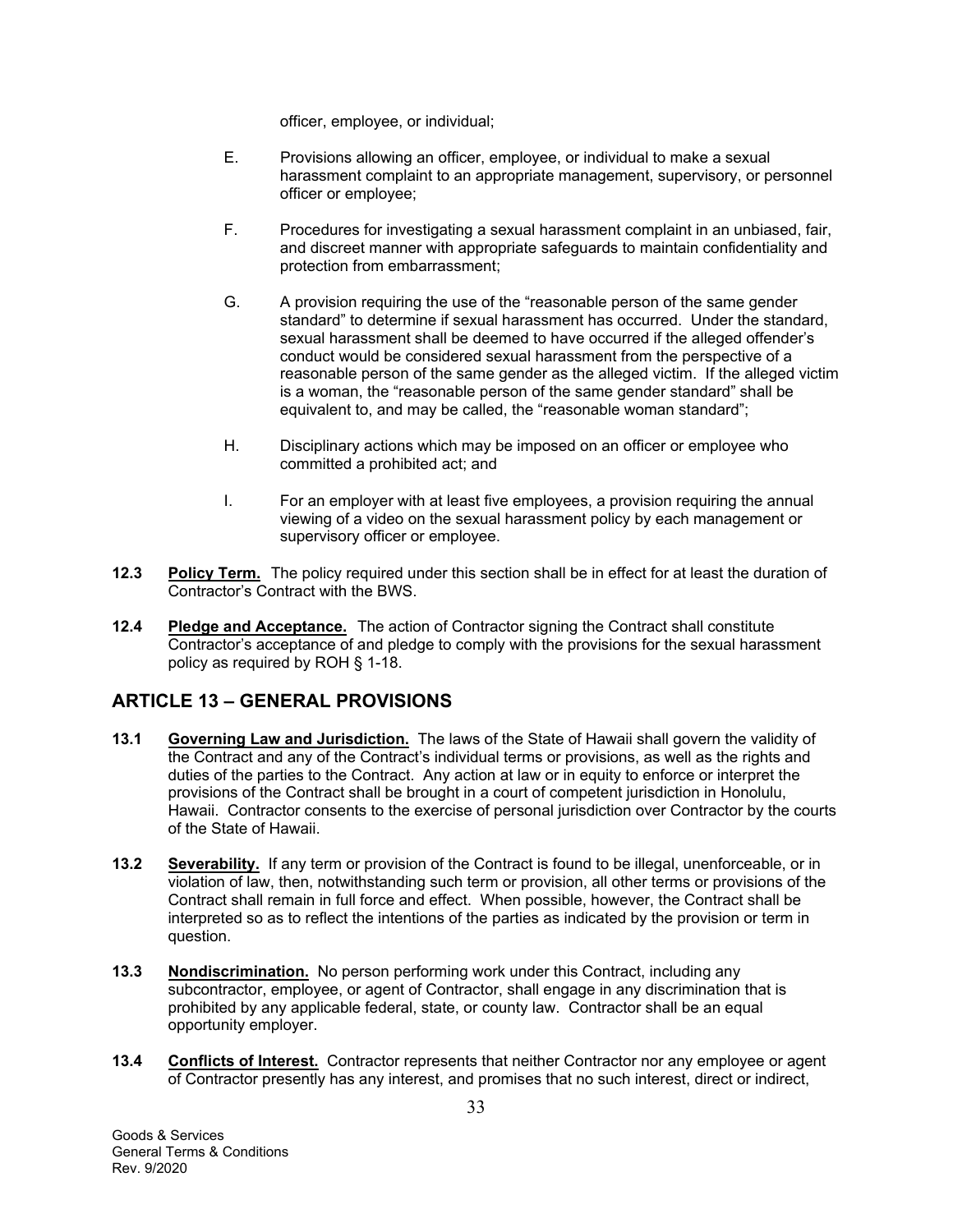shall be acquired, that would or might conflict in any manner or degree with Contractor's performance under the Contract.

## **13.5 Confidentiality of Material.**

- A. All material given to or made available to Contractor by virtue of the Contract, which is identified as proprietary or confidential information, will be safeguarded by Contractor and shall not be disclosed to any individual or organization without the prior written approval of the BWS.
- B. All information, data, or other material provided by Contractor to the BWS shall be subject to the Uniform Information Practices Act, chapter 92F, HRS, as modified by chapter 323F, HRS. All information, data, or other material that Contractor regards as proprietary or confidential shall be expressly designated as such by Contractor prior to submission to the BWS.
- C. The provisions of this section shall remain in full force and effect notwithstanding the expiration or early termination of the Contract.

## **13.6 Confidentiality of Personal Information.**

A. Definitions.

"Personal information" means an individual's first name or first initial and last name in combination with any one or more of the following data elements, when either name or data elements are not encrypted:

- 1. Social security number;
- 2. Driver's license number or Hawaii identification card number; or
- 3. Account number, credit or debit card number, access code, or password that would permit access to an individual's financial information.

Personal information does not include publicly available information that is lawfully made available to the general public from federal, BWS, or local government records.

"Technological safeguards" means the technology and the policy and procedures for use of the technology to protect and control access to personal information.

- B. Confidentiality of Material.
	- 1. All material given to or made available to the Contractor by the BWS by virtue of this Contract that is identified as personal information shall be safeguarded by the Contractor and shall not be disclosed without the prior written approval of the BWS.
	- 2. Contractor agrees not to retain, use, or disclose personal information for any purpose other than as permitted or required by this Contract.
	- 3. Contractor agrees to implement appropriate "technological safeguards" that are acceptable to the BWS to reduce the risk of unauthorized access to personal information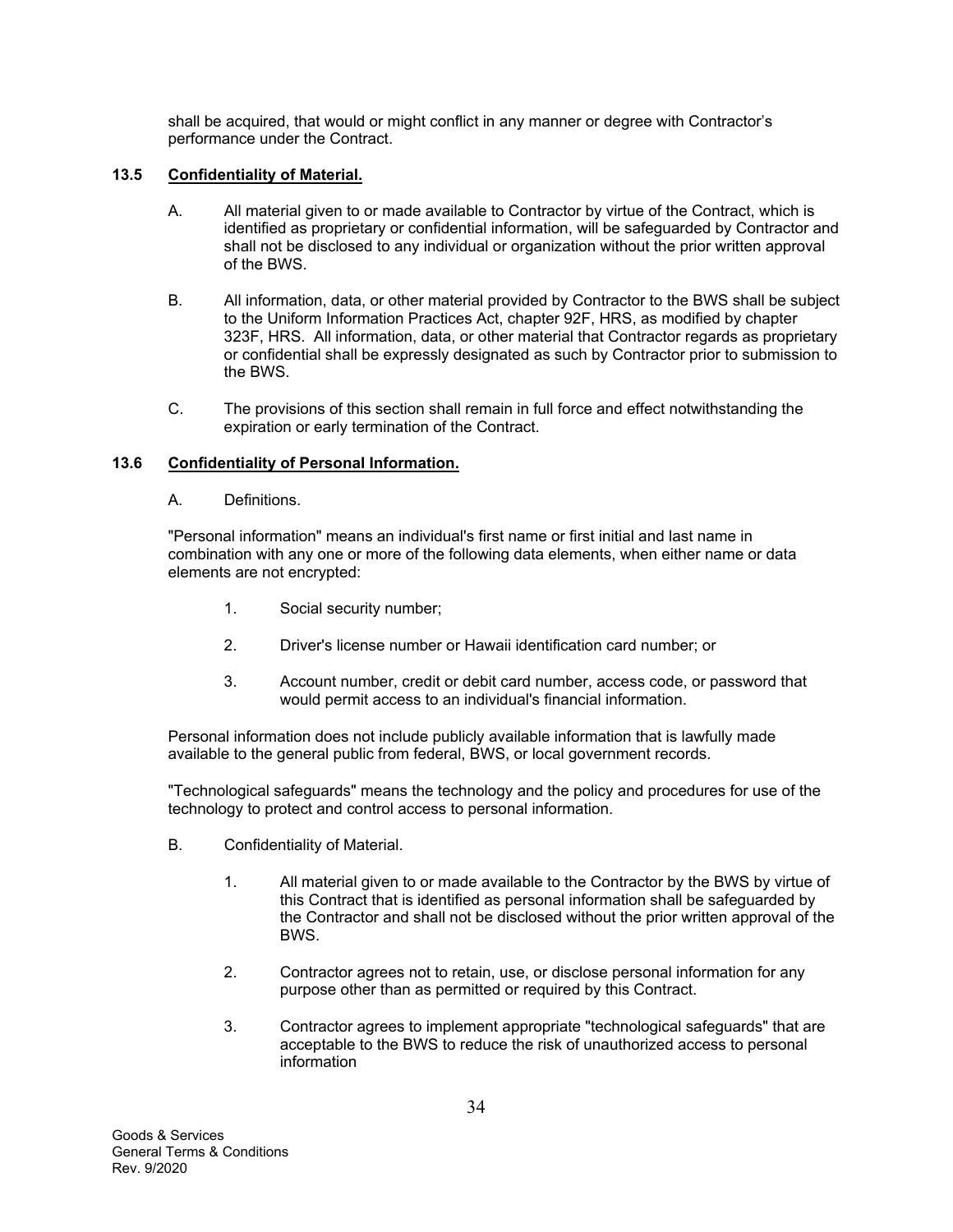- 4. Contractor shall report to the BWS in a prompt and complete manner any security breaches involving personal information.
- 5. Contractor agrees to mitigate, to the extent practicable, any harmful effect that is known to Contractor because of a use or disclosure of personal information by Contractor in violation of the requirements of this paragraph.
- 6. Contractor shall complete and retain a log of all disclosures made of personal information received from the BWS, or personal information created or received by Contractor on behalf of the BWS.
- C. Security Awareness Training and Confidentiality Agreements.
	- 1. Contractor certifies that all of its employees who will have access to the personal information have completed training on security awareness topics relating to protecting personal information.
	- 2. Contractor certifies that confidentiality agreements have been signed by all of its employees who will have access to the personal information acknowledging that:
		- a. The personal information collected, used, or maintained by the Contractor will be treated as confidential;
		- b. Access to the personal information will be allowed only as necessary to perform the Contract; and
		- c. Use of the personal information will be restricted to uses consistent with the services subject to this Contract.
- B. Termination for Cause.

In addition to any other remedies provided for by this Contract, if the BWS learns of a material breach by Contractor of this paragraph by Contractor, the BWS may at its sole discretion:

- 1. Provide an opportunity for the Contractor to cure the breach or end the violation; or
- 2. Immediately terminate this Contract.

In either instance, the Contractor and the BWS shall follow chapter 487N, HRS, with respect to notification of a security breach of personal information.

- E. Records Retention.
	- 1. Upon any termination of this Contract, Contractor shall pursuant to chapter 487R, HRS, destroy all copies (paper or electronic form) of personal information received from the BWS.
	- 2. The Contractor and any subcontractors shall maintain the files, books, and records, that relate to the Contract, including any personal information created or received by the Contractor on behalf of the BWS, and any cost or pricing data, for three (3) years after the date of final payment under the Contract. The personal information shall continue to be confidential and shall not be disclosed without the prior written approval of the BWS. After the three (3) year retention period has ended, the files,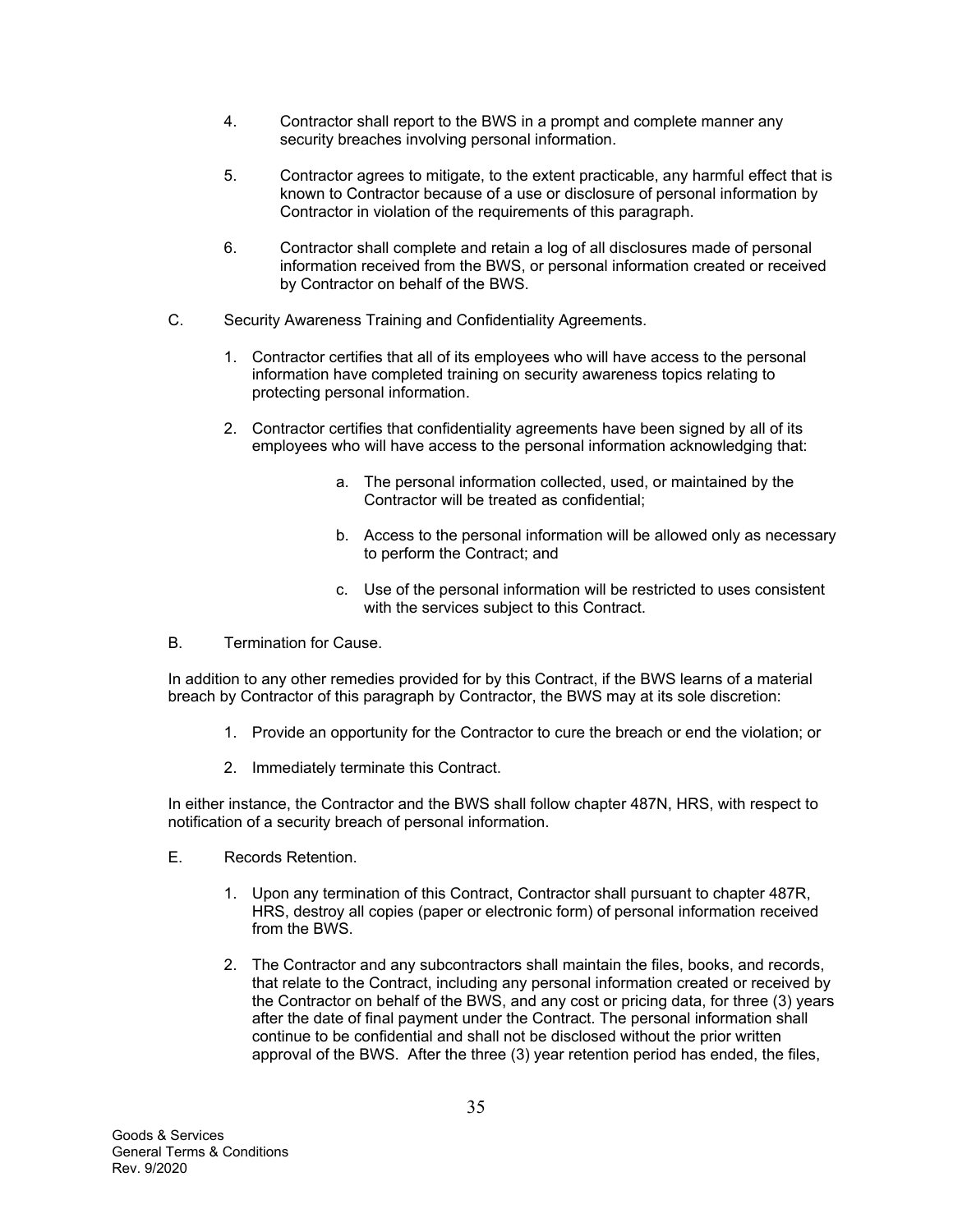books, and records that contain personal information shall be destroyed pursuant to chapter 487R, HRS.

- **13.7 Publicity.** Contractor shall not refer to the BWS, the City, or any office, agency, or officer thereof, or any BWS or City employee, or the services provided under this Contract, in any of Contractor's brochures, advertisements, or other publicity. All inquiries and communications by the media or other members of the public to Contractor about the subject matter of this Contract shall be referred to the BWS.
- **13.8 Records Retention.** Contractor and any subcontractors shall maintain the books and records that relate to the services performed or provided pursuant to the Contract for three (3) years from the date of final payment under the Contract.
- **13.9 Entire Agreement.** The Contract sets forth all of the agreements, conditions, understandings, promises, warranties, and representations between the BWS and Contractor. The Contract supersedes all prior agreements, conditions, understandings, promises, warranties, and representations, which shall have no further force or effect. There are no agreements, conditions, understandings, promises, warranties, or representations, oral or written, express or implied, between the BWS and Contractor other than as set forth or as referred to herein.
- **13.10 Waiver.** The failure of the BWS to insist upon the strict compliance with any term, provision, or condition of the Contract shall not constitute or be deemed to constitute a waiver or relinquishment of the BWS' right to enforce the same in accordance with the Contract.
- **13.11 No Party Deemed Drafter.** No party shall be deemed to be the drafter of the Contract. The Contract is the product of arms length negotiations between the parties and therefore shall be deemed to have been drafted jointly by the parties.
- **13.12 Headings.** The headings of paragraphs in these General Conditions are for convenience only. They form no part of the Contract and shall not affect its interpretation.
- **13.13 Construction.** All words used in the singular shall extend to and include the plural. All words used in the plural shall extend to and include the singular. All words used in any gender shall extend to and include all genders.

## **13.14 Campaign Contributions by State and County Contractors.**

Contractors are hereby notified of the applicability of Section 11-355, HRS, which states that campaign contributions are prohibited from a State and county government contractor during the term of the contract if the contractor is paid with funds appropriated by the legislative body between the execution of the contract through the completion of the contract.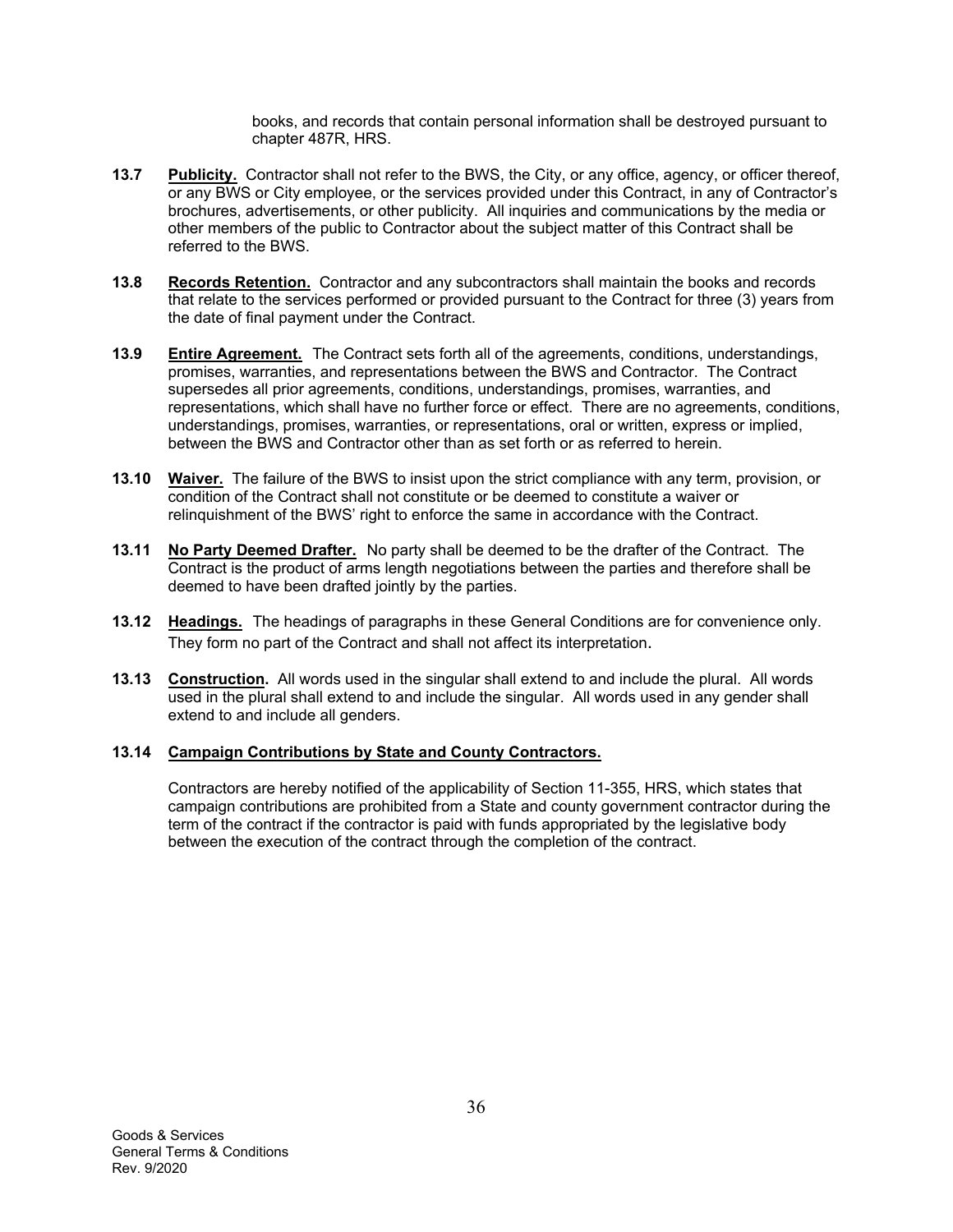# **EXHIBIT "A"**

Goods & Services General Terms & Conditions Rev. 9/2020